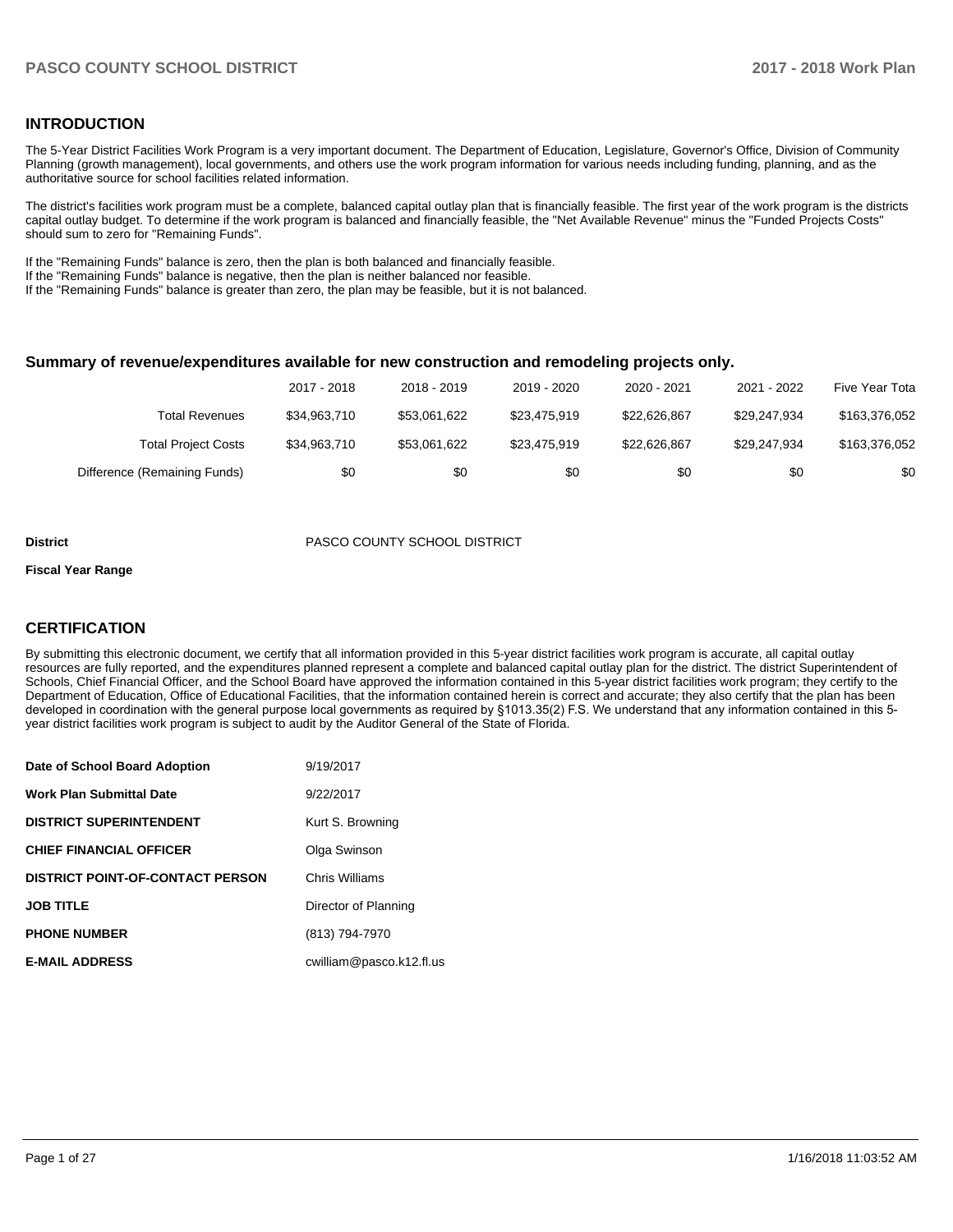# **Expenditures**

#### **Expenditure for Maintenance, Repair and Renovation from 1.50-Mills and PECO**

Annually, prior to the adoption of the district school budget, each school board must prepare a tentative district facilities work program that includes a schedule of major repair and renovation projects necessary to maintain the educational and ancillary facilities of the district.

| Item           |                                                                                                                                                                                                                                                                                                                                                                                                                                                                                                                                                                                                                                                                                                                                                                                                                                                                                                                                                                                                                                                                                                                                                                                                                                                                                                                                                                                                                                                                                                                                                                                                                                                                                                                                                                                                                                                                                                                                                                                                                                                                                                                                                                              | 2017 - 2018<br><b>Actual Budget</b> | 2018 - 2019<br>Projected | 2019 - 2020<br>Projected | 2020 - 2021<br>Projected | 2021 - 2022<br>Projected | <b>Total</b> |
|----------------|------------------------------------------------------------------------------------------------------------------------------------------------------------------------------------------------------------------------------------------------------------------------------------------------------------------------------------------------------------------------------------------------------------------------------------------------------------------------------------------------------------------------------------------------------------------------------------------------------------------------------------------------------------------------------------------------------------------------------------------------------------------------------------------------------------------------------------------------------------------------------------------------------------------------------------------------------------------------------------------------------------------------------------------------------------------------------------------------------------------------------------------------------------------------------------------------------------------------------------------------------------------------------------------------------------------------------------------------------------------------------------------------------------------------------------------------------------------------------------------------------------------------------------------------------------------------------------------------------------------------------------------------------------------------------------------------------------------------------------------------------------------------------------------------------------------------------------------------------------------------------------------------------------------------------------------------------------------------------------------------------------------------------------------------------------------------------------------------------------------------------------------------------------------------------|-------------------------------------|--------------------------|--------------------------|--------------------------|--------------------------|--------------|
| <b>HVAC</b>    |                                                                                                                                                                                                                                                                                                                                                                                                                                                                                                                                                                                                                                                                                                                                                                                                                                                                                                                                                                                                                                                                                                                                                                                                                                                                                                                                                                                                                                                                                                                                                                                                                                                                                                                                                                                                                                                                                                                                                                                                                                                                                                                                                                              | \$270.073                           | \$274.000                | \$286.000                | \$298.000                | \$558.000                | \$1,686,073  |
| Locations:     | CENTENNIAL ELEMENTARY, CHASCO ELEMENTARY, CHESTER W TAYLOR JR ELEMENTARY, DEER PARK ELEMENTARY, DOUBLE<br>BRANCH ELEMENTARY, FOX HOLLOW ELEMENTARY, GULF HIGHLANDS ELEMENTARY, GULFSIDE ELEMENTARY, JAMES M<br>MARLOWE ELEMENTARY, LAKE MYRTLE ELEMENTARY, LONGLEAF ELEMENTARY, MARY GIELLA ELEMENTARY, NEW RIVER<br>ELEMENTARY, OAKSTEAD ELEMENTARY, PINE VIEW ELEMENTARY, QUAIL HOLLOW ELEMENTARY, SAND PINE ELEMENTARY,<br>SEVEN OAKS ELEMENTARY SCHOOL, SEVEN SPRINGS ELEMENTARY, SUNRAY ELEMENTARY, TRINITY OAKS ELEMENTARY                                                                                                                                                                                                                                                                                                                                                                                                                                                                                                                                                                                                                                                                                                                                                                                                                                                                                                                                                                                                                                                                                                                                                                                                                                                                                                                                                                                                                                                                                                                                                                                                                                             |                                     |                          |                          |                          |                          |              |
| Flooring       |                                                                                                                                                                                                                                                                                                                                                                                                                                                                                                                                                                                                                                                                                                                                                                                                                                                                                                                                                                                                                                                                                                                                                                                                                                                                                                                                                                                                                                                                                                                                                                                                                                                                                                                                                                                                                                                                                                                                                                                                                                                                                                                                                                              | \$321.035                           | \$328.800                | \$749.320                | \$357.600                | \$372.000                | \$2,128,755  |
| Locations:     | CENTENNIAL ELEMENTARY, CYPRESS ELEMENTARY, DENHAM OAKS ELEMENTARY, FOX HOLLOW ELEMENTARY, GULF HIGH, GUL<br>MIDDLE, GULFSIDE ELEMENTARY, HUDSON MIDDLE, HUDSON SENIOR HIGH, LAND O LAKES SENIOR HIGH, PASCO ELEMENTARY,<br>RIDGEWOOD SENIOR HIGH, SAN ANTONIO ELEMENTARY, SAND PINE ELEMENTARY, SEVEN SPRINGS MIDDLE, TRINITY<br>ELEMENTARY, WEST ZEPHYRHILLS ELEMENTARY                                                                                                                                                                                                                                                                                                                                                                                                                                                                                                                                                                                                                                                                                                                                                                                                                                                                                                                                                                                                                                                                                                                                                                                                                                                                                                                                                                                                                                                                                                                                                                                                                                                                                                                                                                                                     |                                     |                          |                          |                          |                          |              |
| Roofing        |                                                                                                                                                                                                                                                                                                                                                                                                                                                                                                                                                                                                                                                                                                                                                                                                                                                                                                                                                                                                                                                                                                                                                                                                                                                                                                                                                                                                                                                                                                                                                                                                                                                                                                                                                                                                                                                                                                                                                                                                                                                                                                                                                                              | \$167.148                           | \$410,284                | \$291,720                | \$0                      | \$0                      | \$869,152    |
| Locations:     | ADMINISTRATION BUILDING. ANCLOTE ELEMENTARY. BAYONET POINT MIDDLE. CHASCO ELEMENTARY. CHASCO MIDDLE. COTEE<br>RIVER ELEMENTARY, CYPRESS ELEMENTARY, DISTRICT MAINTENANCE BUILDING (MOON LAKE), ENERGY & MARINE CENTER,<br>GULFSIDE ELEMENTARY, HARRY SCHWETTMAN EDUCATION CENTER, JAMES M MARLOWE ELEMENTARY, LAND O LAKES SENIOR<br>HIGH, MITTYE P LOCKE ELEMENTARY, MOON LAKE ELEMENTARY, MOORE-MICKENS EDUCATION CENTER, PINE VIEW MIDDLE,<br>SHADY HILLS ELEMENTARY, TRINITY ELEMENTARY, WEST ZEPHYRHILLS ELEMENTARY                                                                                                                                                                                                                                                                                                                                                                                                                                                                                                                                                                                                                                                                                                                                                                                                                                                                                                                                                                                                                                                                                                                                                                                                                                                                                                                                                                                                                                                                                                                                                                                                                                                     |                                     |                          |                          |                          |                          |              |
| Safety to Life |                                                                                                                                                                                                                                                                                                                                                                                                                                                                                                                                                                                                                                                                                                                                                                                                                                                                                                                                                                                                                                                                                                                                                                                                                                                                                                                                                                                                                                                                                                                                                                                                                                                                                                                                                                                                                                                                                                                                                                                                                                                                                                                                                                              | \$266,310                           | \$383,600                | \$400.400                | \$417.200                | \$434.000                | \$1,901,510  |
| Locations:     | ADMINISTRATION BUILDING. ANCLOTE ELEMENTARY. ANCLOTE HIGH SCHOOL. BAYONET POINT MIDDLE. CALUSA ELEMENTARY.<br>CENTENNIAL ELEMENTARY. CENTENNIAL MIDDLE. CENTRAL BUS GARAGE. CHARLES S. RUSHE MIDDLE. CHASCO ELEMENTARY.<br>CHASCO MIDDLE, CHESTER W TAYLOR JR ELEMENTARY, CONNERTON ELEMENTARY SCHOOL, COTEE RIVER ELEMENTARY,<br>CREWS LAKE MIDDLE, CYPRESS ELEMENTARY, DEER PARK ELEMENTARY, DENHAM OAKS ELEMENTARY, DISTRICT MAINTENANCI<br>BUILDING (MOON LAKE), DOUBLE BRANCH ELEMENTARY, DR JOHN LONG MIDDLE, EAST BUS GARAGE, ENERGY & MARINE<br>CENTER, FIVAY HIGH SCHOOL, FOX HOLLOW ELEMENTARY, Fred K. Marchman Technical College, GULF HIGH, GULF HIGHLANDS<br>ELEMENTARY, GULF MIDDLE, GULF TRACE ELEMENTARY, GULFSIDE ELEMENTARY, HARRY SCHWETTMAN EDUCATION CENTER,<br>HUDSON ELEMENTARY, HUDSON MIDDLE, HUDSON SENIOR HIGH, J W MITCHELL SENIOR HIGH, JAMES IRVIN EDUCATION<br>CENTER, JAMES M MARLOWE ELEMENTARY, LACOOCHEE ELEMENTARY, LAKE MYRTLE ELEMENTARY, LAND O LAKES SENIOR<br>HIGH, LONGLEAF ELEMENTARY, MARY GIELLA ELEMENTARY, MITTYE P LOCKE ELEMENTARY, MOON LAKE ELEMENTARY, MOORE-<br>MICKENS EDUCATION CENTER, NEW RIVER ELEMENTARY, NORTHWEST BUS GARAGE, NORTHWEST ELEMENTARY, OAKSTEAD<br>ELEMENTARY, ODESSA ELEMENTARY SCHOOL, PASCO ELEMENTARY, PASCO MIDDLE, PASCO SENIOR HIGH, PAUL R SMITH<br>MIDDLE, PINE VIEW ELEMENTARY, PINE VIEW MIDDLE, QUAIL HOLLOW ELEMENTARY, RAYMOND B STEWART MIDDLE, RICHEY<br>ELEMENTARY, RIDGEWOOD SENIOR HIGH, RIVER RIDGE MIDDLE SENIOR HIGH, RODNEY B COX ELEMENTARY, SAN ANTONIO<br>ELEMENTARY, SAND PINE ELEMENTARY, SANDERS MEMORIAL ELEMENTARY, SCHRADER ELEMENTARY, SEVEN OAKS<br>ELEMENTARY SCHOOL, SEVEN SPRINGS ELEMENTARY, SEVEN SPRINGS MIDDLE, SHADY HILLS ELEMENTARY, SOUTHEAST BUS<br>GARAGE, SUNLAKE HIGH, SUNRAY ELEMENTARY, THOMAS E WEIGHTMAN MIDDLE, TRILBY ADULT EDUCATION CENTER, TRINITY<br>ELEMENTARY, TRINITY OAKS ELEMENTARY, VETERANS ELEMENTARY SCHOOL, WATERGRASS ELEMENTARY SCHOOL, WESLEY<br>CHAPEL ELEMENTARY, WESLEY CHAPEL SENIOR HIGH, WEST BUS GARAGE, WEST ZEPHYRHILLS ELEMENTARY, WIREGRASS<br>RANCH SENIOR HIGH, WOODLAND ELEMENTARY, ZEPHYRHILLS SENIOR HIGH |                                     |                          |                          |                          |                          |              |
| Fencing        |                                                                                                                                                                                                                                                                                                                                                                                                                                                                                                                                                                                                                                                                                                                                                                                                                                                                                                                                                                                                                                                                                                                                                                                                                                                                                                                                                                                                                                                                                                                                                                                                                                                                                                                                                                                                                                                                                                                                                                                                                                                                                                                                                                              | \$50,000                            | \$137,000                | \$85,800                 | \$89,400                 | \$93,000                 | \$455.200    |
| Locations:     | BAYONET POINT MIDDLE, CHESTER W TAYLOR JR ELEMENTARY, CYPRESS ELEMENTARY, Fred K. Marchman Technical College,<br>HUDSON ELEMENTARY, J W MITCHELL SENIOR HIGH, LAND O LAKES SENIOR HIGH, NORTHWEST BUS GARAGE, NORTHWEST<br>ELEMENTARY, SCHRADER ELEMENTARY, SEVEN OAKS ELEMENTARY SCHOOL, SEVEN SPRINGS MIDDLE, SHADY HILLS<br>ELEMENTARY, THOMAS E WEIGHTMAN MIDDLE                                                                                                                                                                                                                                                                                                                                                                                                                                                                                                                                                                                                                                                                                                                                                                                                                                                                                                                                                                                                                                                                                                                                                                                                                                                                                                                                                                                                                                                                                                                                                                                                                                                                                                                                                                                                         |                                     |                          |                          |                          |                          |              |
| Parking        |                                                                                                                                                                                                                                                                                                                                                                                                                                                                                                                                                                                                                                                                                                                                                                                                                                                                                                                                                                                                                                                                                                                                                                                                                                                                                                                                                                                                                                                                                                                                                                                                                                                                                                                                                                                                                                                                                                                                                                                                                                                                                                                                                                              | \$300,000                           | \$548,000                | \$572,000                | \$596,000                | \$620,000                | \$2,636,000  |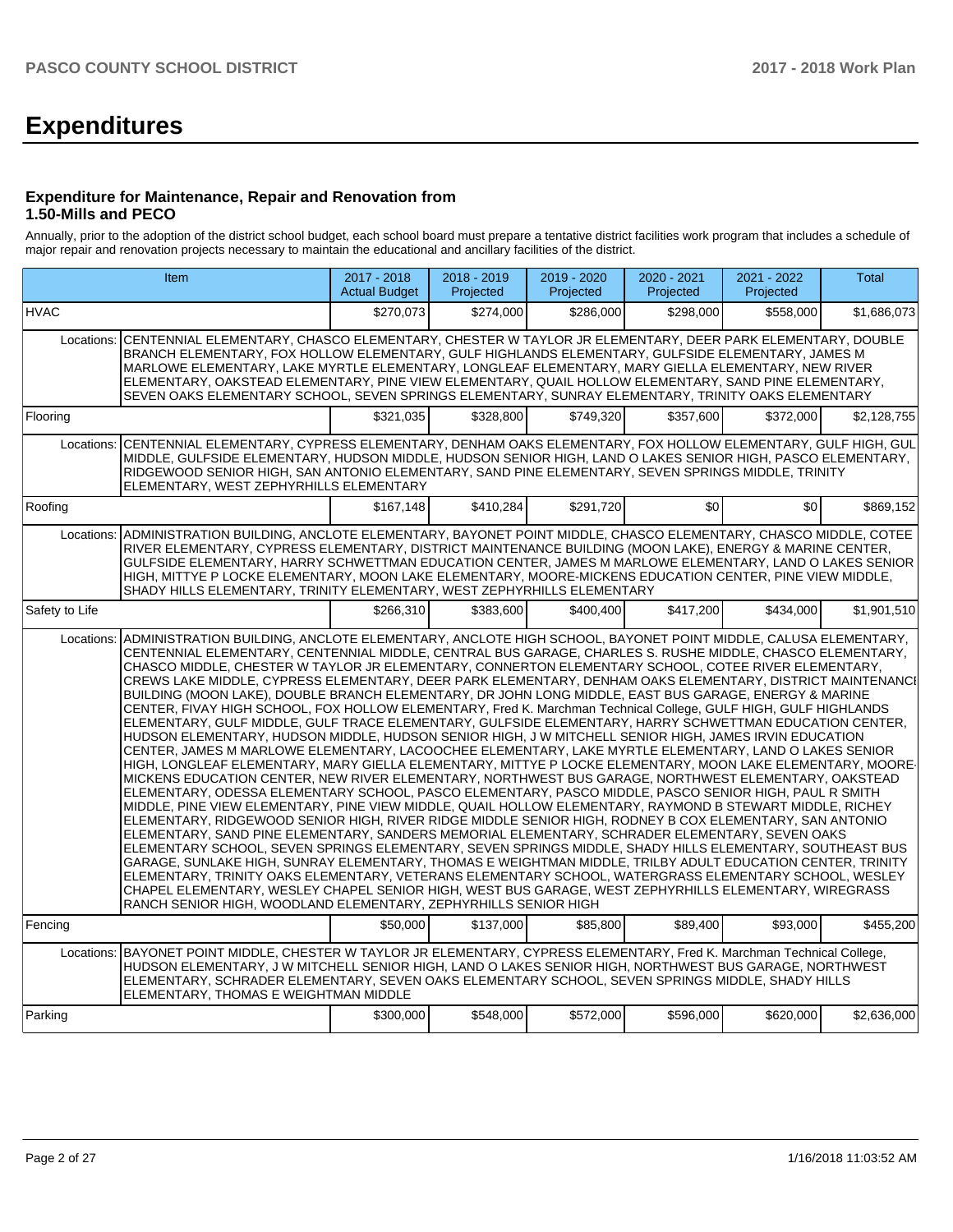|                                                                                                                                                                                                                                                                                                                                                                                                                                                                                                                                                                                                                                                                                                                                                                                                                                                                                                                                                                                                                                                                                                                                                                                                                                                                                                                                                                                                                                                                                                                                                                                                                                                                                                                                                                                                                                                                                                                                                                                                                                                                                                                                                                                             | Locations: ADMINISTRATION BUILDING, ANCLOTE ELEMENTARY, ANCLOTE HIGH SCHOOL, BAYONET POINT MIDDLE, CALUSA ELEMENTARY,<br>CENTENNIAL ELEMENTARY, CENTENNIAL MIDDLE, CENTRAL BUS GARAGE, CHARLES S. RUSHE MIDDLE, CHASCO ELEMENTARY,<br>CHASCO MIDDLE, CHESTER W TAYLOR JR ELEMENTARY, CONNERTON ELEMENTARY SCHOOL, COTEE RIVER ELEMENTARY,<br>CREWS LAKE MIDDLE, CYPRESS ELEMENTARY, DEER PARK ELEMENTARY, DENHAM OAKS ELEMENTARY, DISTRICT MAINTENANCI<br>BUILDING (MOON LAKE), DOUBLE BRANCH ELEMENTARY, DR JOHN LONG MIDDLE, EAST BUS GARAGE, ENERGY & MARINE<br>CENTER, FIVAY HIGH SCHOOL, FOX HOLLOW ELEMENTARY, Fred K. Marchman Technical College, GULF HIGH, GULF HIGHLANDS<br>ELEMENTARY, GULF MIDDLE, GULF TRACE ELEMENTARY, GULFSIDE ELEMENTARY, HARRY SCHWETTMAN EDUCATION CENTER,<br>HUDSON ELEMENTARY, HUDSON MIDDLE, HUDSON SENIOR HIGH, J W MITCHELL SENIOR HIGH, JAMES IRVIN EDUCATION<br>CENTER, JAMES M MARLOWE ELEMENTARY, LACOOCHEE ELEMENTARY, LAKE MYRTLE ELEMENTARY, LAND O LAKES SENIOR<br>HIGH, LONGLEAF ELEMENTARY, MARY GIELLA ELEMENTARY, MITTYE P LOCKE ELEMENTARY, MOON LAKE ELEMENTARY, MOORE-<br>MICKENS EDUCATION CENTER, NEW RIVER ELEMENTARY, NORTHWEST BUS GARAGE, NORTHWEST ELEMENTARY, OAKSTEAD<br>ELEMENTARY, ODESSA ELEMENTARY SCHOOL, PASCO ELEMENTARY, PASCO MIDDLE, PASCO SENIOR HIGH, PAUL R SMITH<br>MIDDLE, PINE VIEW ELEMENTARY, PINE VIEW MIDDLE, QUAIL HOLLOW ELEMENTARY, RAYMOND B STEWART MIDDLE, RICHEY<br>ELEMENTARY, RIDGEWOOD SENIOR HIGH, RIVER RIDGE MIDDLE SENIOR HIGH, RODNEY B COX ELEMENTARY, SAN ANTONIO<br>ELEMENTARY, SAND PINE ELEMENTARY, SANDERS MEMORIAL ELEMENTARY, SCHRADER ELEMENTARY, SEVEN OAKS<br>ELEMENTARY SCHOOL, SEVEN SPRINGS ELEMENTARY, SEVEN SPRINGS MIDDLE, SHADY HILLS ELEMENTARY, SOUTHEAST BUS<br>GARAGE, SUNLAKE HIGH, SUNRAY ELEMENTARY, THOMAS E WEIGHTMAN MIDDLE, TRILBY ADULT EDUCATION CENTER, TRINITY<br>ELEMENTARY, TRINITY OAKS ELEMENTARY, VETERANS ELEMENTARY SCHOOL, WATERGRASS ELEMENTARY SCHOOL, WESLEY<br>CHAPEL ELEMENTARY, WESLEY CHAPEL SENIOR HIGH, WEST BUS GARAGE, WEST ZEPHYRHILLS ELEMENTARY, WIREGRASS<br>RANCH SENIOR HIGH, WOODLAND ELEMENTARY, ZEPHYRHILLS SENIOR HIGH |           |           |           |           |           |             |  |
|---------------------------------------------------------------------------------------------------------------------------------------------------------------------------------------------------------------------------------------------------------------------------------------------------------------------------------------------------------------------------------------------------------------------------------------------------------------------------------------------------------------------------------------------------------------------------------------------------------------------------------------------------------------------------------------------------------------------------------------------------------------------------------------------------------------------------------------------------------------------------------------------------------------------------------------------------------------------------------------------------------------------------------------------------------------------------------------------------------------------------------------------------------------------------------------------------------------------------------------------------------------------------------------------------------------------------------------------------------------------------------------------------------------------------------------------------------------------------------------------------------------------------------------------------------------------------------------------------------------------------------------------------------------------------------------------------------------------------------------------------------------------------------------------------------------------------------------------------------------------------------------------------------------------------------------------------------------------------------------------------------------------------------------------------------------------------------------------------------------------------------------------------------------------------------------------|-----------------------------------------------------------------------------------------------------------------------------------------------------------------------------------------------------------------------------------------------------------------------------------------------------------------------------------------------------------------------------------------------------------------------------------------------------------------------------------------------------------------------------------------------------------------------------------------------------------------------------------------------------------------------------------------------------------------------------------------------------------------------------------------------------------------------------------------------------------------------------------------------------------------------------------------------------------------------------------------------------------------------------------------------------------------------------------------------------------------------------------------------------------------------------------------------------------------------------------------------------------------------------------------------------------------------------------------------------------------------------------------------------------------------------------------------------------------------------------------------------------------------------------------------------------------------------------------------------------------------------------------------------------------------------------------------------------------------------------------------------------------------------------------------------------------------------------------------------------------------------------------------------------------------------------------------------------------------------------------------------------------------------------------------------------------------------------------------------------------------------------------------------------------------------------------|-----------|-----------|-----------|-----------|-----------|-------------|--|
| Electrical                                                                                                                                                                                                                                                                                                                                                                                                                                                                                                                                                                                                                                                                                                                                                                                                                                                                                                                                                                                                                                                                                                                                                                                                                                                                                                                                                                                                                                                                                                                                                                                                                                                                                                                                                                                                                                                                                                                                                                                                                                                                                                                                                                                  |                                                                                                                                                                                                                                                                                                                                                                                                                                                                                                                                                                                                                                                                                                                                                                                                                                                                                                                                                                                                                                                                                                                                                                                                                                                                                                                                                                                                                                                                                                                                                                                                                                                                                                                                                                                                                                                                                                                                                                                                                                                                                                                                                                                         | \$50,000  | \$54,800  | \$57,200  | \$59,600  | \$62,000  | \$283,600   |  |
|                                                                                                                                                                                                                                                                                                                                                                                                                                                                                                                                                                                                                                                                                                                                                                                                                                                                                                                                                                                                                                                                                                                                                                                                                                                                                                                                                                                                                                                                                                                                                                                                                                                                                                                                                                                                                                                                                                                                                                                                                                                                                                                                                                                             | Locations: ANCLOTE HIGH SCHOOL, BAYONET POINT MIDDLE, CENTENNIAL MIDDLE, CHARLES S. RUSHE MIDDLE, CHASCO MIDDLE, CREWS<br>LAKE MIDDLE. DR JOHN LONG MIDDLE. FIVAY HIGH SCHOOL. GULF HIGH. GULF MIDDLE. HUDSON MIDDLE. HUDSON SENIOR HIGH.<br>J W MITCHELL SENIOR HIGH, LAND O LAKES SENIOR HIGH, PASCO MIDDLE, PASCO SENIOR HIGH, PAUL R SMITH MIDDLE,<br>RAYMOND B STEWART MIDDLE, RIDGEWOOD SENIOR HIGH, RIVER RIDGE MIDDLE SENIOR HIGH, SUNLAKE HIGH, THOMAS E<br>WEIGHTMAN MIDDLE, WESLEY CHAPEL SENIOR HIGH, WIREGRASS RANCH SENIOR HIGH, ZEPHYRHILLS SENIOR HIGH                                                                                                                                                                                                                                                                                                                                                                                                                                                                                                                                                                                                                                                                                                                                                                                                                                                                                                                                                                                                                                                                                                                                                                                                                                                                                                                                                                                                                                                                                                                                                                                                                  |           |           |           |           |           |             |  |
| <b>Fire Alarm</b>                                                                                                                                                                                                                                                                                                                                                                                                                                                                                                                                                                                                                                                                                                                                                                                                                                                                                                                                                                                                                                                                                                                                                                                                                                                                                                                                                                                                                                                                                                                                                                                                                                                                                                                                                                                                                                                                                                                                                                                                                                                                                                                                                                           |                                                                                                                                                                                                                                                                                                                                                                                                                                                                                                                                                                                                                                                                                                                                                                                                                                                                                                                                                                                                                                                                                                                                                                                                                                                                                                                                                                                                                                                                                                                                                                                                                                                                                                                                                                                                                                                                                                                                                                                                                                                                                                                                                                                         | \$300,000 | \$328,800 | \$343,200 | \$357,600 | \$372,000 | \$1,701,600 |  |
| ADMINISTRATION BUILDING, ANCLOTE ELEMENTARY, ANCLOTE HIGH SCHOOL, BAYONET POINT MIDDLE, CALUSA ELEMENTARY,<br>Locations:<br>CENTENNIAL ELEMENTARY, CENTENNIAL MIDDLE, CENTRAL BUS GARAGE, CHARLES S. RUSHE MIDDLE, CHASCO ELEMENTARY,<br>CHASCO MIDDLE, CHESTER W TAYLOR JR ELEMENTARY, CONNERTON ELEMENTARY SCHOOL, COTEE RIVER ELEMENTARY,<br>CREWS LAKE MIDDLE, CYPRESS ELEMENTARY, DEER PARK ELEMENTARY, DENHAM OAKS ELEMENTARY, DISTRICT MAINTENANCI<br>BUILDING (MOON LAKE), DOUBLE BRANCH ELEMENTARY, DR JOHN LONG MIDDLE, EAST BUS GARAGE, ENERGY & MARINE<br>CENTER, FIVAY HIGH SCHOOL, FOX HOLLOW ELEMENTARY, Fred K. Marchman Technical College, GULF HIGH, GULF HIGHLANDS<br>ELEMENTARY, GULF MIDDLE, GULF TRACE ELEMENTARY, GULFSIDE ELEMENTARY, HARRY SCHWETTMAN EDUCATION CENTER,<br>HUDSON ELEMENTARY, HUDSON MIDDLE, HUDSON SENIOR HIGH, J W MITCHELL SENIOR HIGH, JAMES IRVIN EDUCATION<br>CENTER, JAMES M MARLOWE ELEMENTARY, LACOOCHEE ELEMENTARY, LAKE MYRTLE ELEMENTARY, LAND O LAKES SENIOR<br>HIGH, LONGLEAF ELEMENTARY, MARY GIELLA ELEMENTARY, MITTYE P LOCKE ELEMENTARY, MOON LAKE ELEMENTARY, MOORE-<br>MICKENS EDUCATION CENTER, NEW RIVER ELEMENTARY, NORTHWEST BUS GARAGE, NORTHWEST ELEMENTARY, OAKSTEAD<br>ELEMENTARY, ODESSA ELEMENTARY SCHOOL, PASCO ELEMENTARY, PASCO MIDDLE, PASCO SENIOR HIGH, PAUL R SMITH<br>MIDDLE, PINE VIEW ELEMENTARY, PINE VIEW MIDDLE, QUAIL HOLLOW ELEMENTARY, RAYMOND B STEWART MIDDLE, RICHEY<br>ELEMENTARY, RIDGEWOOD SENIOR HIGH, RIVER RIDGE MIDDLE SENIOR HIGH, RODNEY B COX ELEMENTARY, SAN ANTONIO<br>ELEMENTARY, SAND PINE ELEMENTARY, SANDERS MEMORIAL ELEMENTARY, SCHRADER ELEMENTARY, SEVEN OAKS<br>ELEMENTARY SCHOOL, SEVEN SPRINGS ELEMENTARY, SEVEN SPRINGS MIDDLE, SHADY HILLS ELEMENTARY, SOUTHEAST BUS<br>GARAGE, SUNLAKE HIGH, SUNRAY ELEMENTARY, THOMAS E WEIGHTMAN MIDDLE, TRILBY ADULT EDUCATION CENTER, TRINITY<br>ELEMENTARY, TRINITY OAKS ELEMENTARY, VETERANS ELEMENTARY SCHOOL, WATERGRASS ELEMENTARY SCHOOL, WESLEY <br>CHAPEL ELEMENTARY, WESLEY CHAPEL SENIOR HIGH, WEST BUS GARAGE, WEST ZEPHYRHILLS ELEMENTARY, WIREGRASS<br>RANCH SENIOR HIGH, WOODLAND ELEMENTARY, ZEPHYRHILLS SENIOR HIGH |                                                                                                                                                                                                                                                                                                                                                                                                                                                                                                                                                                                                                                                                                                                                                                                                                                                                                                                                                                                                                                                                                                                                                                                                                                                                                                                                                                                                                                                                                                                                                                                                                                                                                                                                                                                                                                                                                                                                                                                                                                                                                                                                                                                         |           |           |           |           |           |             |  |
| Telephone/Intercom System                                                                                                                                                                                                                                                                                                                                                                                                                                                                                                                                                                                                                                                                                                                                                                                                                                                                                                                                                                                                                                                                                                                                                                                                                                                                                                                                                                                                                                                                                                                                                                                                                                                                                                                                                                                                                                                                                                                                                                                                                                                                                                                                                                   |                                                                                                                                                                                                                                                                                                                                                                                                                                                                                                                                                                                                                                                                                                                                                                                                                                                                                                                                                                                                                                                                                                                                                                                                                                                                                                                                                                                                                                                                                                                                                                                                                                                                                                                                                                                                                                                                                                                                                                                                                                                                                                                                                                                         | \$0       | \$0       | \$0       | \$0       | \$0       | \$0         |  |
|                                                                                                                                                                                                                                                                                                                                                                                                                                                                                                                                                                                                                                                                                                                                                                                                                                                                                                                                                                                                                                                                                                                                                                                                                                                                                                                                                                                                                                                                                                                                                                                                                                                                                                                                                                                                                                                                                                                                                                                                                                                                                                                                                                                             | Locations: No Locations for this expenditure.                                                                                                                                                                                                                                                                                                                                                                                                                                                                                                                                                                                                                                                                                                                                                                                                                                                                                                                                                                                                                                                                                                                                                                                                                                                                                                                                                                                                                                                                                                                                                                                                                                                                                                                                                                                                                                                                                                                                                                                                                                                                                                                                           |           |           |           |           |           |             |  |
| <b>Closed Circuit Television</b>                                                                                                                                                                                                                                                                                                                                                                                                                                                                                                                                                                                                                                                                                                                                                                                                                                                                                                                                                                                                                                                                                                                                                                                                                                                                                                                                                                                                                                                                                                                                                                                                                                                                                                                                                                                                                                                                                                                                                                                                                                                                                                                                                            |                                                                                                                                                                                                                                                                                                                                                                                                                                                                                                                                                                                                                                                                                                                                                                                                                                                                                                                                                                                                                                                                                                                                                                                                                                                                                                                                                                                                                                                                                                                                                                                                                                                                                                                                                                                                                                                                                                                                                                                                                                                                                                                                                                                         | \$0       | \$0       | \$0       | \$0       | \$0       | \$0         |  |
|                                                                                                                                                                                                                                                                                                                                                                                                                                                                                                                                                                                                                                                                                                                                                                                                                                                                                                                                                                                                                                                                                                                                                                                                                                                                                                                                                                                                                                                                                                                                                                                                                                                                                                                                                                                                                                                                                                                                                                                                                                                                                                                                                                                             | Locations: No Locations for this expenditure.                                                                                                                                                                                                                                                                                                                                                                                                                                                                                                                                                                                                                                                                                                                                                                                                                                                                                                                                                                                                                                                                                                                                                                                                                                                                                                                                                                                                                                                                                                                                                                                                                                                                                                                                                                                                                                                                                                                                                                                                                                                                                                                                           |           |           |           |           |           |             |  |
| Paint                                                                                                                                                                                                                                                                                                                                                                                                                                                                                                                                                                                                                                                                                                                                                                                                                                                                                                                                                                                                                                                                                                                                                                                                                                                                                                                                                                                                                                                                                                                                                                                                                                                                                                                                                                                                                                                                                                                                                                                                                                                                                                                                                                                       |                                                                                                                                                                                                                                                                                                                                                                                                                                                                                                                                                                                                                                                                                                                                                                                                                                                                                                                                                                                                                                                                                                                                                                                                                                                                                                                                                                                                                                                                                                                                                                                                                                                                                                                                                                                                                                                                                                                                                                                                                                                                                                                                                                                         | \$400,000 | \$438,400 | \$457,600 | \$476,800 | \$496,000 | \$2,268,800 |  |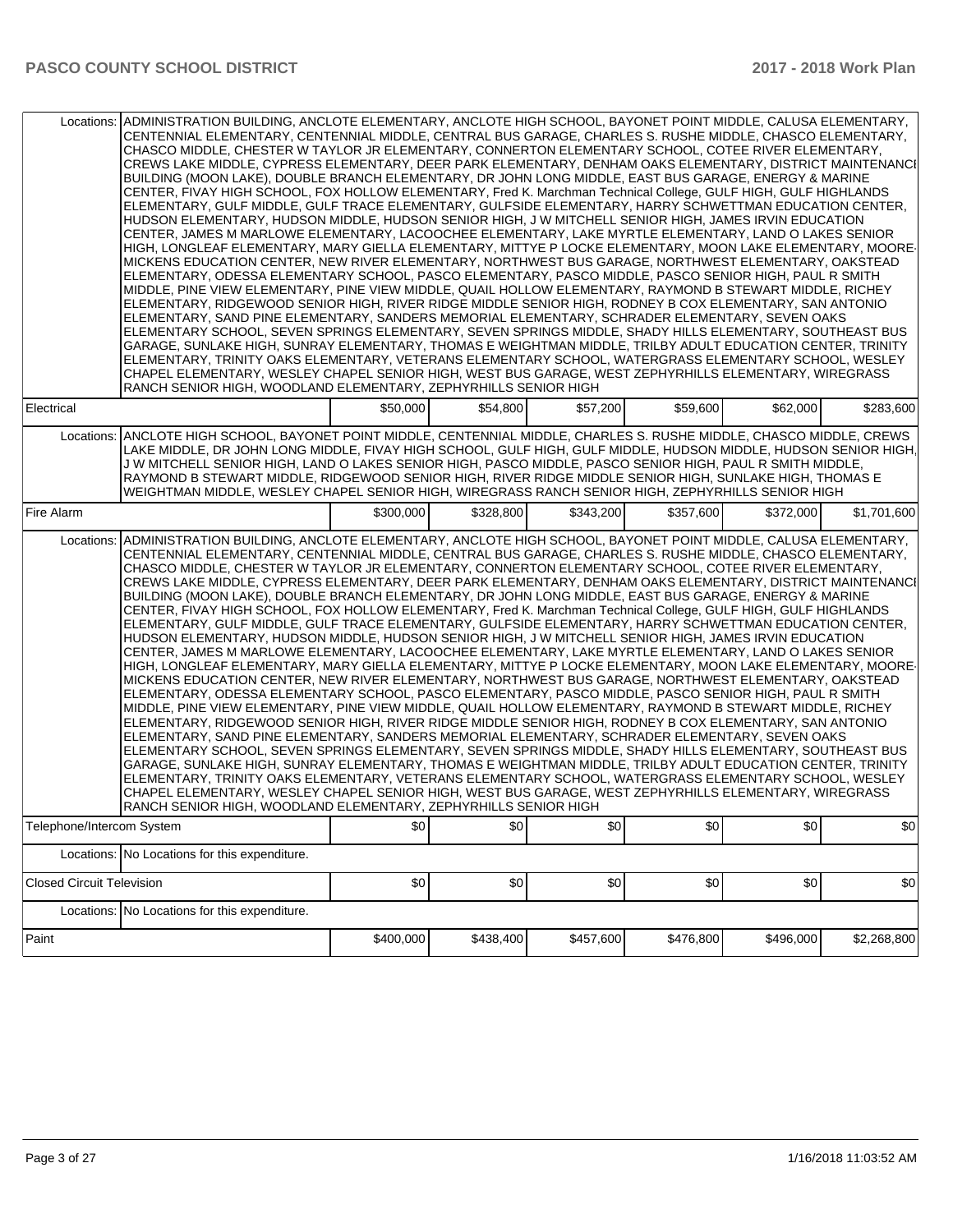| Locations: ADMINISTRATION BUILDING, ANCLOTE ELEMENTARY, ANCLOTE HIGH SCHOOL, BAYONET POINT MIDDLE, CALUSA ELEMENTARY,<br>CENTENNIAL ELEMENTARY, CENTENNIAL MIDDLE, CENTRAL BUS GARAGE, CHARLES S. RUSHE MIDDLE, CHASCO ELEMENTARY,<br>CHASCO MIDDLE, CHESTER W TAYLOR JR ELEMENTARY, CONNERTON ELEMENTARY SCHOOL, COTEE RIVER ELEMENTARY,<br>CREWS LAKE MIDDLE. CYPRESS ELEMENTARY. DEER PARK ELEMENTARY. DENHAM OAKS ELEMENTARY. DISTRICT MAINTENANCI<br>BUILDING (MOON LAKE), DOUBLE BRANCH ELEMENTARY, DR JOHN LONG MIDDLE, EAST BUS GARAGE, ENERGY & MARINE<br>CENTER, FIVAY HIGH SCHOOL, FOX HOLLOW ELEMENTARY, Fred K. Marchman Technical College, GULF HIGH, GULF HIGHLANDS<br>ELEMENTARY, GULF MIDDLE, GULF TRACE ELEMENTARY, GULFSIDE ELEMENTARY, HARRY SCHWETTMAN EDUCATION CENTER,<br>HUDSON ELEMENTARY, HUDSON MIDDLE, HUDSON SENIOR HIGH, J W MITCHELL SENIOR HIGH, JAMES IRVIN EDUCATION<br>CENTER, JAMES M MARLOWE ELEMENTARY, LACOOCHEE ELEMENTARY, LAKE MYRTLE ELEMENTARY, LAND O LAKES SENIOR<br>HIGH, LONGLEAF ELEMENTARY, MARY GIELLA ELEMENTARY, MITTYE P LOCKE ELEMENTARY, MOON LAKE ELEMENTARY, MOORE-<br>MICKENS EDUCATION CENTER, NEW RIVER ELEMENTARY, NORTHWEST BUS GARAGE, NORTHWEST ELEMENTARY, OAKSTEAD<br>ELEMENTARY, ODESSA ELEMENTARY SCHOOL, PASCO ELEMENTARY, PASCO MIDDLE, PASCO SENIOR HIGH, PAUL R SMITH<br>MIDDLE, PINE VIEW ELEMENTARY, PINE VIEW MIDDLE, QUAIL HOLLOW ELEMENTARY, RAYMOND B STEWART MIDDLE, RICHEY<br>ELEMENTARY, RIDGEWOOD SENIOR HIGH, RIVER RIDGE MIDDLE SENIOR HIGH, RODNEY B COX ELEMENTARY, SAN ANTONIO<br>ELEMENTARY, SAND PINE ELEMENTARY, SANDERS MEMORIAL ELEMENTARY, SCHRADER ELEMENTARY, SEVEN OAKS<br>ELEMENTARY SCHOOL, SEVEN SPRINGS ELEMENTARY, SEVEN SPRINGS MIDDLE, SHADY HILLS ELEMENTARY, SOUTHEAST BUS<br>GARAGE, SUNLAKE HIGH, SUNRAY ELEMENTARY, THOMAS E WEIGHTMAN MIDDLE, TRILBY ADULT EDUCATION CENTER, TRINITY<br>ELEMENTARY, TRINITY OAKS ELEMENTARY, VETERANS ELEMENTARY SCHOOL, WATERGRASS ELEMENTARY SCHOOL, WESLEY<br>CHAPEL ELEMENTARY, WESLEY CHAPEL SENIOR HIGH, WEST BUS GARAGE, WEST ZEPHYRHILLS ELEMENTARY, WIREGRASS<br>RANCH SENIOR HIGH. WOODLAND ELEMENTARY, ZEPHYRHILLS SENIOR HIGH |             |             |             |             |             |              |
|-----------------------------------------------------------------------------------------------------------------------------------------------------------------------------------------------------------------------------------------------------------------------------------------------------------------------------------------------------------------------------------------------------------------------------------------------------------------------------------------------------------------------------------------------------------------------------------------------------------------------------------------------------------------------------------------------------------------------------------------------------------------------------------------------------------------------------------------------------------------------------------------------------------------------------------------------------------------------------------------------------------------------------------------------------------------------------------------------------------------------------------------------------------------------------------------------------------------------------------------------------------------------------------------------------------------------------------------------------------------------------------------------------------------------------------------------------------------------------------------------------------------------------------------------------------------------------------------------------------------------------------------------------------------------------------------------------------------------------------------------------------------------------------------------------------------------------------------------------------------------------------------------------------------------------------------------------------------------------------------------------------------------------------------------------------------------------------------------------------------------------------------------------------------------------------------|-------------|-------------|-------------|-------------|-------------|--------------|
| Maintenance/Repair                                                                                                                                                                                                                                                                                                                                                                                                                                                                                                                                                                                                                                                                                                                                                                                                                                                                                                                                                                                                                                                                                                                                                                                                                                                                                                                                                                                                                                                                                                                                                                                                                                                                                                                                                                                                                                                                                                                                                                                                                                                                                                                                                                      | \$2,803,382 | \$2,959,980 | \$2,886,953 | \$2,968,080 | \$3,100,000 | \$14,718,395 |
| Locations: ADMINISTRATION BUILDING, ANCLOTE ELEMENTARY, BAYONET POINT MIDDLE, CALUSA ELEMENTARY, CENTENNIAL ELEMENTARY<br>CENTENNIAL MIDDLE, CENTRAL BUS GARAGE, CHASCO ELEMENTARY, CHASCO MIDDLE, CHESTER W TAYLOR JR ELEMENTARY,<br>COTEE RIVER ELEMENTARY, CYPRESS ELEMENTARY, DEER PARK ELEMENTARY, DENHAM OAKS ELEMENTARY, DISTRICT<br>MAINTENANCE BUILDING (MOON LAKE), EAST BUS GARAGE, ENERGY & MARINE CENTER, FOX HOLLOW ELEMENTARY, Fred K.<br>Marchman Technical College, GULF HIGH, GULF MIDDLE, GULFSIDE ELEMENTARY, HARRY SCHWETTMAN EDUCATION CENTER,<br>HUDSON ELEMENTARY, HUDSON MIDDLE, HUDSON SENIOR HIGH, J W MITCHELL SENIOR HIGH, JAMES IRVIN EDUCATION<br>CENTER, JAMES M MARLOWE ELEMENTARY, LACOOCHEE ELEMENTARY, LAKE MYRTLE ELEMENTARY, LAND O LAKES SENIOR<br>HIGH, LONGLEAF ELEMENTARY, MARY GIELLA ELEMENTARY, MITTYE P LOCKE ELEMENTARY, MOON LAKE ELEMENTARY, MOORE-<br>MICKENS EDUCATION CENTER, NORTHWEST BUS GARAGE, NORTHWEST ELEMENTARY, OAKSTEAD ELEMENTARY, PASCO<br>ELEMENTARY, PASCO MIDDLE, PASCO SENIOR HIGH, PINE VIEW ELEMENTARY, PINE VIEW MIDDLE, QUAIL HOLLOW ELEMENTARY<br>RAYMOND B STEWART MIDDLE, RICHEY ELEMENTARY, RIDGEWOOD SENIOR HIGH, RIVER RIDGE MIDDLE SENIOR HIGH, RODNEY                                                                                                                                                                                                                                                                                                                                                                                                                                                                                                                                                                                                                                                                                                                                                                                                                                                                                                                                                  |             |             |             |             |             |              |
| B COX ELEMENTARY, SAN ANTONIO ELEMENTARY, SAND PINE ELEMENTARY, SANDERS MEMORIAL ELEMENTARY, SCHRADER<br>ELEMENTARY, SEVEN OAKS ELEMENTARY SCHOOL, SEVEN SPRINGS ELEMENTARY, SEVEN SPRINGS MIDDLE, SHADY HILLS<br>ELEMENTARY, SOUTHEAST BUS GARAGE, SUNLAKE HIGH, SUNRAY ELEMENTARY, THOMAS E WEIGHTMAN MIDDLE, TRINITY<br>ELEMENTARY, TRINITY OAKS ELEMENTARY, WESLEY CHAPEL ELEMENTARY, WESLEY CHAPEL SENIOR HIGH, WEST BUS GARAGE<br>WEST ZEPHYRHILLS ELEMENTARY, WIREGRASS RANCH SENIOR HIGH, WOODLAND ELEMENTARY, ZEPHYRHILLS SENIOR HIGH<br>Sub Total:                                                                                                                                                                                                                                                                                                                                                                                                                                                                                                                                                                                                                                                                                                                                                                                                                                                                                                                                                                                                                                                                                                                                                                                                                                                                                                                                                                                                                                                                                                                                                                                                                            | \$4,927,948 | \$5,863,664 | \$6,130,193 | \$5,620,280 | \$6,107,000 | \$28,649,085 |

| <b>IPECO Maintenance Expenditures</b> | \$1,231,737  | \$1.746.022  | \$1.792.869  | \$1,827,189 | \$1,900,000 | \$8,497,817  |
|---------------------------------------|--------------|--------------|--------------|-------------|-------------|--------------|
| 1.50 Mill Sub Total:                  | \$12,648,981 | \$10,903,210 | \$10,687,096 | \$9,293,245 | \$8,853,900 | \$52,386,432 |

| Other Items                 |                                                                                                                                                                                                                                                                                                                                                                                                                                                                                                                                                                                                                                                                                | $2017 - 2018$<br><b>Actual Budget</b> | $2018 - 2019$<br>Projected | $2019 - 2020$<br>Projected | $2020 - 2021$<br>Projected | $2021 - 2022$<br>Projected | Total        |  |
|-----------------------------|--------------------------------------------------------------------------------------------------------------------------------------------------------------------------------------------------------------------------------------------------------------------------------------------------------------------------------------------------------------------------------------------------------------------------------------------------------------------------------------------------------------------------------------------------------------------------------------------------------------------------------------------------------------------------------|---------------------------------------|----------------------------|----------------------------|----------------------------|----------------------------|--------------|--|
| Site & Traffic Improvements |                                                                                                                                                                                                                                                                                                                                                                                                                                                                                                                                                                                                                                                                                | \$40,000                              | \$0                        | \$0                        | \$0                        | \$0                        | \$40,000     |  |
|                             | Locations CENTRAL BUS GARAGE, EAST BUS GARAGE, GULF TRACE ELEMENTARY, MARY GIELLA ELEMENTARY, SOUTHEAST BUS<br>GARAGE, WEST BUS GARAGE, WIREGRASS RANCH SENIOR HIGH                                                                                                                                                                                                                                                                                                                                                                                                                                                                                                            |                                       |                            |                            |                            |                            |              |  |
| Cafeteria Renovations       |                                                                                                                                                                                                                                                                                                                                                                                                                                                                                                                                                                                                                                                                                | \$1,489,336                           | \$3,741,937                | \$3,843,840                | \$3,455,874                | \$2,259,900                | \$14,790,887 |  |
|                             | Locations BAYONET POINT MIDDLE, CHESTER W TAYLOR JR ELEMENTARY, COTEE RIVER ELEMENTARY, CYPRESS ELEMENTARY, DEER<br>PARK ELEMENTARY, FOX HOLLOW ELEMENTARY, GULF HIGH, GULFSIDE ELEMENTARY, HUDSON ELEMENTARY, HUDSON<br>MIDDLE, J W MITCHELL SENIOR HIGH, LAKE MYRTLE ELEMENTARY, LONGLEAF ELEMENTARY, PASCO MIDDLE, PINE VIEW<br>MIDDLE, RIDGEWOOD SENIOR HIGH, RIVER RIDGE MIDDLE SENIOR HIGH, RODNEY B COX ELEMENTARY, SCHRADER<br>ELEMENTARY, SEVEN SPRINGS MIDDLE, SHADY HILLS ELEMENTARY, SUNRAY ELEMENTARY, THOMAS E WEIGHTMAN MIDDLE,<br>TRINITY ELEMENTARY, WESLEY CHAPEL SENIOR HIGH, WEST ZEPHYRHILLS ELEMENTARY, WOODLAND ELEMENTARY,<br>IZEPHYRHILLS SENIOR HIGH |                                       |                            |                            |                            |                            |              |  |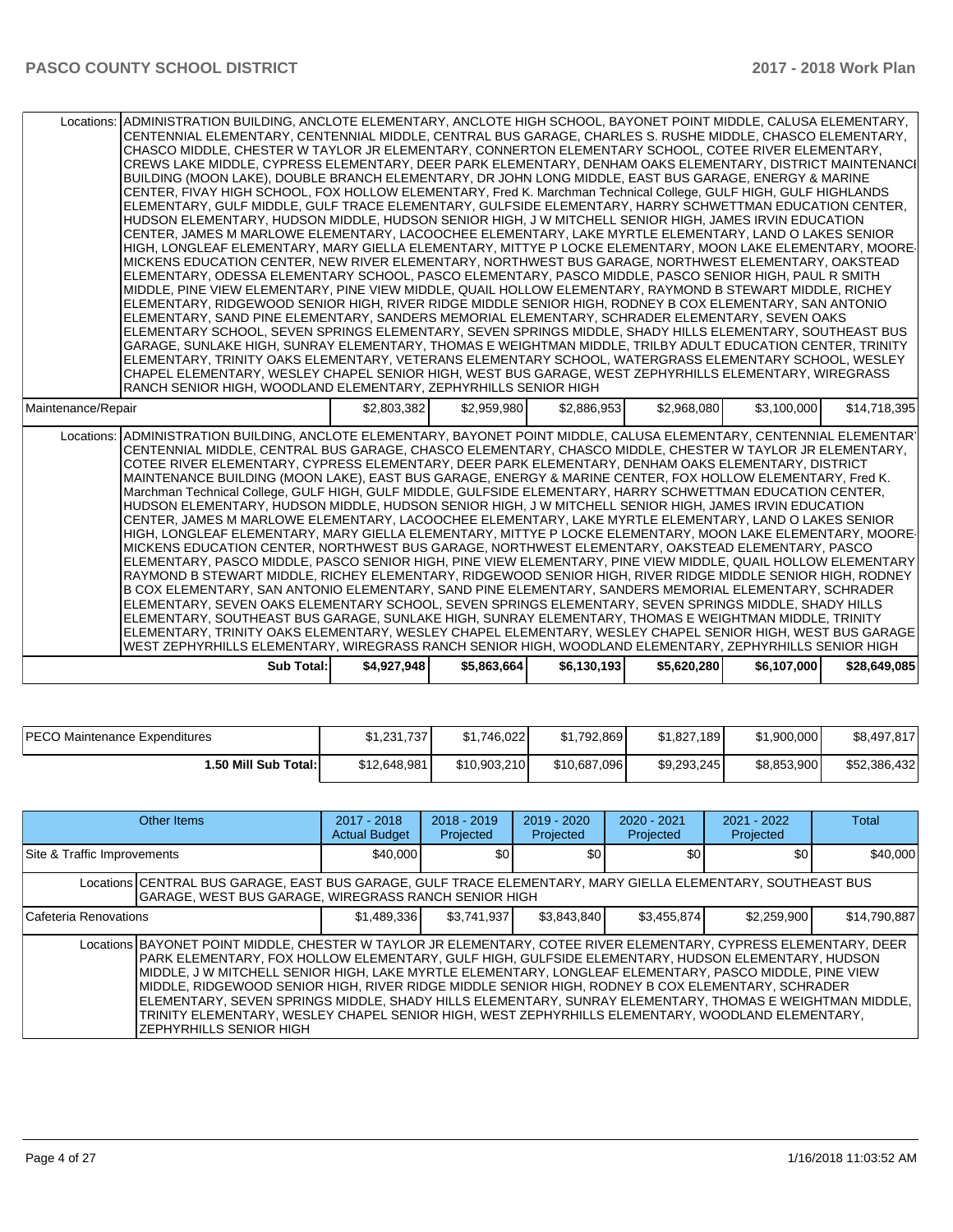| Athletic Improvements             |                                                                                                                                                                                                                                                                                                                                                                                                                                                                                                                                                                                                                                                                                                                                                                                                                                                                                                                                                                                                                                                                                                                                                                                                                                                                      | \$940,284   | \$719,798 | \$1,013,012 | \$852,280 | \$651,000 | \$4,176,374 |  |
|-----------------------------------|----------------------------------------------------------------------------------------------------------------------------------------------------------------------------------------------------------------------------------------------------------------------------------------------------------------------------------------------------------------------------------------------------------------------------------------------------------------------------------------------------------------------------------------------------------------------------------------------------------------------------------------------------------------------------------------------------------------------------------------------------------------------------------------------------------------------------------------------------------------------------------------------------------------------------------------------------------------------------------------------------------------------------------------------------------------------------------------------------------------------------------------------------------------------------------------------------------------------------------------------------------------------|-------------|-----------|-------------|-----------|-----------|-------------|--|
|                                   | Locations ANCLOTE HIGH SCHOOL, BAYONET POINT MIDDLE, CENTENNIAL MIDDLE, CHARLES S. RUSHE MIDDLE, CHASCO MIDDLE,<br>CREWS LAKE MIDDLE, DR JOHN LONG MIDDLE, FIVAY HIGH SCHOOL, GULF HIGH, GULF MIDDLE, HUDSON MIDDLE, HUDSON<br>SENIOR HIGH, J W MITCHELL SENIOR HIGH, LAND O LAKES SENIOR HIGH, PASCO MIDDLE, PASCO SENIOR HIGH, PAUL R SMITH<br>MIDDLE, PINE VIEW MIDDLE, RAYMOND B STEWART MIDDLE, RIDGEWOOD SENIOR HIGH, RIVER RIDGE MIDDLE SENIOR HIGH,<br>SEVEN SPRINGS MIDDLE, SUNLAKE HIGH, THOMAS E WEIGHTMAN MIDDLE, WESLEY CHAPEL SENIOR HIGH, WIREGRASS<br>RANCH SENIOR HIGH, ZEPHYRHILLS SENIOR HIGH                                                                                                                                                                                                                                                                                                                                                                                                                                                                                                                                                                                                                                                     |             |           |             |           |           |             |  |
| <b>Restroom Renovations</b>       |                                                                                                                                                                                                                                                                                                                                                                                                                                                                                                                                                                                                                                                                                                                                                                                                                                                                                                                                                                                                                                                                                                                                                                                                                                                                      | \$782,331   | \$886,753 | \$17,160    | \$0       | \$0       | \$1,686,244 |  |
|                                   | Locations GULF MIDDLE, HUDSON ELEMENTARY, RIVER RIDGE MIDDLE SENIOR HIGH                                                                                                                                                                                                                                                                                                                                                                                                                                                                                                                                                                                                                                                                                                                                                                                                                                                                                                                                                                                                                                                                                                                                                                                             |             |           |             |           |           |             |  |
| <b>Security Systems</b>           |                                                                                                                                                                                                                                                                                                                                                                                                                                                                                                                                                                                                                                                                                                                                                                                                                                                                                                                                                                                                                                                                                                                                                                                                                                                                      | \$100,000   | \$109,600 | \$114,400   | \$119,200 | \$124,000 | \$567,200   |  |
|                                   | Locations ANCLOTE ELEMENTARY, BAYONET POINT MIDDLE, CALUSA ELEMENTARY, CENTENNIAL ELEMENTARY, CENTENNIAL MIDDLE,<br>CHASCO ELEMENTARY, CHASCO MIDDLE, CHESTER W TAYLOR JR ELEMENTARY, COTEE RIVER ELEMENTARY, CYPRESS<br>ELEMENTARY, DEER PARK ELEMENTARY, DENHAM OAKS ELEMENTARY, FOX HOLLOW ELEMENTARY, GULF HIGH, GULF<br>HIGHLANDS ELEMENTARY, GULF MIDDLE, GULFSIDE ELEMENTARY, HUDSON MIDDLE, HUDSON SENIOR HIGH, J W MITCHELL<br>SENIOR HIGH, JAMES M MARLOWE ELEMENTARY, LAKE MYRTLE ELEMENTARY, LONGLEAF ELEMENTARY, MARY GIELLA<br>ELEMENTARY, MITTYE P LOCKE ELEMENTARY, MOON LAKE ELEMENTARY, NORTHWEST ELEMENTARY, PASCO MIDDLE, PINE<br>VIEW ELEMENTARY, PINE VIEW MIDDLE, QUAIL HOLLOW ELEMENTARY, RAYMOND B STEWART MIDDLE, RIVER RIDGE MIDDLE<br>SENIOR HIGH, RODNEY B COX ELEMENTARY, SAN ANTONIO ELEMENTARY, SAND PINE ELEMENTARY, SCHRADER ELEMENTARY<br>SEVEN OAKS ELEMENTARY SCHOOL, SEVEN SPRINGS ELEMENTARY, SEVEN SPRINGS MIDDLE, SHADY HILLS ELEMENTARY,<br>SUNRAY ELEMENTARY, THOMAS E WEIGHTMAN MIDDLE, TRINITY ELEMENTARY, WATERGRASS ELEMENTARY SCHOOL, WESLE<br>CHAPEL ELEMENTARY, WESLEY CHAPEL SENIOR HIGH, WEST ZEPHYRHILLS ELEMENTARY, WIREGRASS RANCH SENIOR HIGH,<br><b>WOODLAND ELEMENTARY</b>                                 |             |           |             |           |           |             |  |
| LCD TVs/Projectors                |                                                                                                                                                                                                                                                                                                                                                                                                                                                                                                                                                                                                                                                                                                                                                                                                                                                                                                                                                                                                                                                                                                                                                                                                                                                                      | \$500,000   | \$500,000 | \$800,800   | \$834,400 | \$868,000 | \$3,503,200 |  |
|                                   | Locations CHARLES S. RUSHE MIDDLE                                                                                                                                                                                                                                                                                                                                                                                                                                                                                                                                                                                                                                                                                                                                                                                                                                                                                                                                                                                                                                                                                                                                                                                                                                    |             |           |             |           |           |             |  |
| <b>Lift Stations Upgrades</b>     |                                                                                                                                                                                                                                                                                                                                                                                                                                                                                                                                                                                                                                                                                                                                                                                                                                                                                                                                                                                                                                                                                                                                                                                                                                                                      | \$50,000    | \$109,600 | \$114,400   | \$119,200 | \$124,000 | \$517,200   |  |
|                                   | Locations HUDSON MIDDLE, HUDSON SENIOR HIGH                                                                                                                                                                                                                                                                                                                                                                                                                                                                                                                                                                                                                                                                                                                                                                                                                                                                                                                                                                                                                                                                                                                                                                                                                          |             |           |             |           |           |             |  |
| Playground Renovations            |                                                                                                                                                                                                                                                                                                                                                                                                                                                                                                                                                                                                                                                                                                                                                                                                                                                                                                                                                                                                                                                                                                                                                                                                                                                                      | \$209,600   | \$219,200 | \$228,800   | \$0       | \$496,000 | \$1,153,600 |  |
|                                   | Locations ADMINISTRATION BUILDING, ANCLOTE ELEMENTARY, CALUSA ELEMENTARY, CENTENNIAL ELEMENTARY, CHASCO<br>ELEMENTARY, CHASCO MIDDLE, CHESTER W TAYLOR JR ELEMENTARY, CONNERTON ELEMENTARY SCHOOL, COTEE RIVER<br>ELEMENTARY, CYPRESS ELEMENTARY, DEER PARK ELEMENTARY, DENHAM OAKS ELEMENTARY, DOUBLE BRANCH<br>ELEMENTARY, FOX HOLLOW ELEMENTARY, GULF HIGHLANDS ELEMENTARY, GULF TRACE ELEMENTARY, GULFSIDE<br>ELEMENTARY, HUDSON ELEMENTARY, JAMES IRVIN EDUCATION CENTER, JAMES M MARLOWE ELEMENTARY, LACOOCHEE<br>ELEMENTARY, LAKE MYRTLE ELEMENTARY, LONGLEAF ELEMENTARY, MARY GIELLA ELEMENTARY, MITTYE P LOCKE<br>ELEMENTARY, MOON LAKE ELEMENTARY, NEW RIVER ELEMENTARY, NORTHWEST ELEMENTARY, OAKSTEAD ELEMENTARY,<br>ODESSA ELEMENTARY SCHOOL, PASCO ELEMENTARY, PINE VIEW ELEMENTARY, QUAIL HOLLOW ELEMENTARY, RICHEY<br>ELEMENTARY, RODNEY B COX ELEMENTARY, SAN ANTONIO ELEMENTARY, SAND PINE ELEMENTARY, SANDERS MEMORIAL<br>ELEMENTARY, SCHRADER ELEMENTARY, SEVEN OAKS ELEMENTARY SCHOOL, SEVEN SPRINGS ELEMENTARY, SHADY HILLS<br>ELEMENTARY, SUNRAY ELEMENTARY, TRINITY ELEMENTARY, TRINITY OAKS ELEMENTARY, VETERANS ELEMENTARY SCHOOL,<br>WATERGRASS ELEMENTARY SCHOOL, WESLEY CHAPEL ELEMENTARY, WOODLAND ELEMENTARY, ZEPHYRHILLS SENIOR HIGH |             |           |             |           |           |             |  |
| Technology InfrastructureUpgrades |                                                                                                                                                                                                                                                                                                                                                                                                                                                                                                                                                                                                                                                                                                                                                                                                                                                                                                                                                                                                                                                                                                                                                                                                                                                                      | \$4,841,219 | \$274,000 | \$0         | \$0       | \$0       | \$5,115,219 |  |
|                                   | Locations BAYONET POINT MIDDLE, CALUSA ELEMENTARY, CENTENNIAL ELEMENTARY, CENTENNIAL MIDDLE                                                                                                                                                                                                                                                                                                                                                                                                                                                                                                                                                                                                                                                                                                                                                                                                                                                                                                                                                                                                                                                                                                                                                                          |             |           |             |           |           |             |  |
| Elevator Upgrades                 |                                                                                                                                                                                                                                                                                                                                                                                                                                                                                                                                                                                                                                                                                                                                                                                                                                                                                                                                                                                                                                                                                                                                                                                                                                                                      | \$0         | \$115,080 | \$102,960   | \$0       | \$0       | \$218,040   |  |
|                                   | Locations ADMINISTRATION BUILDING, RIDGEWOOD SENIOR HIGH, RIVER RIDGE MIDDLE SENIOR HIGH                                                                                                                                                                                                                                                                                                                                                                                                                                                                                                                                                                                                                                                                                                                                                                                                                                                                                                                                                                                                                                                                                                                                                                             |             |           |             |           |           |             |  |
| Energy Retrofit Projects          |                                                                                                                                                                                                                                                                                                                                                                                                                                                                                                                                                                                                                                                                                                                                                                                                                                                                                                                                                                                                                                                                                                                                                                                                                                                                      | \$0         | \$109,600 | \$114,400   | \$119,200 | \$124,000 | \$467,200   |  |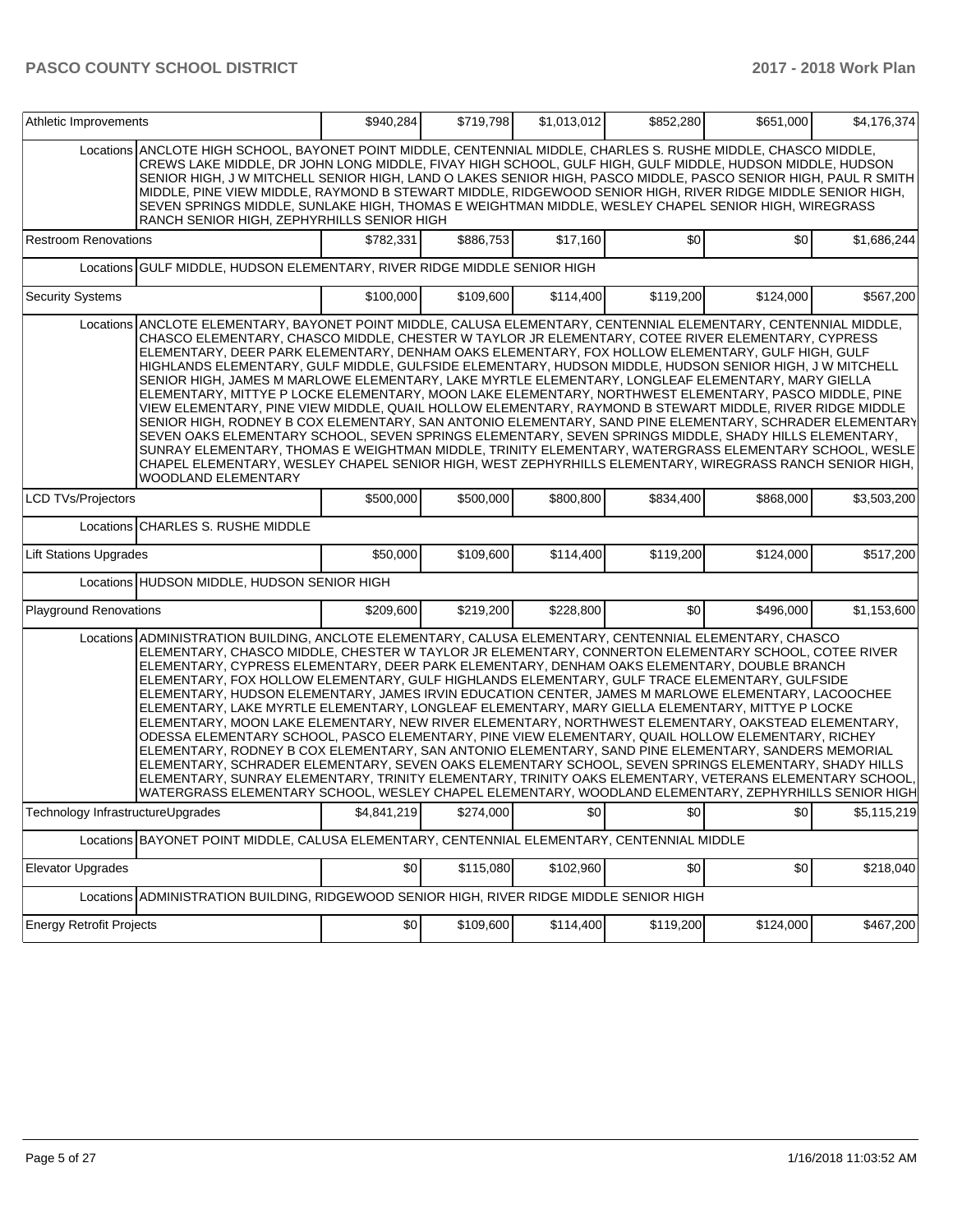| <b>ZEPHYRHILLS SENIOR HIGH</b><br>Total:l                                                                                                                                                                      | \$13,880,718 | \$12,649,232 | \$12,479,965 | \$11,120,434 | \$10,753,900 | \$60,884,249 |
|----------------------------------------------------------------------------------------------------------------------------------------------------------------------------------------------------------------|--------------|--------------|--------------|--------------|--------------|--------------|
| WEST BUS GARAGE, WEST ZEPHYRHILLS ELEMENTARY, WIREGRASS RANCH SENIOR HIGH, WOODLAND ELEMENTARY,                                                                                                                |              |              |              |              |              |              |
| ELEMENTARY SCHOOL, WATERGRASS ELEMENTARY SCHOOL, WESLEY CHAPEL ELEMENTARY, WESLEY CHAPEL SENIOR HIGH                                                                                                           |              |              |              |              |              |              |
| WEIGHTMAN MIDDLE, TRILBY ADULT EDUCATION CENTER, TRINITY ELEMENTARY, TRINITY OAKS ELEMENTARY, VETERANS                                                                                                         |              |              |              |              |              |              |
| MIDDLE, SHADY HILLS ELEMENTARY, SOUTHEAST BUS GARAGE, SUNLAKE HIGH, SUNRAY ELEMENTARY, THOMAS E                                                                                                                |              |              |              |              |              |              |
| SENIOR HIGH, RODNEY B COX ELEMENTARY, SAN ANTONIO ELEMENTARY, SAND PINE ELEMENTARY, SANDERS MEMORIAL<br>IELEMENTARY, SCHRADER ELEMENTARY, SEVEN OAKS ELEMENTARY SCHOOL, SEVEN SPRINGS ELEMENTARY, SEVEN SPRING |              |              |              |              |              |              |
| ELEMENTARY, RAYMOND B STEWART MIDDLE, RICHEY ELEMENTARY, RIDGEWOOD SENIOR HIGH, RIVER RIDGE MIDDLE                                                                                                             |              |              |              |              |              |              |
| MIDDLE, PASCO SENIOR HIGH, PAUL R SMITH MIDDLE, PINE VIEW ELEMENTARY, PINE VIEW MIDDLE, QUAIL HOLLOW                                                                                                           |              |              |              |              |              |              |
| GARAGE, NORTHWEST ELEMENTARY, OAKSTEAD ELEMENTARY, ODESSA ELEMENTARY SCHOOL, PASCO ELEMENTARY, PASC(                                                                                                           |              |              |              |              |              |              |
| IELEMENTARY. MOON LAKE ELEMENTARY. MOORE-MICKENS EDUCATION CENTER. NEW RIVER ELEMENTARY. NORTHWEST BUS                                                                                                         |              |              |              |              |              |              |
| ELEMENTARY, LAND O LAKES SENIOR HIGH, LONGLEAF ELEMENTARY, MARY GIELLA ELEMENTARY, MITTYE P LOCKE                                                                                                              |              |              |              |              |              |              |
| HIGH, JAMES IRVIN EDUCATION CENTER, JAMES M MARLOWE ELEMENTARY, LACOOCHEE ELEMENTARY, LAKE MYRTLE                                                                                                              |              |              |              |              |              |              |
| SCHWETTMAN EDUCATION CENTER, HUDSON ELEMENTARY, HUDSON MIDDLE, HUDSON SENIOR HIGH, J W MITCHELL SENIOR                                                                                                         |              |              |              |              |              |              |
| GULF HIGH, GULF HIGHLANDS ELEMENTARY, GULF MIDDLE, GULF TRACE ELEMENTARY, GULFSIDE ELEMENTARY, HARRY                                                                                                           |              |              |              |              |              |              |
| GARAGE, ENERGY & MARINE CENTER, FIVAY HIGH SCHOOL, FOX HOLLOW ELEMENTARY, Fred K. Marchman Technical College,                                                                                                  |              |              |              |              |              |              |
| DISTRICT MAINTENANCE BUILDING (MOON LAKE), DOUBLE BRANCH ELEMENTARY, DR JOHN LONG MIDDLE, EAST BUS                                                                                                             |              |              |              |              |              |              |
| ELEMENTARY, CHASCO MIDDLE, CHESTER W TAYLOR JR ELEMENTARY, CONNERTON ELEMENTARY SCHOOL, COTEE RIVER<br>ELEMENTARY, CREWS LAKE MIDDLE, CYPRESS ELEMENTARY, DEER PARK ELEMENTARY, DENHAM OAKS ELEMENTARY,        |              |              |              |              |              |              |
| CENTENNIAL ELEMENTARY, CENTENNIAL MIDDLE, CENTRAL BUS GARAGE, CHARLES S. RUSHE MIDDLE, CHASCO                                                                                                                  |              |              |              |              |              |              |
| Locations ADMINISTRATION BUILDING, ANCLOTE ELEMENTARY, ANCLOTE HIGH SCHOOL, BAYONET POINT MIDDLE, CALUSA ELEMENTARY                                                                                            |              |              |              |              |              |              |
|                                                                                                                                                                                                                |              |              |              |              |              |              |

## **Local 1.50 Mill Expenditure For Maintenance, Repair and Renovation**

Anticipated expenditures expected from local funding sources over the years covered by the current work plan.

| Item                                                         | 2017 - 2018<br><b>Actual Budget</b> | 2018 - 2019<br>Projected | $2019 - 2020$<br>Projected | $2020 - 2021$<br>Projected | 2021 - 2022<br>Projected | <b>Total</b>  |
|--------------------------------------------------------------|-------------------------------------|--------------------------|----------------------------|----------------------------|--------------------------|---------------|
| Remaining Maint and Repair from 1.5 Mills                    | \$12,648,981                        | \$10,903,210             | \$10,687,096               | \$9,293,245                | \$8,853,900              | \$52,386,432  |
| Maintenance/Repair Salaries                                  | \$0                                 | \$0                      | \$0                        | \$0                        | \$0                      | \$0           |
| <b>School Bus Purchases</b>                                  | \$0                                 | \$0                      | \$0                        | \$0                        | \$0                      | \$0           |
| <b>Other Vehicle Purchases</b>                               | \$258,750                           | \$548,000                | \$572,000                  | \$596,000                  | \$620,000                | \$2,594,750   |
| <b>Capital Outlay Equipment</b>                              | \$4,082,403                         | \$4,755,320              | \$3,996,416                | \$4,195,840                | \$4,447,058              | \$21,477,037  |
| Rent/Lease Payments                                          | \$0                                 | \$0                      | \$0                        | \$0                        | \$0                      | \$0           |
| <b>COP Debt Service</b>                                      | \$28,800,574                        | \$27,840,068             | \$27,936,468               | \$27,950,432               | \$27,983,077             | \$140,510,619 |
| Rent/Lease Relocatables                                      | \$0                                 | \$0                      | \$0                        | \$0                        | \$0                      | \$0           |
| <b>Environmental Problems</b>                                | \$200,000                           | \$219,200                | \$228,800                  | \$238,400                  | \$248,000                | \$1,134,400   |
| s.1011.14 Debt Service                                       | \$0                                 | \$0                      | \$0                        | \$0                        | \$0                      | \$0           |
| <b>Special Facilities Construction Account</b>               | \$0                                 | \$0                      | \$0                        | \$0                        | \$0                      | \$0           |
| Premiums for Property Casualty Insurance - 1011.71<br>(4a,b) | \$0                                 | \$0                      | \$0                        | \$0                        | \$0                      | \$0           |
| Qualified School Construction Bonds (QSCB)                   | \$0                                 | \$0                      | \$0                        | \$0                        | \$0                      | \$0           |
| Qualified Zone Academy Bonds (QZAB)                          | \$0                                 | \$0                      | \$0                        | \$0                        | \$0                      | \$0           |
| <b>Bus Lease Payments</b>                                    | \$2,168,784                         | \$3,040,783              | \$4,040,783                | \$5,140,783                | \$6,340,783              | \$20,731,916  |
| <b>Computer and IPads Lease Paymnets</b>                     | \$5,656,581                         | \$7,408,216              | \$7,237,319                | \$7,620,820                | \$8,000,000              | \$35,922,936  |
| Sales Tax Bond Payments                                      | \$16,024,591                        | \$15,957,494             | \$15,964,945               | \$15,934,227               | \$15,921,251             | \$79,802,508  |
| Telecom Remodeling/Renovations                               | \$600,000                           | \$1,315,200              | \$1,372,800                | \$1,430,400                | \$1,488,000              | \$6,206,400   |
| Completion of Major Remodeling Projects                      | \$3,053,045                         | \$0                      | \$0                        | \$0                        | \$0                      | \$3,053,045   |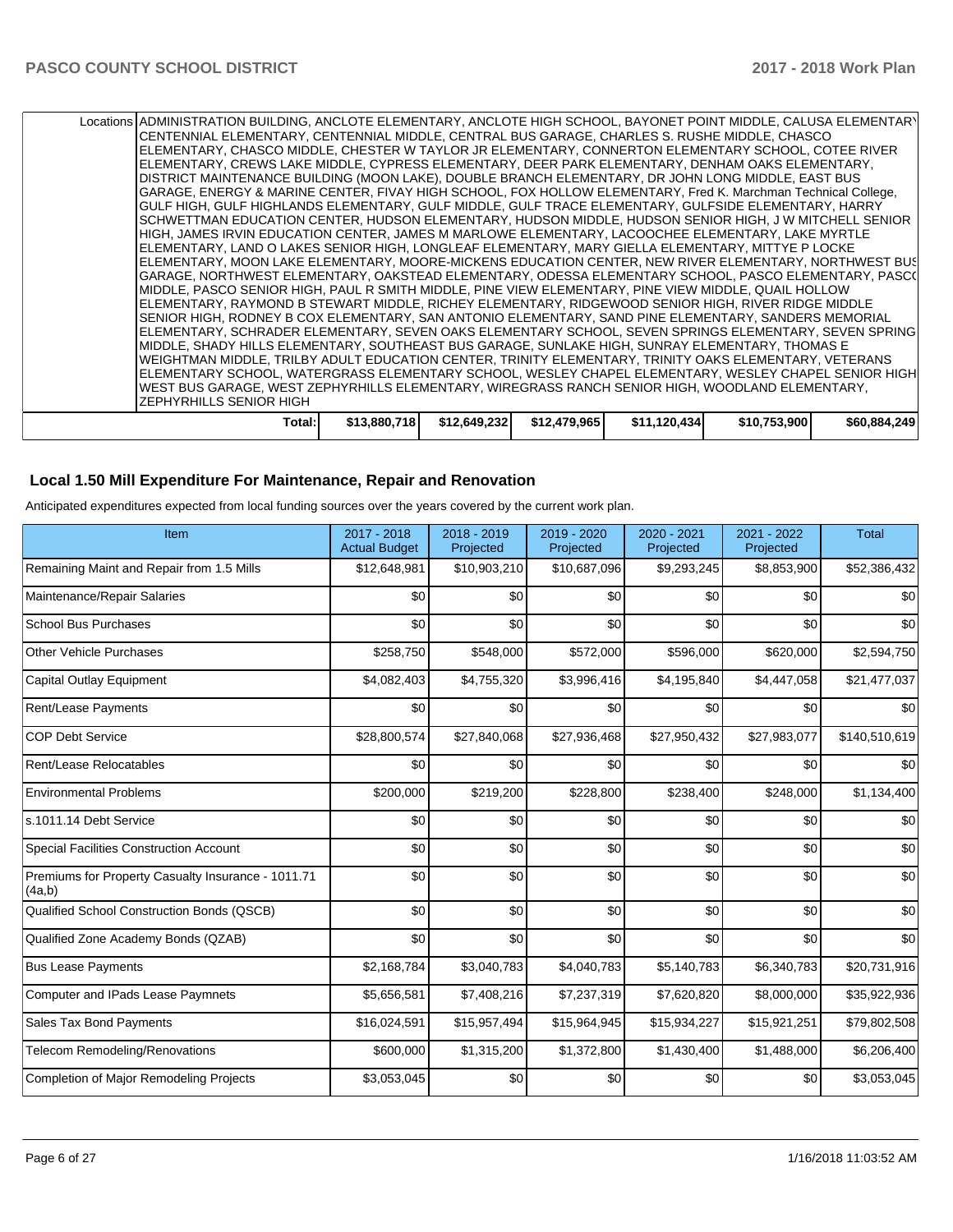| Portables                   | \$542.048    | \$109,600    | \$114,400    | \$119,200    | \$124,000    | \$1,009,248   |
|-----------------------------|--------------|--------------|--------------|--------------|--------------|---------------|
| Local Expenditure Totals: I | \$74,035,757 | \$72,097,091 | \$72.151.027 | \$72,519,347 | \$74,026,069 | \$364.829.291 |

## **Revenue**

#### **1.50 Mill Revenue Source**

Schedule of Estimated Capital Outlay Revenue from each currently approved source which is estimated to be available for expenditures on the projects included in the tentative district facilities work program. All amounts are NET after considering carryover balances, interest earned, new COP's, 1011.14 and 1011.15 loans, etc. Districts cannot use 1.5-Mill funds for salaries except for those explicitly associated with maintenance/repair projects. (1011.71 (5), F.S.)

| Item                                                                                | Fund | 2017 - 2018<br><b>Actual Value</b> | $2018 - 2019$<br>Projected | $2019 - 2020$<br>Projected | $2020 - 2021$<br>Projected | 2021 - 2022<br>Projected | <b>Total</b>      |
|-------------------------------------------------------------------------------------|------|------------------------------------|----------------------------|----------------------------|----------------------------|--------------------------|-------------------|
| (1) Non-exempt property<br>lassessed valuation                                      |      | \$27,307,574,306                   | \$28,108,979,167           | \$29,514,427,778           | \$30,990,149,306           | \$32,539,656,944         | \$148,460,787,501 |
| $(2)$ The Millege projected for<br>discretionary capital outlay per<br>ls.1011.71   |      | 1.50                               | 1.50                       | .50                        | 1.50                       | 1.50                     |                   |
| $(3)$ Full value of the 1.50-Mill<br>discretionary capital outlay per<br>ls.1011.71 |      | \$45,876,725                       | \$47,223,085               | \$49,584,239               | \$52,063,451               | \$54,666,624             | \$249,414,124     |
| (4) Value of the portion of the 1.50<br>-Mill ACTUALLY levied                       | 370  | \$39,322,907                       | \$40,476,930               | \$42,500,776               | \$44,625,815               | \$46,857,106             | \$213,783,534     |
| $(5)$ Difference of lines $(3)$ and $(4)$                                           |      | \$6,553,818                        | \$6,746,155                | \$7,083,463                | \$7,437,636                | \$7,809,518              | \$35,630,590      |

#### **PECO Revenue Source**

The figure in the row designated "PECO Maintenance" will be subtracted from funds available for new construction because PECO maintenance dollars cannot be used for new construction.

| <b>Item</b>                          | Fund         | 2017 - 2018<br><b>Actual Budget</b> | $2018 - 2019$<br>Projected | 2019 - 2020<br>Projected | $2020 - 2021$<br>Projected | 2021 - 2022<br>Projected | <b>Total</b> |
|--------------------------------------|--------------|-------------------------------------|----------------------------|--------------------------|----------------------------|--------------------------|--------------|
| <b>IPECO New Construction</b>        | 340 <b>I</b> | \$0 <sub>1</sub>                    | \$0 <sub>1</sub>           | \$0                      | \$0 <sub>1</sub>           | \$0                      | \$0          |
| <b>PECO Maintenance Expenditures</b> |              | \$1,231,737                         | \$1,746,022                | \$1,792,869              | \$1,827,189                | \$1,900,000              | \$8,497,817  |
|                                      |              | \$1,231,737                         | \$1,746,022                | \$1.792.869              | \$1,827,189                | \$1,900,000              | \$8,497,817  |

#### **CO & DS Revenue Source**

Revenue from Capital Outlay and Debt Service funds.

| Item                                      | Fund | $2017 - 2018$<br><b>Actual Budget</b> | $2018 - 2019$<br>Projected | 2019 - 2020<br>Projected | $2020 - 2021$<br>Projected | $2021 - 2022$<br>Projected | <b>Total</b> |
|-------------------------------------------|------|---------------------------------------|----------------------------|--------------------------|----------------------------|----------------------------|--------------|
| ICO & DS Cash Flow-through<br>Distributed | 360  | \$1.130.902                           | \$1,130,902                | \$1.130.902              | \$1.130.902                | \$1,130,902                | \$5.654.510  |
| ICO & DS Interest on<br>Undistributed CO  | 360  | \$26.167                              | \$26.167                   | \$26.167                 | \$26,167                   | \$26.167                   | \$130.835    |
|                                           |      | \$1,157,069                           | \$1,157,069                | \$1,157,069              | \$1,157,069                | \$1,157,069                | \$5,785,345  |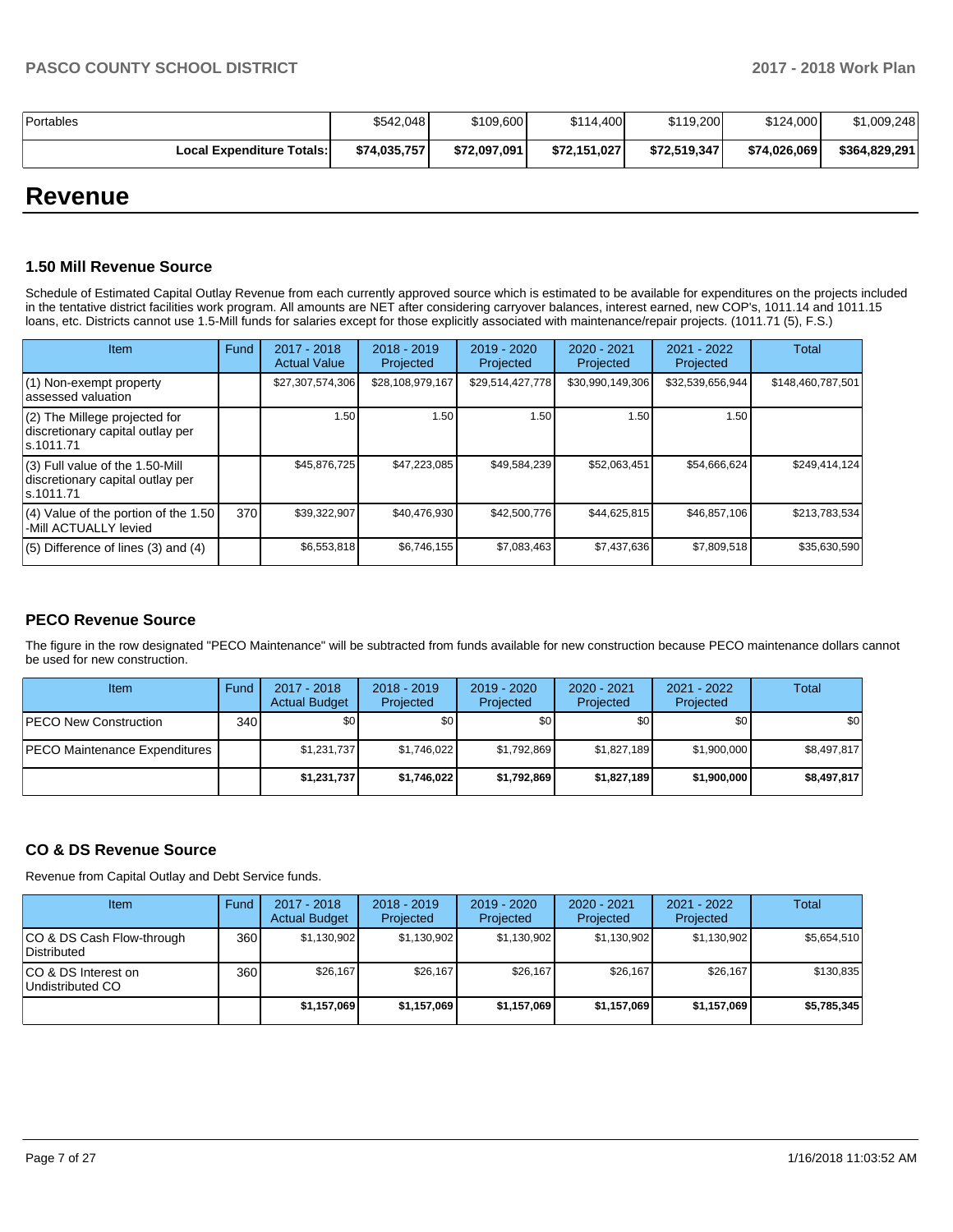#### **Fair Share Revenue Source**

Nothing reported for this section. All legally binding commitments for proportionate fair-share mitigation for impacts on public school facilities must be included in the 5-year district work program.

#### **Sales Surtax Referendum**

Specific information about any referendum for a 1-cent or 1/2-cent surtax referendum during the previous year.

#### **Did the school district hold a surtax referendum during the past fiscal year 2016 - 2017?**

Yes

| <b>Sales Surtax Type:</b>                                                   | One Cent Intergovernmental Sales Surtax |
|-----------------------------------------------------------------------------|-----------------------------------------|
| Date of Election:                                                           | 11/6/2012                               |
| Date of Expiration:                                                         | 12/31/2025                              |
| <b>Anticipated Revenue Start Date:</b>                                      | 1/1/2015                                |
| <b>Anticipated Revenue End Date:</b>                                        | 3/31/2025                               |
| <b>Estimated Annualized Revenue:</b>                                        | \$22,607,237                            |
| Total \$ Amount Projected to be Received for the<br><b>Duration of Tax:</b> | \$226,072,367                           |
| Number of Years Tax In Effect:                                              | 10                                      |
| Percentage of Vote FOR:                                                     | 70 %                                    |
| <b>Percentage of Vote AGAINST:</b>                                          | $30\%$                                  |
|                                                                             |                                         |

## **Additional Revenue Source**

Any additional revenue sources

| <b>Item</b>                                                                                         | 2017 - 2018<br><b>Actual Value</b> | $2018 - 2019$<br>Projected | 2019 - 2020<br>Projected | 2020 - 2021<br>Projected | 2021 - 2022<br>Projected | Total            |
|-----------------------------------------------------------------------------------------------------|------------------------------------|----------------------------|--------------------------|--------------------------|--------------------------|------------------|
| One Cent - 1/2 Cent Sales Surtax Debt<br>Service From Total Fund Balance Carried<br>Forward         | \$0                                | \$0 <sub>1</sub>           | \$0                      | \$0                      | \$0                      | \$0 <sub>1</sub> |
| Capital Outlay Projects Funds Balance<br>Carried Forward From Total Fund<br>Balance Carried Forward | (\$47,012,776)                     | \$0 <sub>1</sub>           | \$0                      | \$0                      | \$0                      | (\$47,012,776)   |
| Proceeds from a s.1011.14/15 F.S. Loans                                                             | \$0                                | \$0 <sub>1</sub>           | \$0                      | \$0                      | \$0                      | \$0              |
| District Bonds - Voted local bond<br>referendum proceeds per s.9, Art VII<br>State Constitution     | \$0                                | \$0                        | \$0                      | \$0                      | \$0                      | \$0              |
| Proceeds from Special Act Bonds                                                                     | \$0                                | \$0 <sub>1</sub>           | \$0                      | \$0                      | \$0                      | \$0              |
| Estimated Revenue from CO & DS Bond<br> Sale                                                        | \$0                                | \$0 <sub>1</sub>           | \$0                      | \$0                      | \$0                      | \$0              |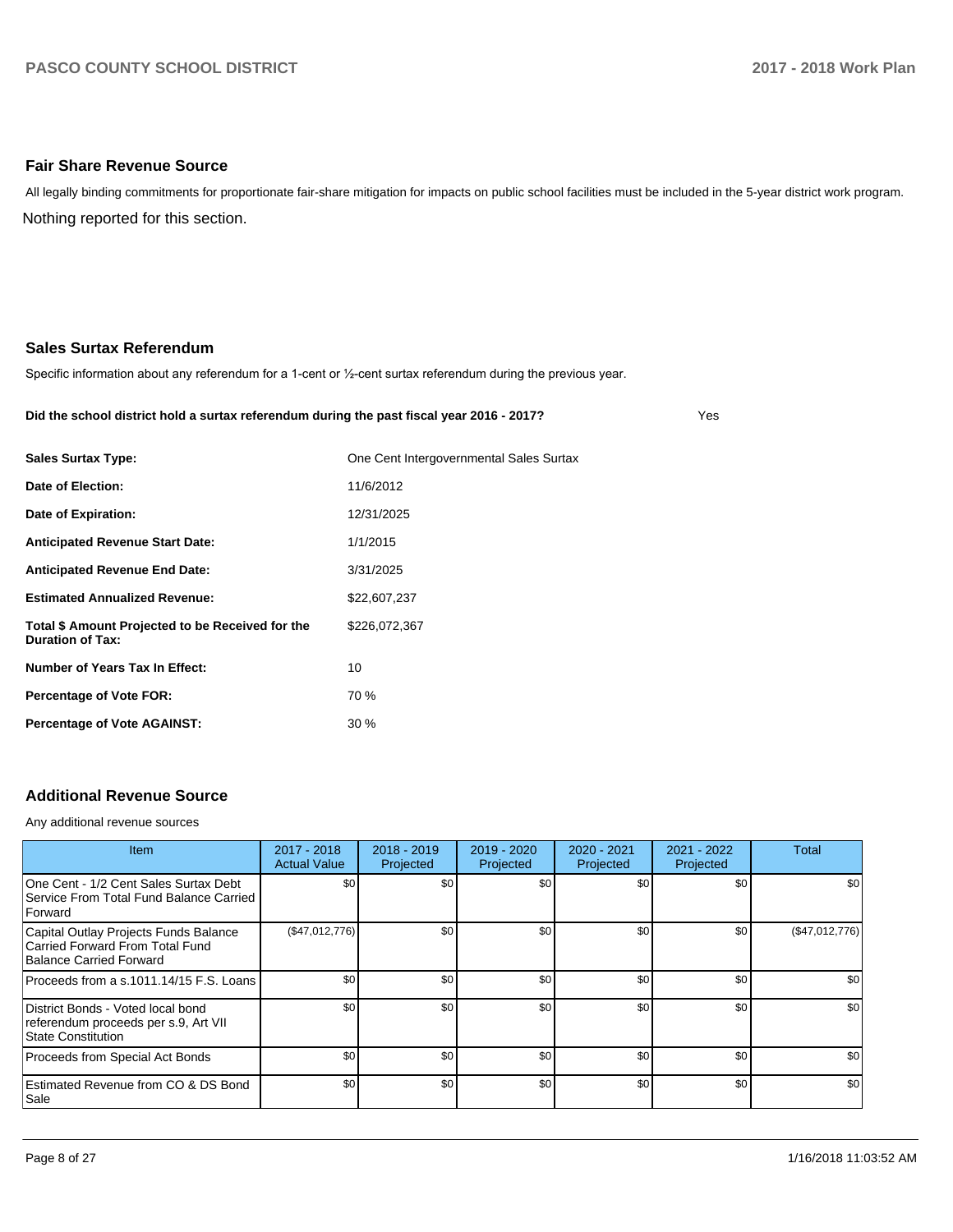| Proceeds from Voted Capital<br>Improvements millage                                                                       | \$0            | \$0           | \$0           | \$0           | \$0          | \$0            |
|---------------------------------------------------------------------------------------------------------------------------|----------------|---------------|---------------|---------------|--------------|----------------|
| Other Revenue for Other Capital Projects                                                                                  | \$2,888,525    | \$318,362     | \$324,730     | \$331,225     | \$337,850    | \$4,200,692    |
| Proceeds from 1/2 cent sales surtax<br>authorized by school board                                                         | \$0            | \$0           | \$0           | \$0           | \$0          | \$0            |
| Proceeds from local governmental<br>infrastructure sales surtax                                                           | \$27,367,500   | \$28,051,688  | \$28,752,980  | \$29,471,804  | \$30,208,599 | \$143,852,571  |
| Proceeds from Certificates of<br>Participation (COP's) Sale                                                               | \$0            | \$0           | \$0           | \$0           | \$0          | \$0            |
| Classrooms First Bond proceeds amount<br>authorized in FY 1997-98                                                         | \$0            | \$0           | \$0           | \$0           | \$0          | \$0            |
| Classrooms for Kids                                                                                                       | \$0            | \$0           | \$0           | \$0           | \$0          | \$0            |
| <b>District Equity Recognition</b>                                                                                        | \$0            | \$0           | \$0           | \$0           | \$0          | \$0            |
| <b>Federal Grants</b>                                                                                                     | \$0            | \$0           | \$0           | \$0           | \$0          | \$0            |
| Proportionate share mitigation (actual<br>cash revenue only, not in kind donations)                                       | \$0            | \$0           | \$0           | \$0           | \$0          | \$0            |
| Impact fees received                                                                                                      | \$9,646,875    | \$16,943,862  | \$19,175,710  | \$20,133,705  | \$21,133,340 | \$87,033,492   |
| Private donations                                                                                                         | \$0            | \$0           | \$0           | \$0           | \$0          | \$0            |
| Grants from local governments or not-for-<br>profit organizations                                                         | \$0            | \$0           | \$0           | \$0           | \$0          | \$0            |
| Interest, Including Profit On Investment                                                                                  | \$492,000      | \$500,000     | \$500,000     | \$500,000     | \$500,000    | \$2,492,000    |
| Revenue from Bonds pledging proceeds<br>from 1 cent or 1/2 cent Sales Surtax                                              | \$0            | \$0           | \$0           | \$0           | \$0          | \$0            |
| <b>Total Fund Balance Carried Forward</b>                                                                                 | \$118,070,485  | \$42,933,118  | \$5,222,316   | \$2,006,635   | \$3,080,039  | \$171,312,593  |
| General Capital Outlay Obligated Fund<br><b>Balance Carried Forward From Total</b><br><b>Fund Balance Carried Forward</b> | (\$42,933,118) | (\$5,222,316) | (\$2,006,635) | (\$3,080,039) | \$0          | (\$53,242,108) |
| <b>Special Facilities Construction Account</b>                                                                            | \$0            | \$0           | \$0           | \$0           | \$0          | \$0            |
| <b>Subtotal</b>                                                                                                           | \$68,519,491   | \$83,524,714  | \$51,969,101  | \$49,363,330  | \$55,259,828 | \$308,636,464  |

## **Total Revenue Summary**

| Item Name                                                  | 2017 - 2018<br><b>Budget</b> | $2018 - 2019$<br>Projected | 2019 - 2020<br>Projected | 2020 - 2021<br>Projected | 2021 - 2022<br>Projected   | <b>Five Year Total</b> |
|------------------------------------------------------------|------------------------------|----------------------------|--------------------------|--------------------------|----------------------------|------------------------|
| Local 1.5 Mill Discretionary Capital Outlay<br>Revenue     | \$39,322,907                 | \$40,476,930               | \$42,500,776             | \$44,625,815             | \$46,857,106               | \$213,783,534          |
| PECO and 1.5 Mill Maint and Other 1.5<br>Mill Expenditures | (S74, 035, 757)              | (\$72,097,091)             | (\$72,151,027)           | (S72, 519, 347)          | (\$74,026,069)             | (\$364,829,291)        |
| IPECO Maintenance Revenue                                  | \$1,231,737                  | \$1,746,022                | \$1,792,869              | \$1,827,189              | \$1,900,000                | \$8,497,817            |
| <b>Available 1.50 Mill for New</b><br><b>Construction</b>  | $($ \$34,712,850)            | $($ \$31,620,161)          | (\$29,650,251)           | (\$27,893,532)           | (\$27,168,963)             | (\$151,045,757)        |
| <b>Item Name</b>                                           | 2017 - 2018<br><b>Budget</b> | $2018 - 2019$<br>Projected | 2019 - 2020<br>Projected | 2020 - 2021<br>Projected | $2021 - 2022$<br>Projected | <b>Five Year Total</b> |
| CO & DS Revenue                                            | \$1,157,069                  | \$1,157,069                | \$1,157,069              | \$1,157,069              | \$1,157,069                | \$5,785,345            |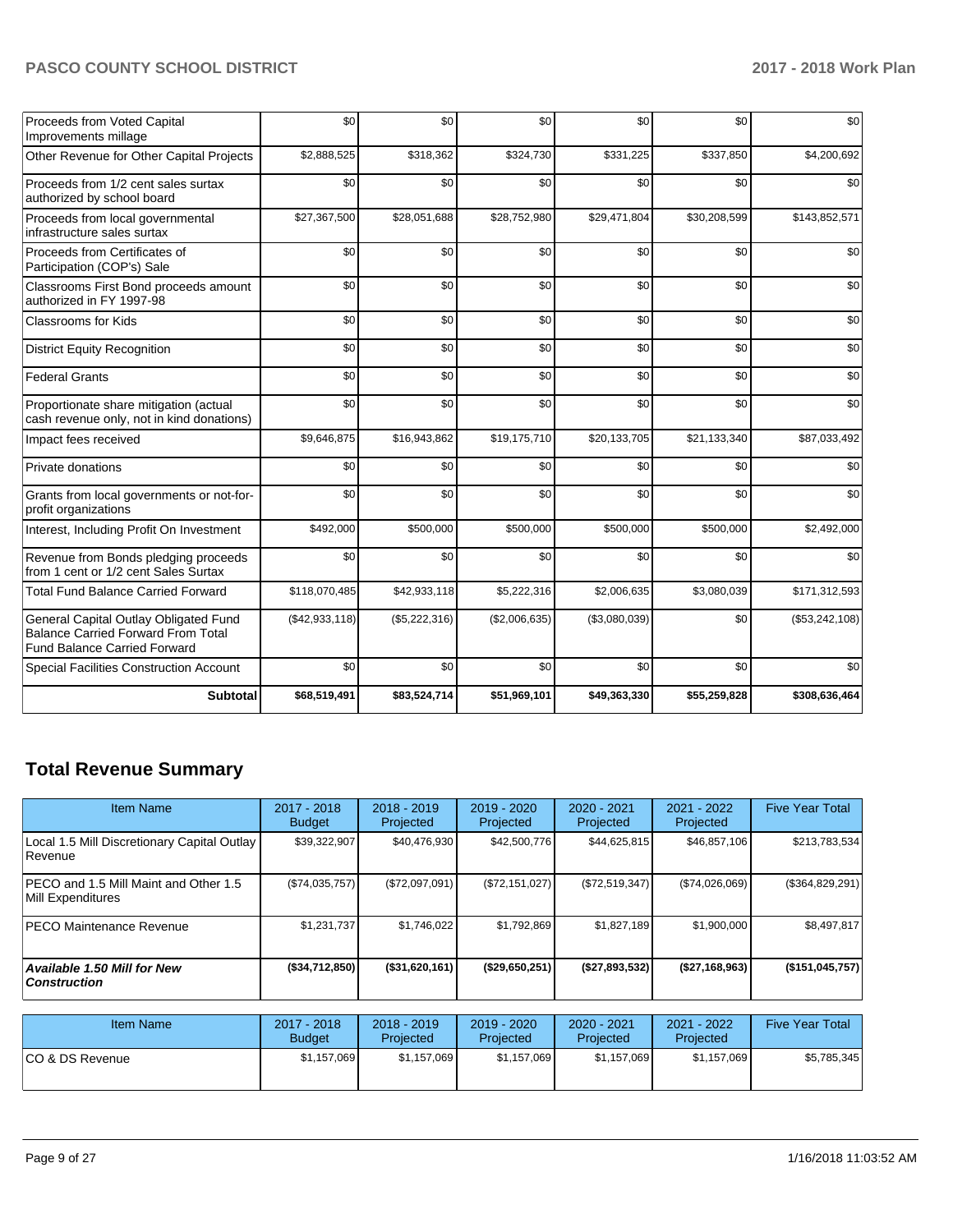| <b>IPECO New Construction Revenue</b> | \$0          | \$0          | \$0          | \$0 <sub>1</sub> | \$0 <sub>1</sub> | \$0           |
|---------------------------------------|--------------|--------------|--------------|------------------|------------------|---------------|
|                                       |              |              |              |                  |                  |               |
| <b>Other/Additional Revenue</b>       | \$68.519.491 | \$83,524,714 | \$51,969,101 | \$49,363,330     | \$55,259,828     | \$308,636,464 |
|                                       |              |              |              |                  |                  |               |
| <b>Total Additional Revenuel</b>      | \$69,676,560 | \$84,681,783 | \$53,126,170 | \$50,520,399     | \$56,416,897     | \$314,421,809 |
| <b>Total Available Revenue</b>        | \$34,963,710 | \$53,061,622 | \$23,475,919 | \$22,626,867     | \$29,247,934     | \$163,376,052 |

## **Project Schedules**

## **Capacity Project Schedules**

A schedule of capital outlay projects necessary to ensure the availability of satisfactory classrooms for the projected student enrollment in K-12 programs.

| <b>Project Description</b>                                     | Location                                  |                          | 2017 - 2018 | 2018 - 2019  | 2019 - 2020 | 2020 - 2021  | 2021 - 2022 | <b>Total</b>     | Funded |
|----------------------------------------------------------------|-------------------------------------------|--------------------------|-------------|--------------|-------------|--------------|-------------|------------------|--------|
| Middle School HH<br>New Middle School<br>on Old Pasco Road     | Location not<br>specified                 | Planned<br>Cost:         | \$2,305,600 | \$41,428,800 | \$0         | \$0          | \$0         | \$43,734,400 Yes |        |
|                                                                |                                           | <b>Student Stations:</b> | 0           | 1,700        | $\pmb{0}$   | $\mathbf 0$  | $\mathbf 0$ | 1,700            |        |
|                                                                |                                           | <b>Total Classrooms:</b> | 0           | 70           | $\mathbf 0$ | $\mathbf 0$  | $\mathbf 0$ | 70               |        |
|                                                                |                                           | Gross Sq Ft:             | $\mathbf 0$ | 282,000      | $\mathbf 0$ | $\mathbf 0$  | $\mathbf 0$ | 282,000          |        |
| Add Classroom Wing<br>in conjunction with<br>campus renovation | <b>WOODLAND</b><br><b>ELEMENTARY</b>      | Planned<br>Cost:         | \$2,620,000 | \$0          | \$0         | \$0          | \$0         | \$2,620,000 Yes  |        |
|                                                                |                                           | <b>Student Stations:</b> | 176         | $\mathbf 0$  | $\mathbf 0$ | $\mathbf 0$  | $\mathbf 0$ | 176              |        |
|                                                                | <b>Total Classrooms:</b><br>Gross Sq Ft:  |                          | 8           | 0            | $\mathbf 0$ | $\mathbf 0$  | $\mathbf 0$ | 8                |        |
|                                                                |                                           |                          | 4,000       | $\mathbf 0$  | $\mathbf 0$ | $\mathbf{0}$ | $\mathbf 0$ | 4,000            |        |
| Add Classroom Wing<br>in conjunction with<br>campus renovation | <b>LAND O LAKES</b><br><b>SENIOR HIGH</b> | Planned<br>Cost:         | \$6,321,413 | \$0          | \$0         | \$0          | \$0         | \$6,321,413 Yes  |        |
|                                                                |                                           | <b>Student Stations:</b> | 500         | $\mathbf 0$  | $\mathbf 0$ | $\mathbf 0$  | $\mathbf 0$ | 500              |        |
|                                                                |                                           | <b>Total Classrooms:</b> | 20          | $\mathbf 0$  | $\mathbf 0$ | $\mathbf 0$  | $\mathbf 0$ | 20               |        |
|                                                                |                                           | Gross Sq Ft:             | 10,000      | $\Omega$     | $\Omega$    | $\Omega$     | $\Omega$    | 10,000           |        |
| <b>Cypress Creek</b><br>Middle High School                     | <b>HIGH SCHOOL GGG</b>                    | Planned<br>Cost:         | \$3,544,524 | \$0          | \$0         | \$0          | \$0         | \$3,544,524 Yes  |        |
|                                                                |                                           | <b>Student Stations:</b> | $\mathbf 0$ | $\mathbf 0$  | $\mathbf 0$ | $\mathbf 0$  | $\mathbf 0$ | $\Omega$         |        |
|                                                                |                                           | <b>Total Classrooms:</b> | $\Omega$    | $\Omega$     | $\mathbf 0$ | $\Omega$     | $\Omega$    | $\Omega$         |        |
|                                                                |                                           | Gross Sq Ft:             | 400,000     | $\Omega$     | $\Omega$    | $\Omega$     | $\Omega$    | 400,000          |        |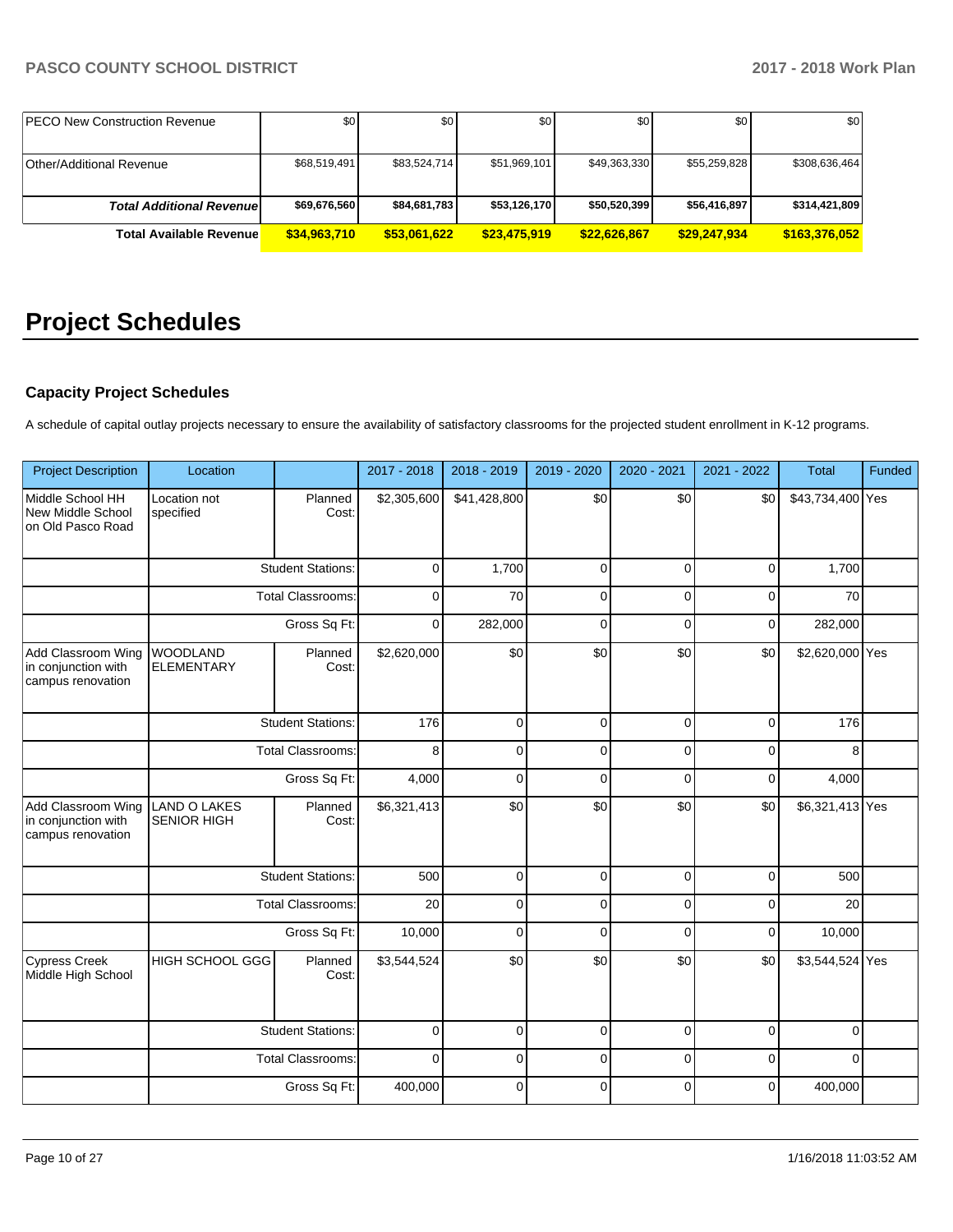| Starkey Ranch K-8 | Location not<br>specified                              | Planned<br>Cost:         | \$0          | \$0          | \$0         | \$7,343,188 | \$28,255,934 | \$35,599,122 Yes           |  |
|-------------------|--------------------------------------------------------|--------------------------|--------------|--------------|-------------|-------------|--------------|----------------------------|--|
|                   |                                                        | <b>Student Stations:</b> | $\mathbf 0$  | $\mathbf 0$  | $\mathbf 0$ | 800         | 1,200        | 2,000                      |  |
|                   |                                                        | <b>Total Classrooms:</b> | 0            | $\Omega$     | $\mathbf 0$ | 40          | 60           | 100                        |  |
|                   |                                                        | Gross Sq Ft:             | $\mathbf 0$  | $\Omega$     | $\mathbf 0$ | 90,000      | 192,000      | 282,000                    |  |
| Classroom Wing    | <b>WIREGRASS</b><br><b>RANCH SENIOR</b><br><b>HIGH</b> | Planned<br>Cost:         | \$0          | \$0          | \$0         | \$0         | \$4,960,000  | \$4,960,000 No             |  |
|                   |                                                        | <b>Student Stations:</b> | 0            | $\mathbf 0$  | 0           | 0           | 1            | 1                          |  |
|                   |                                                        | <b>Total Classrooms:</b> | 0            | $\Omega$     | $\mathbf 0$ | 0           | 1            | 1                          |  |
|                   | Gross Sq Ft:                                           |                          | $\pmb{0}$    | $\mathbf 0$  | $\mathbf 0$ | $\mathbf 0$ | 1            | 1                          |  |
| Classroom Wing    | DR JOHN LONG<br><b>MIDDLE</b>                          | Planned<br>Cost:         | \$0          | \$0          | \$0         | \$0         | \$4,960,000  | \$4,960,000 No             |  |
|                   |                                                        | <b>Student Stations:</b> | $\pmb{0}$    | $\mathbf 0$  | $\pmb{0}$   | 0           | 1            | 1                          |  |
|                   |                                                        | <b>Total Classrooms:</b> | $\pmb{0}$    | $\Omega$     | 0           | 0           | 1            | 1                          |  |
|                   |                                                        | Gross Sq Ft:             | $\pmb{0}$    | 0            | $\mathbf 0$ | $\mathbf 0$ |              | 1                          |  |
|                   |                                                        | <b>Planned Cost:</b>     | \$14,791,537 | \$41,428,800 | \$0         | \$7,343,188 |              | \$38,175,934 \$101,739,459 |  |
|                   |                                                        | <b>Student Stations:</b> | 676          | 1,700        | 0           | 800         | 1,202        | 4,378                      |  |
|                   |                                                        | <b>Total Classrooms:</b> | 28           | 70           | $\pmb{0}$   | 40          | 62           | 200                        |  |
|                   |                                                        | Gross Sq Ft:             | 414,000      | 282,000      | $\bf{0}$    | 90,000      | 192,002      | 978,002                    |  |

## **Other Project Schedules**

Major renovations, remodeling, and additions of capital outlay projects that do not add capacity to schools.

| <b>Project Description</b>                                                                               | Location                                 | 2017 - 2018<br><b>Actual Budget</b> | 2018 - 2019<br>Projected | 2019 - 2020<br>Projected | 2020 - 2021<br>Projected | 2021 - 2022<br>Projected | Total            | Funded |
|----------------------------------------------------------------------------------------------------------|------------------------------------------|-------------------------------------|--------------------------|--------------------------|--------------------------|--------------------------|------------------|--------|
| Site Acquisitions for Future<br><b>Schools</b>                                                           | Location not specified                   | \$6,838,400                         | \$876,800                | \$57,200                 | \$1,251,600              | \$62,000                 | \$9,086,000 Yes  |        |
| Major Renovation                                                                                         | <b>CYPRESS ELEMENTARY</b>                | \$0                                 | \$0                      | \$0                      | \$14,488,760             | \$0                      | \$14,488,760 No  |        |
| Major Campus Remodel                                                                                     | <b>ZEPHYRHILLS SENIOR</b><br><b>HIGH</b> | \$0                                 | \$0                      | \$17,818,095             | \$5,748,305              | \$0                      | \$23,566,400 Yes |        |
| Renovate/Build Athletic Field<br>House, Repair Track, Minor<br>Repair Bleachers and<br>Concession Stands | HUDSON SENIOR HIGH                       | \$0                                 | \$0                      | \$0                      | \$0                      | \$1.194.908              | \$1,194,908 No   |        |
| HVAC replace control system<br>land AC kitchen                                                           | CHESTER W TAYLOR JR<br><b>ELEMENTARY</b> | \$0                                 | \$0                      | \$0                      | \$526,864                | \$0                      | \$526,864 Yes    |        |
| Repair Track, Bleachers, and<br>Concession Stands                                                        | <b>GULF HIGH</b>                         | \$0                                 | \$0                      | \$0                      | \$894,000                | \$0                      | \$894,000 Yes    |        |
| Repair Track and Minor<br>Repairs to Bleachers and<br><b>Concession Stands</b>                           | LAND O LAKES SENIOR<br><b>HIGH</b>       | \$0                                 | \$822,000                | \$0                      | \$0                      | \$0                      | \$822,000 Yes    |        |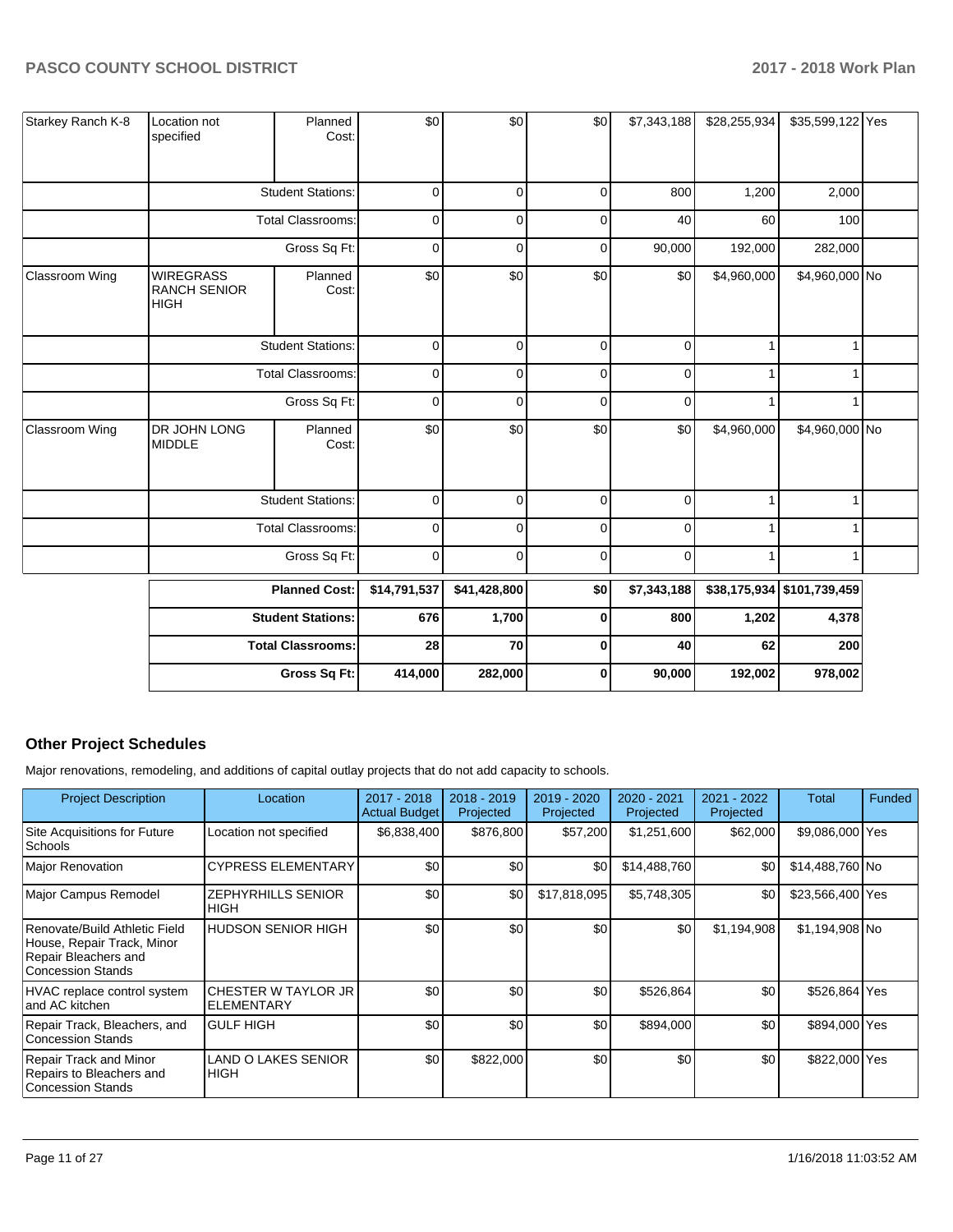| Repair Track and Minor Repair<br>to Bleachers and Concession<br><b>Stands</b> | <b>RIDGEWOOD SENIOR</b><br><b>HIGH</b>          | \$0       | \$0       | \$0       | \$0       | \$930,000 | \$930,000 Yes   |  |
|-------------------------------------------------------------------------------|-------------------------------------------------|-----------|-----------|-----------|-----------|-----------|-----------------|--|
| Remodel Building #1                                                           | <b>HUDSON ELEMENTARY</b>                        | \$0       | \$438,400 | \$0       | \$0       | \$0       | \$438,400 Yes   |  |
| HVAC Replace Chiller &<br>Controls                                            | <b>CENTENNIAL</b><br><b>ELEMENTARY</b>          | \$0       | \$293,515 | \$0       | \$0       | \$0       | \$293,515 Yes   |  |
| HVAC Replace 2 Chillers and<br>Controls                                       | <b>COTEE RIVER</b><br><b>ELEMENTARY</b>         | \$0       | \$423,878 | \$0       | \$0       | \$0       | \$423,878 Yes   |  |
| HVAC Replace Chiller &<br>Controls                                            | <b>DEER PARK</b><br>ELEMENTARY                  | \$0       | \$0       | \$0       | \$268,200 | \$0       | \$268,200 Yes   |  |
| HVAC Replace Chiller &<br>Controls                                            | <b>DENHAM OAKS</b><br>ELEMENTARY                | \$0       | \$0       | \$228,800 | \$0       | \$0       | \$228,800 Yes   |  |
| Replace 200 Ton Chiller                                                       | <b>HUDSON SENIOR HIGH</b>                       | \$0       | \$0       | \$286,000 | \$0       | \$0       | \$286,000 Yes   |  |
| HVAC Replace 2, 100-ton<br>Chillers & Controls and AC<br>Kitchen              | <b>SAND PINE</b><br><b>ELEMENTARY</b>           | \$0       | \$635,680 | \$0       | \$0       | \$0       | \$635,680 Yes   |  |
| HVAC Replace 2, 300-ton<br>Chillers                                           | <b>CHASCO ELEMENTARY</b>                        | \$0       | \$0       | \$734,448 | \$0       | \$0       | \$734,448 Yes   |  |
| <b>HVAC Chiller</b>                                                           | PINE VIEW MIDDLE                                | \$0       | \$0       | \$0       | \$0       | \$744,000 | \$744,000 No    |  |
| Remodel Office Interior                                                       | <b>NORTHWEST BUS</b><br><b>GARAGE</b>           | \$0       | \$328,800 | \$0       | \$0       | \$0       | \$328,800 Yes   |  |
| <b>Remodel Interior</b>                                                       | <b>WEST BUS GARAGE</b>                          | \$0       | \$0       | \$0       | \$417,200 | \$0       | \$417,200 Yes   |  |
| HVAC Replace control system                                                   | <b>CENTENNIAL MIDDLE</b>                        | \$0       | \$0       | \$0       | \$790,296 | \$0       | \$790,296 Yes   |  |
| <b>HVAC Replace Air Handlers</b><br><b>Entire Campus</b>                      | RIVER RIDGE MIDDLE<br><b>SENIOR HIGH</b>        | \$200,000 | \$876,800 | \$0       | \$0       | \$0       | \$1,076,800 Yes |  |
| <b>HVAC Replace Chiller</b>                                                   | <b>RIVER RIDGE MIDDLE</b><br><b>SENIOR HIGH</b> | \$0       | \$0       | \$0       | \$357,600 | \$0       | \$357,600 Yes   |  |
| <b>HVAC Replace Chiller Coils</b><br>and AC Kitchen                           | <b>SEVEN OAKS</b><br><b>ELEMENTARY SCHOOL</b>   | \$100,000 | \$0       | \$223,080 | \$0       | \$0       | \$323,080 Yes   |  |
| <b>HVAC Replace Control System</b>                                            | <b>WEST ZEPHYRHILLS</b><br><b>ELEMENTARY</b>    | \$0       | \$0       | \$0       | \$476,800 | \$0       | \$476,800 Yes   |  |
| Remodel Automotive<br>Technology to Lab Space                                 | ZEPHYRHILLS SENIOR<br>HIGH                      | \$0       | \$613,760 | \$0       | \$0       | \$0       | \$613,760 Yes   |  |
| <b>HVAC Replace Chiller</b><br><b>HVAC Replace 3 Chillers</b>                 | <b>SEVEN SPRINGS</b><br><b>MIDDLE</b>           | \$0       | \$0       | \$0       | \$953,600 | \$0       | \$953,600 Yes   |  |
| <b>HVAC Replace Chiller</b>                                                   | Fred K. Marchman<br><b>Technical College</b>    | \$0       | \$383,600 | \$0       | \$0       | \$0       | \$383,600 Yes   |  |
| HVAC Renovation Kitchen                                                       | <b>JAMES M MARLOWE</b><br><b>ELEMENTARY</b>     | \$0       | \$0       | \$0       | \$0       | \$232,440 | \$232,440 No    |  |
| <b>HVAC Renovation Kitchen</b>                                                | <b>SUNRAY ELEMENTARY</b>                        | \$0       | \$0       | \$0       | \$232,440 | \$0       | \$232,440 Yes   |  |
| <b>HVAC Renovation Kitchen</b>                                                | <b>GULF HIGHLANDS</b><br>ELEMENTARY             | \$0       | \$0       | \$223,080 | \$0       | \$0       | \$223,080 Yes   |  |
| <b>HVAC Renovations Kitchen</b>                                               | <b>TRINITY OAKS</b><br>ELEMENTARY               | \$0       | \$0       | \$223,080 | \$0       | \$0       | \$223,080 Yes   |  |
| <b>HVAC Renovations Kitchen</b>                                               | <b>NEW RIVER</b><br><b>ELEMENTARY</b>           | \$0       | \$0       | \$0       | \$0       | \$241.800 | \$241,800 No    |  |
| <b>HVAC Renovation Kitchen</b>                                                | FOX HOLLOW<br><b>ELEMENTARY</b>                 | \$0       | \$0       | \$223,080 | \$0       | \$0       | \$223,080 Yes   |  |
| <b>HVAC Renovation Kitchen</b>                                                | <b>SEVEN SPRINGS</b><br>ELEMENTARY              | \$0       | \$0       | \$0       | \$244,062 | \$0       | \$244,062 Yes   |  |
| <b>HVAC Renovations Kitchen</b>                                               | <b>GULFSIDE</b><br><b>ELEMENTARY</b>            | \$0       | \$0       | \$0       | \$244,062 | \$0       | \$244,062 Yes   |  |
| <b>HVAC Renovations Kitchen</b>                                               | <b>LAKE MYRTLE</b><br>ELEMENTARY                | \$0       | \$0       | \$0       | \$244,062 | \$0       | \$244,062 Yes   |  |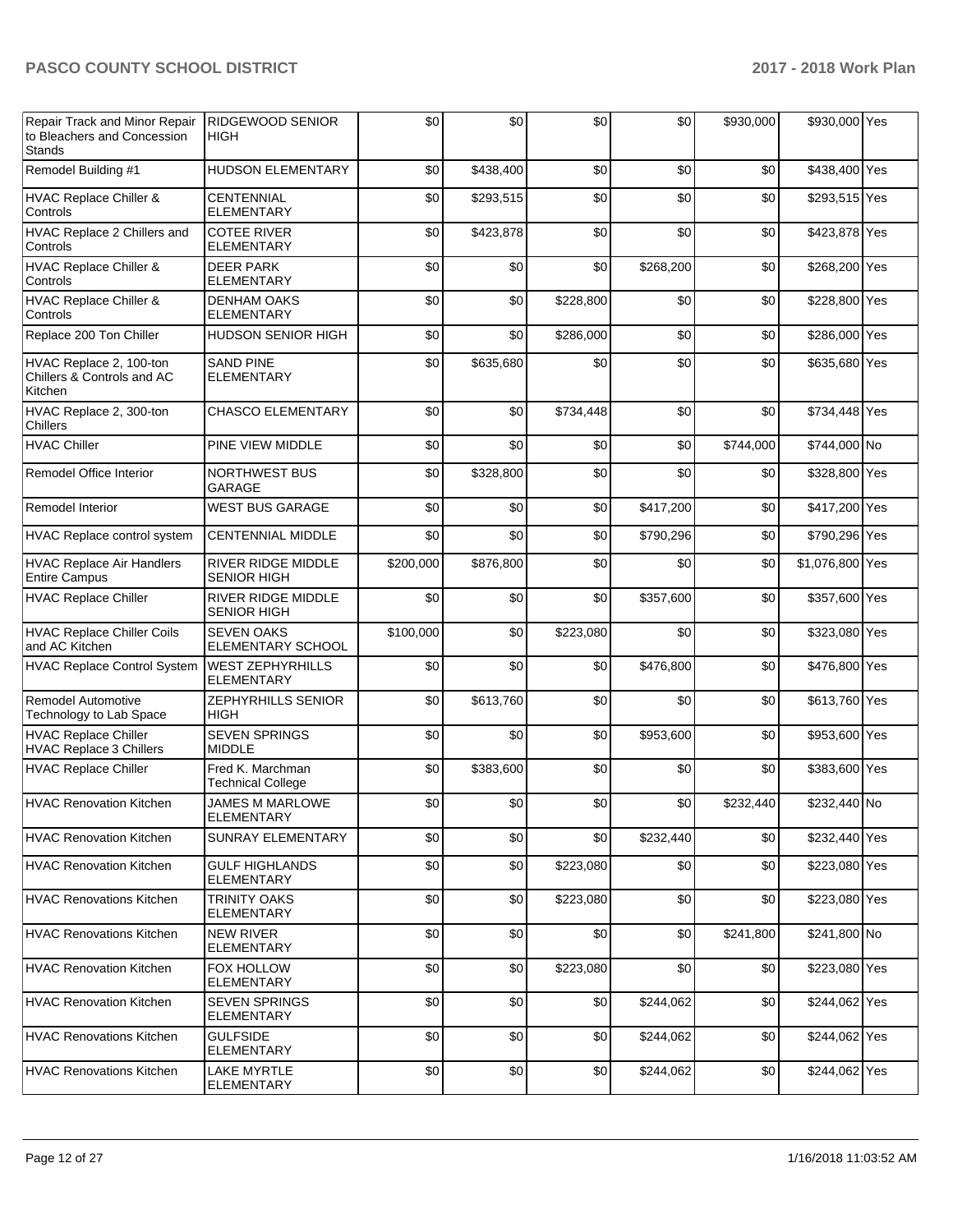| <b>HVAC Renovations Kitchen</b>                    | <b>LONGLEAF</b><br><b>ELEMENTARY</b>     | \$0          | \$0          | \$223,080    | \$0          | \$0         | \$223,080 Yes   |     |
|----------------------------------------------------|------------------------------------------|--------------|--------------|--------------|--------------|-------------|-----------------|-----|
| HVAC Replace 250 Ton Chiller                       | <b>PASCO SENIOR HIGH</b>                 | \$0          | \$0          | \$429.000    | \$0          | \$0         | \$429,000 Yes   |     |
| <b>Campus Renovation</b>                           | <b>WOODLAND</b><br><b>ELEMENTARY</b>     | \$1,674,501  | \$0          | \$0          | \$0          | \$0         | \$1,674,501     | Yes |
| <b>Campus Renovation</b>                           | CALUSA ELEMENTARY                        | \$0          | \$4,384,000  | \$0          | \$0          | \$0         | \$4,384,000 Yes |     |
| A/C Renovation to Kitchen                          | <b>OAKSTEAD</b><br><b>ELEMENTARY</b>     | \$0          | \$0          | \$0          | \$0          | \$241,800   | \$241,800 No    |     |
| Add In-ground Lift                                 | <b>CENTRAL BUS GARAGE</b>                | \$0          | \$219,200    | \$0          | \$0          | \$0         | \$219,200 Yes   |     |
| Expand Building, Additional<br>Bay and Paint Booth | SOUTHEAST BUS<br>GARAGE                  | \$0          | \$1,096,000  | \$0          | \$0          | \$0         | \$1,096,000 Yes |     |
| Roof Replacement                                   | <b>J W MITCHELL SENIOR</b><br>HIGH       | \$1,032,852  | \$0          | \$0          | \$0          | \$0         | \$1,032,852 Yes |     |
| Roof Replacement                                   | RIDGEWOOD SENIOR<br>HIGH                 | \$0          | \$0          | \$1,029,600  | \$0          | \$0         | \$1,029,600 Yes |     |
| <b>Campus Renovation</b>                           | LAND O LAKES SENIOR<br>HIGH              | \$5,235,336  | \$0          | \$0          | \$0          | \$0         | \$5,235,336 Yes |     |
| Quest Student System                               | Location not specified                   | \$3,180,190  | \$0          | \$0          | \$0          | \$0         | \$3,180,190 Yes |     |
| <b>ERP System</b>                                  | Location not specified                   | \$1.910.894  | \$0          | \$0          | \$0          | \$0         | \$1,910,894 Yes |     |
| Roof Replacement                                   | <b>CYPRESS ELEMENTARY</b>                | \$0          | \$0          | \$0          | \$596,000    | \$0         | \$596,000 Yes   |     |
| Roof Replacement                                   | <b>SHADY HILLS</b><br><b>ELEMENTARY</b>  | \$0          | \$0          | \$0          | \$596,000    | \$0         | \$596,000 Yes   |     |
| <b>Concession Stands</b>                           | HUDSON SENIOR HIGH                       | \$0          | \$0          | \$858,000    | \$0          | \$0         | \$858,000 Yes   |     |
| Replace underground chill<br>water piping          | <b>DEER PARK</b><br><b>ELEMENTARY</b>    | \$0          | \$0          | \$0          | \$476,800    | \$0         | \$476,800 Yes   |     |
| Replace underground chill<br>water piping          | FOX HOLLOW<br><b>ELEMENTARY</b>          | \$0          | \$0          | \$457,600    | \$0          | \$0         | \$457,600 Yes   |     |
| A/C Renovation to Kitchen                          | <b>CENTENNIAL</b><br>ELEMENTARY          | \$0          | \$240,389    | \$0          | \$0          | \$0         | \$240,389 Yes   |     |
| A/C Renovation to Kichen                           | <b>CHASCO ELEMENTARY</b>                 | \$0          | \$0          | \$238,696    | \$0          | \$0         | \$238,696 Yes   |     |
| A/C Renovation to Kitchen                          | <b>DEER PARK</b><br><b>ELEMENTARY</b>    | \$0          | \$0          | \$0          | \$244,062    | \$0         | \$244,062 Yes   |     |
| A/C Renovation to Kitchen                          | <b>DOUBLE BRANCH</b><br>ELEMENTARY       | \$0          | \$0          | \$223,080    | \$0          | \$0         | \$223,080 Yes   |     |
| A/C Renovation to Kitchen                          | <b>PINE VIEW</b><br><b>ELEMENTARY</b>    | \$0          | \$0          | \$0          | \$232,440    | \$0         | \$232,440 Yes   |     |
| A/C Renovation to Kitchen                          | <b>SAND PINE</b><br><b>ELEMENTARY</b>    | \$0          | \$0          | \$0          | \$232,440    | \$0         | \$232,440 Yes   |     |
| A/C Renovation to Kitchen                          | CHESTER W TAYLOR JR<br><b>ELEMENTARY</b> | \$0          | \$0          | \$0          | \$256,846    | \$0         | \$256,846 Yes   |     |
|                                                    |                                          | \$20,172,173 | \$11,632,822 | \$23,475,919 | \$29,772,439 | \$3,646,948 | \$88,700,301    |     |

## **Additional Project Schedules**

Any projects that are not identified in the last approved educational plant survey.

Nothing reported for this section.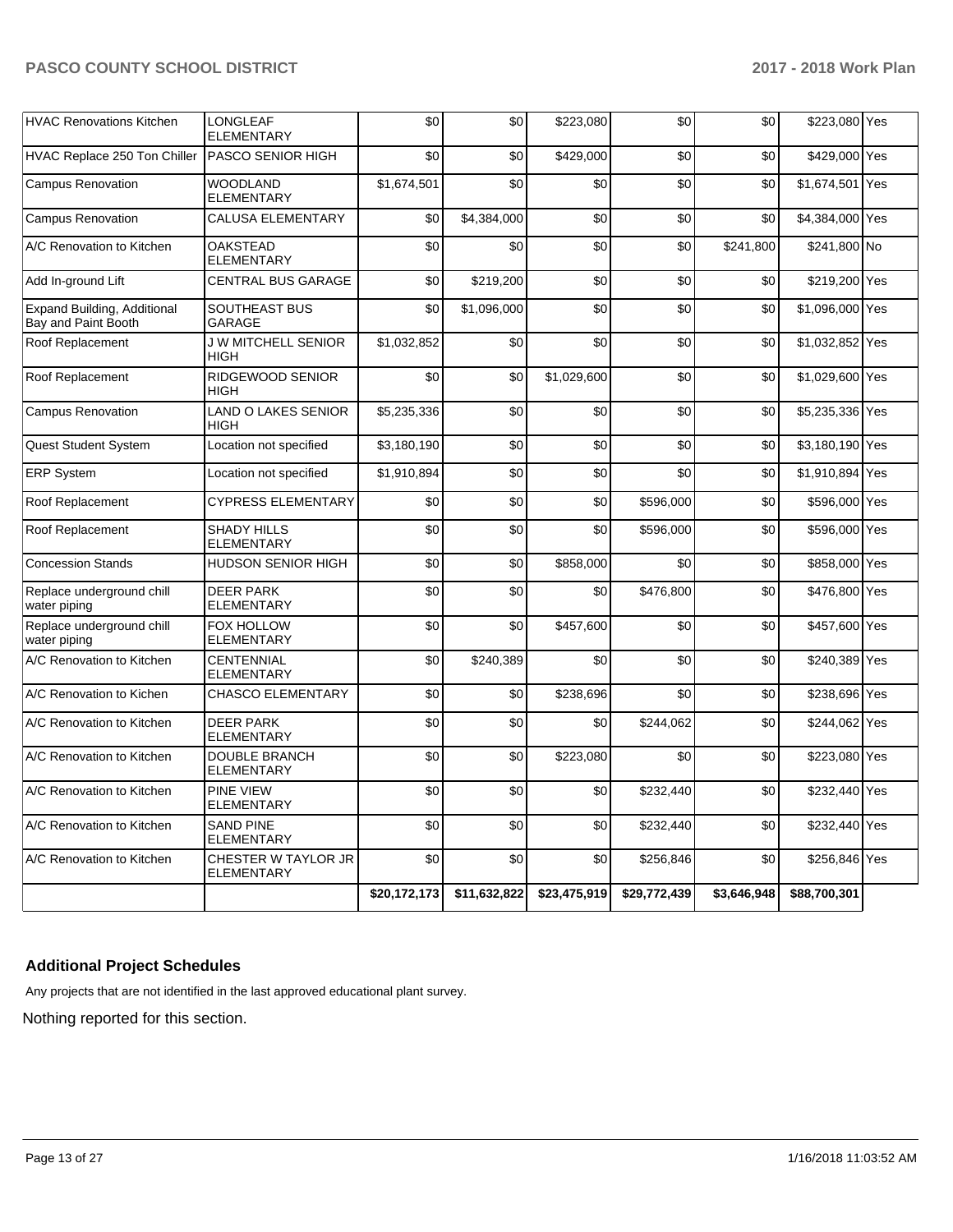### **Non Funded Growth Management Project Schedules**

Schedule indicating which projects, due to planned development, that CANNOT be funded from current revenues projected over the next five years.

Nothing reported for this section.

# **Tracking**

## **Capacity Tracking**

| Location                                        | $2017 -$<br>2018 Satis.<br>Stu. Sta. | Actual<br>$2017 -$<br><b>2018 FISH</b><br>Capacity | Actual<br>$2016 -$<br>2017<br><b>COFTE</b> | # Class<br><b>Rooms</b> | Actual<br>Average<br>$2017 -$<br>2018 Class<br><b>Size</b> | Actual<br>$2017 -$<br>2018<br><b>Utilization</b> | <b>New</b><br>Stu.<br>Capacity | <b>New</b><br>Rooms to<br>be<br>Added/Re<br>moved | Projected<br>$2021 -$<br>2022<br><b>COFTE</b> | Projected<br>$2021 -$<br>2022<br><b>Utilization</b> | Projected<br>$2021 -$<br>2022 Class  <br><b>Size</b> |
|-------------------------------------------------|--------------------------------------|----------------------------------------------------|--------------------------------------------|-------------------------|------------------------------------------------------------|--------------------------------------------------|--------------------------------|---------------------------------------------------|-----------------------------------------------|-----------------------------------------------------|------------------------------------------------------|
| FOX HOLLOW<br><b>ELEMENTARY</b>                 | 815                                  | 815                                                | 490                                        | 44                      | 11                                                         | 60.00 %                                          | $\Omega$                       | $\Omega$                                          | 481                                           | 59.00 %                                             | 11                                                   |
| QUAIL HOLLOW<br><b>ELEMENTARY</b>               | 693                                  | 693                                                | 440                                        | 36                      | 12                                                         | 63.00 %                                          | $\Omega$                       | $\Omega$                                          | 474                                           | 68.00%                                              | 13                                                   |
| <b>CENTENNIAL</b><br>ELEMENTARY                 | 749                                  | 749                                                | 394                                        | 40                      | 10 <sup>1</sup>                                            | 53.00 %                                          | 0                              | $\Omega$                                          | 404                                           | 54.00 %                                             | 10                                                   |
| <b>SEVEN SPRINGS</b><br>ELEMENTARY              | 636                                  | 636                                                | 481                                        | 35                      | 14                                                         | 76.00 %                                          | 0                              | $\Omega$                                          | 489                                           | 77.00 %                                             | 14                                                   |
| <b>DEER PARK</b><br><b>ELEMENTARY</b>           | 659                                  | 659                                                | 580                                        | 35                      | 17                                                         | 88.00 %                                          | 0                              | $\Omega$                                          | 579                                           | 88.00 %                                             | 17                                                   |
| MARY GIELLA<br><b>ELEMENTARY</b>                | 742                                  | 742                                                | 646                                        | 39                      | 17                                                         | 87.00 %                                          | $\Omega$                       | $\Omega$                                          | 649                                           | 87.00 %                                             | 17                                                   |
| GULF HIGH                                       | 1.717                                | 1,631                                              | 1,214                                      | 72                      | 17                                                         | 74.00 %                                          | $\mathbf 0$                    | 0                                                 | 1.335                                         | 82.00 %                                             | 19                                                   |
| <b>SCHRADER</b><br>ELEMENTARY                   | 814                                  | 814                                                | 641                                        | 42                      | 15                                                         | 79.00 %                                          | $\Omega$                       | $\mathbf{0}$                                      | 698                                           | 86.00%                                              | 17                                                   |
| <b>BAYONET POINT</b><br>MIDDLE                  | 1,015                                | 913                                                | 65                                         | 43                      | $\overline{2}$                                             | 7.00 %                                           | $\Omega$                       | $\Omega$                                          | 852                                           | 93.00 %                                             | 20                                                   |
| HARRY SCHWETTMAN<br><b>EDUCATION CENTER</b>     | 295                                  | 295                                                | 114                                        | 20                      | 6                                                          | 39.00 %                                          | $\Omega$                       | $\mathbf{0}$                                      | 115                                           | 39.00 %                                             | $6 \overline{6}$                                     |
| <b>SAN ANTONIO</b><br>ELEMENTARY                | 812                                  | 812                                                | 645                                        | 42                      | 15                                                         | 79.00 %                                          | $\Omega$                       | $\Omega$                                          | 642                                           | 79.00 %                                             | 15                                                   |
| <b>GULF MIDDLE</b>                              | 1,722                                | 1,549                                              | 867                                        | 72                      | 12                                                         | 56.00 %                                          | $\Omega$                       | $\Omega$                                          | 940                                           | 61.00%                                              | 13                                                   |
| <b>RICHEY ELEMENTARY</b>                        | 852                                  | 852                                                | 628                                        | 45                      | 14                                                         | 74.00 %                                          | $\Omega$                       | $\Omega$                                          | 597                                           | 70.00 %                                             | 13                                                   |
| <b>HUDSON ELEMENTARY</b>                        | 795                                  | 795                                                | 569                                        | 41                      | 14                                                         | 72.00 %                                          | $\mathbf 0$                    | $\mathbf 0$                                       | 523                                           | 66.00 %                                             | 13                                                   |
| <b>LACOOCHEE</b><br>ELEMENTARY                  | 637                                  | 637                                                | 315                                        | 34                      | 9                                                          | 49.00 %                                          | $\Omega$                       | $\Omega$                                          | 295                                           | 46.00%                                              | 9                                                    |
| <b>MOORE-MICKENS</b><br><b>EDUCATION CENTER</b> | 513                                  | $\Omega$                                           | $\Omega$                                   | 25                      | $\Omega$                                                   | 0.00%                                            | $\Omega$                       | $\Omega$                                          | $\Omega$                                      | 0.00%                                               | $\Omega$                                             |
| WEST ZEPHYRHILLS<br>ELEMENTARY                  | 918                                  | 918                                                | 932                                        | 48                      | 19                                                         | 102.00%                                          | $\Omega$                       | $\Omega$                                          | 832                                           | 91.00 %                                             | 17                                                   |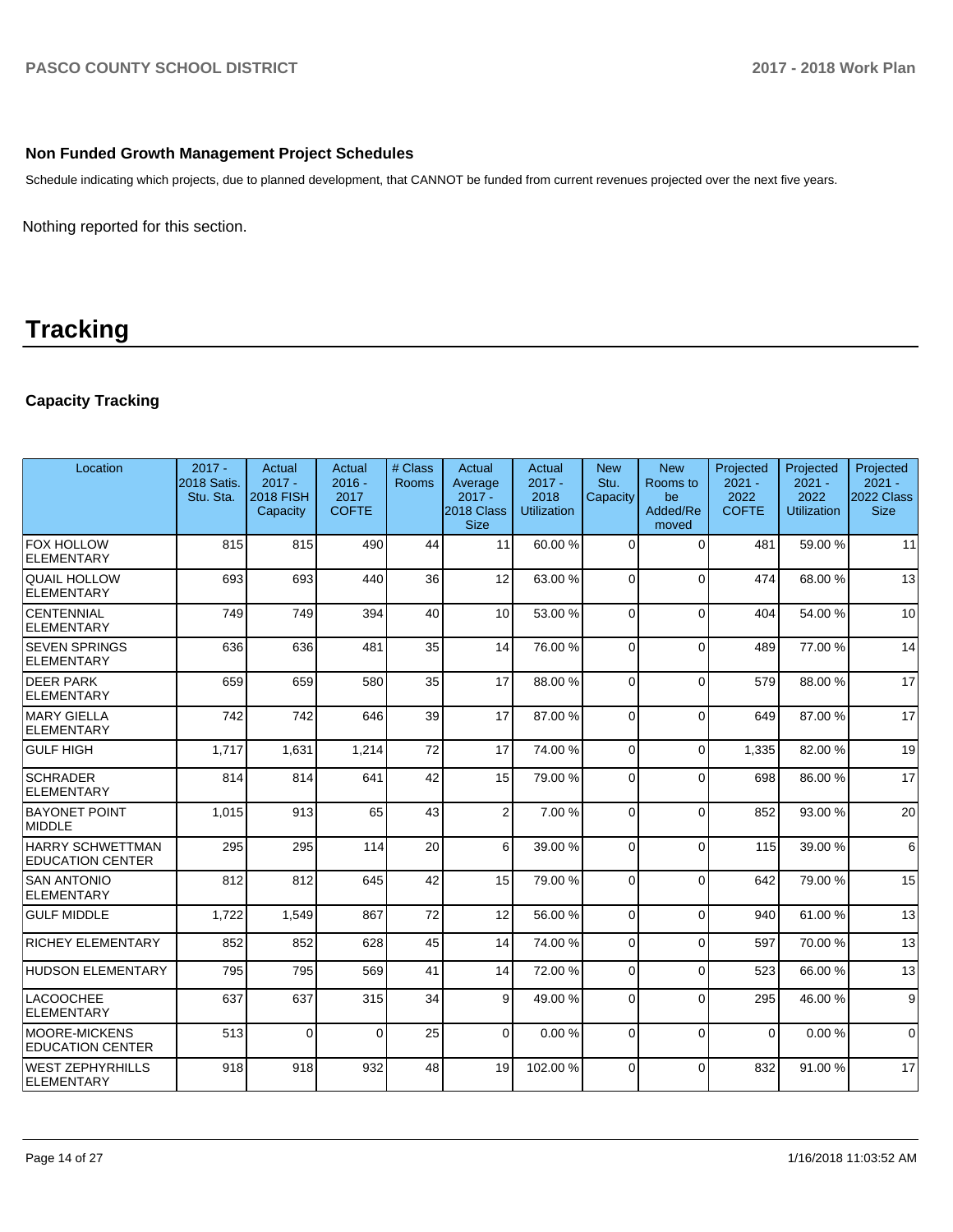| <b>RAYMOND B STEWART</b><br><b>MIDDLE</b>     | 1,371 | 1,233       | 909      | 59 | 15          | 74.00 %  | $\Omega$    | $\Omega$    | 907   | 74.00 % | 15               |
|-----------------------------------------------|-------|-------------|----------|----|-------------|----------|-------------|-------------|-------|---------|------------------|
| <b>ZEPHYRHILLS SENIOR</b><br>HIGH             | 1,844 | 1,751       | 1,390    | 75 | 19          | 79.00 %  | $\mathbf 0$ | $\Omega$    | 1,350 | 77.00 % | 18               |
| <b>WOODLAND</b><br><b>ELEMENTARY</b>          | 1,176 | 1,176       | 909      | 59 | 15          | 77.00 %  | $\Omega$    | $\Omega$    | 892   | 76.00 % | 15               |
| <b>MITTYE P LOCKE</b><br>ELEMENTARY           | 826   | 826         | 608      | 44 | 14          | 74.00 %  | $\Omega$    | $\Omega$    | 594   | 72.00 % | 14               |
| <b>ACHIEVE CENTER OF</b><br><b>PASCO</b>      | 354   | $\mathbf 0$ | $\Omega$ | 15 | 0           | 0.00%    | $\mathbf 0$ | $\Omega$    | 55    | 0.00%   | 4                |
| <b>Bexley Elementary School</b>               | 966   | 0           | $\Omega$ | 54 | $\mathbf 0$ | 0.00%    | $\Omega$    | $\Omega$    | 639   | 0.00%   | 12               |
| RODNEY B COX<br><b>ELEMENTARY</b>             | 758   | 758         | 379      | 39 | 10          | 50.00 %  | $\Omega$    | $\Omega$    | 352   | 46.00 % | $\boldsymbol{9}$ |
| <b>PASCO SENIOR HIGH</b>                      | 2,120 | 2,014       | 1,601    | 87 | 18          | 79.00 %  | $\Omega$    | $\mathbf 0$ | 1,741 | 86.00 % | 20               |
| <b>PASCO ELEMENTARY</b>                       | 787   | 787         | 620      | 41 | 15          | 79.00 %  | $\Omega$    | $\Omega$    | 584   | 74.00 % | 14               |
| <b>PASCO MIDDLE</b>                           | 1,170 | 1,053       | 909      | 51 | 18          | 86.00 %  | $\Omega$    | $\Omega$    | 920   | 87.00 % | 18               |
| <b>FIVAY HIGH SCHOOL</b>                      | 1,922 | 1,729       | 1,921    | 81 | 24          | 111.00 % | $\Omega$    | $\Omega$    | 1,170 | 68.00 % | 14               |
| <b>WATERGRASS</b><br><b>ELEMENTARY SCHOOL</b> | 762   | 762         | 652      | 40 | 16          | 86.00 %  | $\Omega$    | $\Omega$    | 683   | 90.00 % | 17               |
| <b>CONNERTON</b><br><b>ELEMENTARY SCHOOL</b>  | 1,004 | 1,004       | 860      | 51 | 17          | 86.00 %  | $\mathbf 0$ | $\Omega$    | 966   | 96.00 % | 19               |
| <b>ODESSA ELEMENTARY</b><br><b>SCHOOL</b>     | 1,028 | 1,028       | 1,026    | 53 | 19          | 100.00%  | $\Omega$    | $\Omega$    | 811   | 79.00 % | 15               |
| <b>Wiregrass Elementary</b><br>School         | 882   | 882         | 528      | 46 | 11          | 60.00 %  | $\Omega$    | $\Omega$    | 602   | 68.00 % | 13               |
| HIGH SCHOOL GGG                               | 1,958 | 0           | $\Omega$ | 82 | 0           | 0.00%    | $\mathbf 0$ | $\Omega$    | 567   | 0.00%   | $\overline{7}$   |
| CHARLES S. RUSHE<br><b>MIDDLE</b>             | 1,714 | 1,542       | 1,405    | 73 | 19          | 91.00%   | $\mathbf 0$ | $\Omega$    | 1,190 | 77.00 % | 16               |
| <b>SUNLAKE HIGH</b>                           | 2,025 | 1,923       | 1,809    | 84 | 22          | 94.00%   | 0           | $\Omega$    | 1,835 | 95.00 % | 22               |
| <b>GULF TRACE</b><br><b>ELEMENTARY</b>        | 762   | 762         | 586      | 40 | 15          | 77.00 %  | 0           | $\Omega$    | 573   | 75.00 % | 14               |
| <b>VETERANS</b><br><b>ELEMENTARY SCHOOL</b>   | 886   | 886         | 838      | 46 | 18          | 95.00 %  | $\Omega$    | $\mathbf 0$ | 886   | 100.00% | 19               |
| <b>CREWS LAKE MIDDLE</b>                      | 1,493 | 1,343       | 697      | 65 | 11          | 52.00 %  | $\mathbf 0$ | $\mathbf 0$ | 729   | 54.00 % | 11               |
| <b>ANCLOTE HIGH</b><br>SCHOOL                 | 1,738 | 1,651       | 1,232    | 69 | 18          | 75.00 %  | 0           | $\Omega$    | 1,123 | 68.00 % | 16               |
| <b>GULF HIGHLANDS</b><br><b>ELEMENTARY</b>    | 762   | 762         | 625      | 40 | 16          | 82.00 %  | $\mathbf 0$ | $\mathbf 0$ | 639   | 84.00%  | 16               |
| DR JOHN LONG MIDDLE                           | 2,047 | 1,842       | 1,882    | 88 | 21          | 102.00%  | 0           | $\mathbf 0$ | 1,490 | 81.00%  | 17               |
| <b>TRINITY OAKS</b><br><b>ELEMENTARY</b>      | 762   | 762         | 716      | 40 | 18          | 94.00 %  | $\Omega$    | $\mathbf 0$ | 732   | 96.00 % | 18               |
| <b>OAKSTEAD</b><br>ELEMENTARY                 | 1,246 | 1,246       | 1,117    | 62 | 18          | 90.00 %  | $\mathbf 0$ | $\mathbf 0$ | 922   | 74.00 % | 15               |
| <b>NEW RIVER</b><br><b>ELEMENTARY</b>         | 842   | 842         | 775      | 44 | 18          | 92.00 %  | 0           | $\mathbf 0$ | 792   | 94.00 % | 18               |
| <b>DOUBLE BRANCH</b><br><b>ELEMENTARY</b>     | 938   | 938         | 781      | 48 | 16          | 83.00 %  | $\mathbf 0$ | $\mathbf 0$ | 777   | 83.00 % | 16               |
| WESLEY CHAPEL<br><b>ELEMENTARY</b>            | 723   | 723         | 624      | 37 | 17          | 86.00 %  | 0           | $\mathbf 0$ | 650   | 90.00 % | 18               |
| <b>PINE VIEW</b><br>ELEMENTARY                | 664   | 664         | 585      | 34 | 17          | 88.00 %  | 0           | $\mathbf 0$ | 600   | 90.00 % | 18               |
| LONGLEAF<br><b>ELEMENTARY</b>                 | 751   | 751         | 683      | 39 | 18          | 91.00 %  | 0           | $\mathbf 0$ | 670   | 89.00 % | 17               |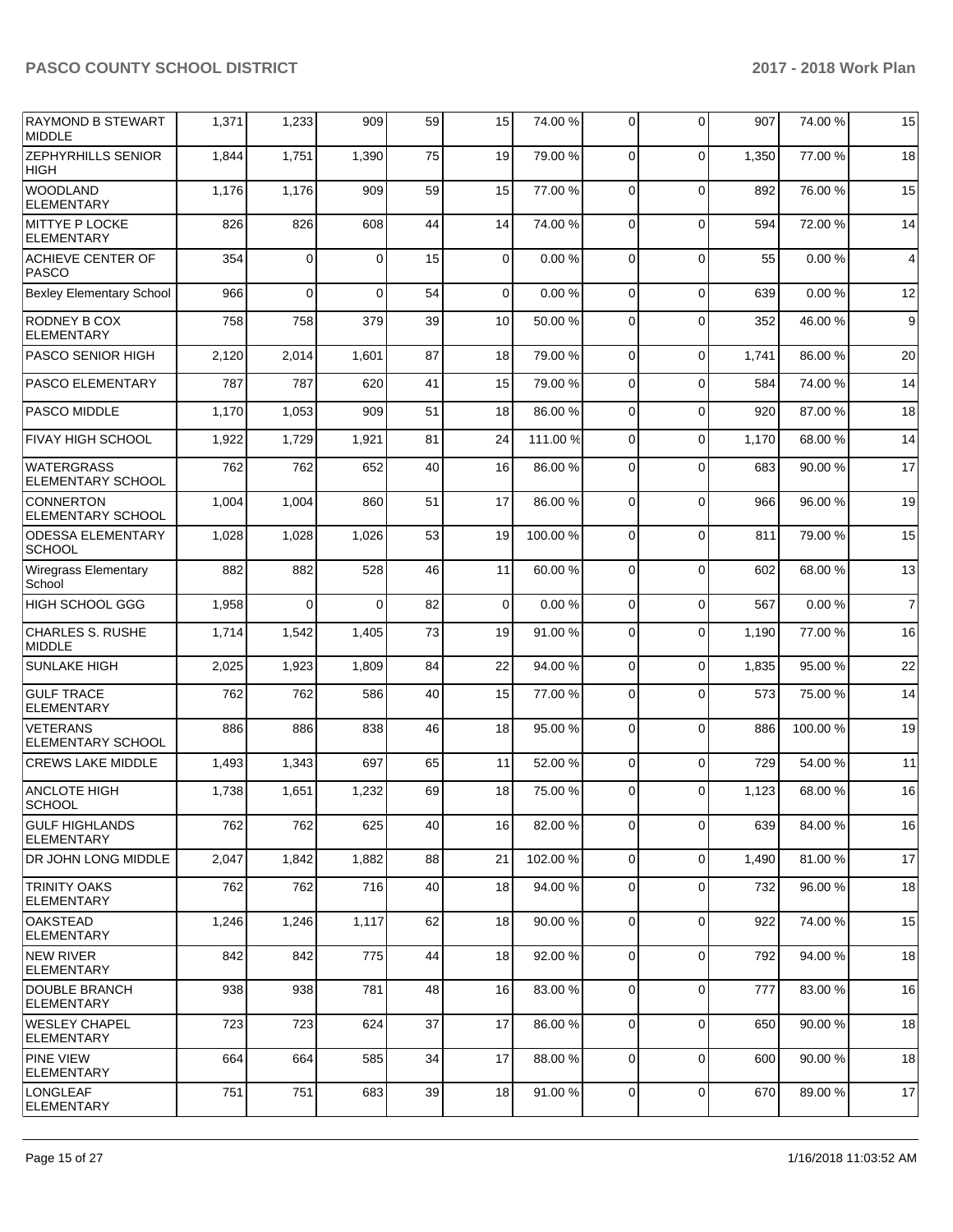| <b>SEVEN OAKS</b><br><b>ELEMENTARY SCHOOL</b>   | 1,000 | 1,000 | 841   | 51  | 16 | 84.00 % | $\Omega$       | $\Omega$    | 853   | 85.00 % | 17           |
|-------------------------------------------------|-------|-------|-------|-----|----|---------|----------------|-------------|-------|---------|--------------|
| <b>WIREGRASS RANCH</b><br><b>SENIOR HIGH</b>    | 2,444 | 2,321 | 2,334 | 99  | 24 | 101.00% | 0              | $\Omega$    | 2,064 | 89.00 % | 21           |
| PAUL R SMITH MIDDLE                             | 1,430 | 1,287 | 935   | 62  | 15 | 73.00 % | $\Omega$       | $\Omega$    | 955   | 74.00 % | 15           |
| <b>JAMES M MARLOWE</b><br><b>ELEMENTARY</b>     | 634   | 634   | 483   | 33  | 15 | 76.00 % | 0              | $\Omega$    | 486   | 77.00 % | 15           |
| <b>CHASCO ELEMENTARY</b>                        | 792   | 792   | 733   | 40  | 18 | 93.00 % | $\overline{0}$ | $\Omega$    | 721   | 91.00%  | 18           |
| <b>SUNRAY ELEMENTARY</b>                        | 629   | 629   | 534   | 32  | 17 | 85.00 % | $\overline{0}$ | $\Omega$    | 527   | 84.00 % | 16           |
| <b>CENTENNIAL MIDDLE</b>                        | 906   | 815   | 585   | 39  | 15 | 72.00 % | $\overline{0}$ | $\Omega$    | 742   | 91.00 % | 19           |
| <b>CHASCO MIDDLE</b>                            | 988   | 889   | 701   | 43  | 16 | 79.00 % | $\Omega$       | $\Omega$    | 704   | 79.00 % | 16           |
| <b>TRINITY ELEMENTARY</b>                       | 665   | 665   | 614   | 34  | 18 | 92.00 % | $\overline{0}$ | $\Omega$    | 630   | 95.00 % | 19           |
| <b>DENHAM OAKS</b><br><b>ELEMENTARY</b>         | 954   | 954   | 692   | 50  | 14 | 72.00 % | $\Omega$       | $\Omega$    | 708   | 74.00 % | 14           |
| CHESTER W TAYLOR JR<br><b>ELEMENTARY</b>        | 726   | 726   | 537   | 37  | 15 | 74.00 % | 0              | $\Omega$    | 526   | 72.00 % | 14           |
| <b>SAND PINE</b><br><b>ELEMENTARY</b>           | 657   | 657   | 545   | 34  | 16 | 83.00 % | 0              | $\Omega$    | 578   | 88.00 % | 17           |
| <b>JAMES IRVIN</b><br><b>EDUCATION CENTER</b>   | 742   | 742   | 143   | 31  | 5  | 19.00 % | $\Omega$       | $\Omega$    | 144   | 19.00 % | 5            |
| <b>WESLEY CHAPEL</b><br><b>SENIOR HIGH</b>      | 1,760 | 1,672 | 1,575 | 72  | 22 | 94.00 % | 0              | $\Omega$    | 1,378 | 82.00 % | 19           |
| <b>J W MITCHELL SENIOR</b><br><b>HIGH</b>       | 2,476 | 2,352 | 1,904 | 102 | 19 | 81.00%  | 0              | $\Omega$    | 2,111 | 90.00 % | 21           |
| <b>MOON LAKE</b><br><b>ELEMENTARY</b>           | 792   | 792   | 604   | 41  | 15 | 76.00 % | $\Omega$       | $\Omega$    | 583   | 74.00 % | 14           |
| <b>HUDSON MIDDLE</b>                            | 1,128 | 1,015 | 690   | 49  | 14 | 68.00 % | $\overline{0}$ | $\Omega$    | 714   | 70.00%  | 15           |
| <b>LAKE MYRTLE</b><br>ELEMENTARY                | 802   | 802   | 628   | 43  | 15 | 78.00 % | 0              | $\Omega$    | 655   | 82.00 % | 15           |
| Fred K. Marchman<br><b>Technical College</b>    | 999   | 1,498 | 92    | 48  | 2  | 6.00%   | 0              | $\Omega$    | 44    | 3.00 %  | $\mathbf{1}$ |
| <b>SEVEN SPRINGS</b><br><b>MIDDLE</b>           | 1,792 | 1,612 | 1,643 | 76  | 22 | 102.00% | $\Omega$       | $\Omega$    | 1,600 | 99.00 % | 21           |
| <b>COTEE RIVER</b><br><b>ELEMENTARY</b>         | 751   | 751   | 679   | 41  | 17 | 90.00 % | $\overline{0}$ | $\Omega$    | 671   | 89.00 % | 16           |
| LAND O LAKES SENIOR<br>HIGH                     | 1,986 | 1,886 | 1,673 | 81  | 21 | 89.00%  | 0              | $\Omega$    | 1,701 | 90.00%  | 21           |
| ANCLOTE ELEMENTARY                              | 587   | 587   | 504   | 31  | 16 | 86.00 % | $\overline{0}$ | $\Omega$    | 524   | 89.00 % | 17           |
| <b>GULFSIDE</b><br><b>ELEMENTARY</b>            | 671   | 671   | 419   | 35  | 12 | 62.00 % | $\overline{0}$ | $\Omega$    | 365   | 54.00 % | 10           |
| PINE VIEW MIDDLE                                | 1,412 | 1,270 | 908   | 60  | 15 | 72.00 % | $\overline{0}$ | $\mathbf 0$ | 987   | 78.00 % | 16           |
| <b>RIDGEWOOD SENIOR</b><br>HIGH                 | 1,667 | 1,583 | 1,002 | 68  | 15 | 63.00 % | $\overline{0}$ | $\Omega$    | 994   | 63.00 % | 15           |
| <b>CALUSA ELEMENTARY</b>                        | 729   | 729   | 517   | 38  | 14 | 71.00%  | 0              | $\mathbf 0$ | 467   | 64.00 % | 12           |
| THOMAS E WEIGHTMAN<br><b>MIDDLE</b>             | 1,325 | 1,192 | 1,166 | 56  | 21 | 98.00 % | 0              | $\mathbf 0$ | 997   | 84.00 % | 18           |
| <b>RIVER RIDGE MIDDLE</b><br><b>SENIOR HIGH</b> | 3,760 | 3,384 | 2,514 | 157 | 16 | 74.00 % | $\overline{0}$ | $\Omega$    | 2,639 | 78.00 % | 17           |
| <b>NORTHWEST</b><br><b>ELEMENTARY</b>           | 889   | 889   | 594   | 27  | 22 | 67.00 % | $\overline{0}$ | $\mathbf 0$ | 531   | 60.00 % | 20           |
| HUDSON SENIOR HIGH                              | 1,744 | 1,656 | 1,099 | 70  | 16 | 66.00 % | 0              | 0           | 1,101 | 66.00 % | 16           |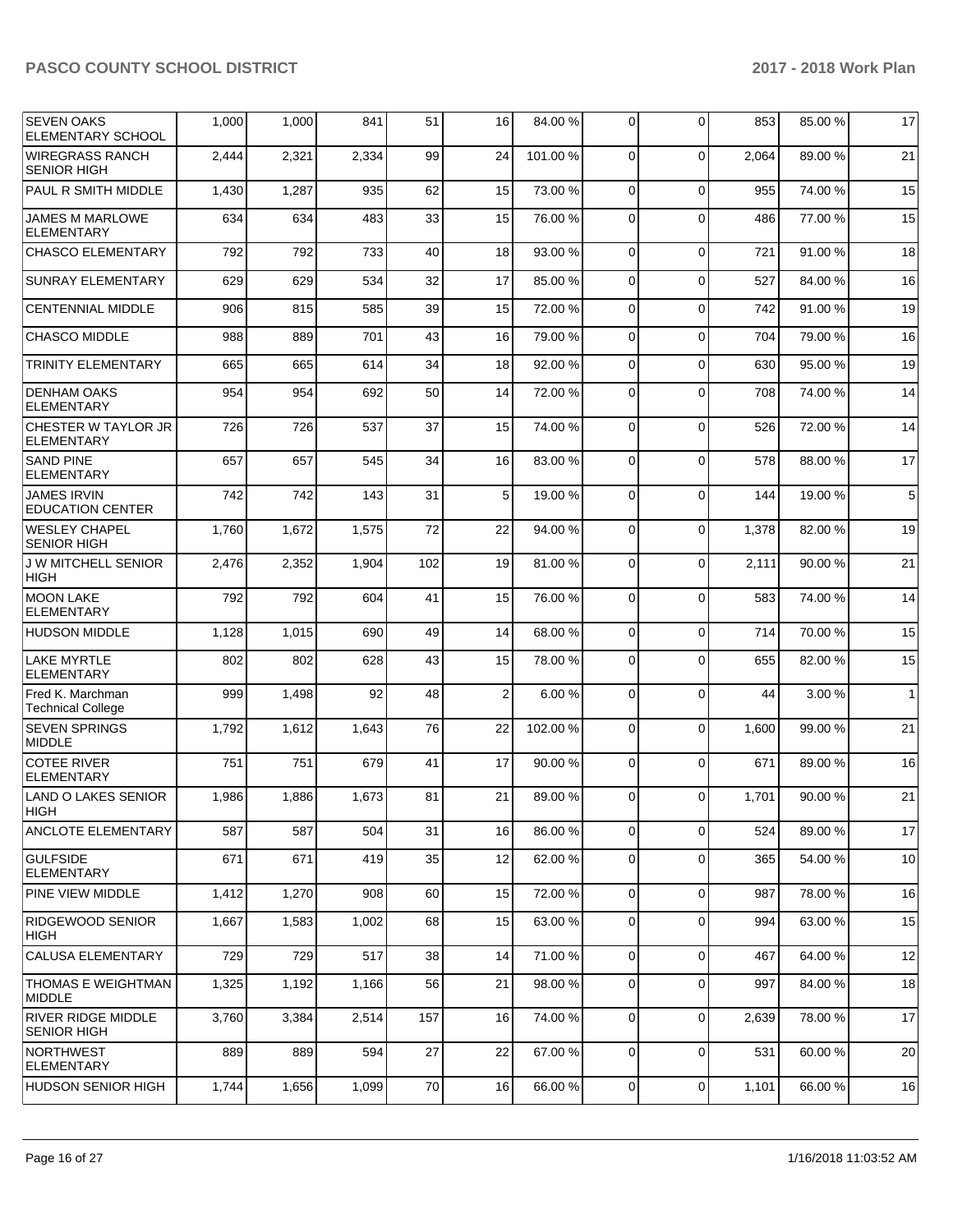| <b>SHADY HILLS</b><br><b>IELEMENTARY</b> | 5231   | 5231   | 503    | 27    | 19 | 96.00 % |  | 514    | 98.00 % | 19 |
|------------------------------------------|--------|--------|--------|-------|----|---------|--|--------|---------|----|
| <b>CYPRESS ELEMENTARY</b>                | 950 l  | 950    | 800    | 29    | 28 | 84.00 % |  | 763I   | 80.00 % | 26 |
|                                          | 89.975 | 83.075 | 64.879 | 4.135 | 16 | 78.10 % |  | 65.323 | 78.63%  | 16 |

The COFTE Projected Total (65,323) for 2021 - 2022 must match the Official Forecasted COFTE Total (66,961 ) for 2021 - 2022 before this section can be completed. In the event that the COFTE Projected Total does not match the Official forecasted COFTE, then the Balanced Projected COFTE Table should be used to balance COFTE.

| Projected COFTE for 2021 - 2022 |        |
|---------------------------------|--------|
| Elementary (PK-3)               | 21,120 |
| Middle (4-8)                    | 25,639 |
| High (9-12)                     | 20,202 |
|                                 | 66,961 |

| <b>Grade Level Type</b> | <b>Balanced Projected</b><br>COFTE for 2021 - 2022 |
|-------------------------|----------------------------------------------------|
| Elementary (PK-3)       | 525                                                |
| Middle $(4-8)$          | 1,113                                              |
| High (9-12)             |                                                    |
|                         | 66,961                                             |

#### **Relocatable Replacement**

Number of relocatable classrooms clearly identified and scheduled for replacement in the school board adopted financially feasible 5-year district work program.

| _ocation                               | 2017 - 2018 | $2018 - 2019$ | 2019 - 2020 | 2020 - 2021 | $-2022/$<br>2021 | Year 5 Total |
|----------------------------------------|-------------|---------------|-------------|-------------|------------------|--------------|
| <b>Total Relocatable Replacements:</b> |             |               |             |             |                  |              |

## **Charter Schools Tracking**

Information regarding the use of charter schools.

| Location-Type                                                            | # Relocatable<br>units or<br>permanent<br>classrooms | Owner           | Year Started or<br>Scheduled | <b>Student</b><br><b>Stations</b> | <b>Students</b><br>Enrolled | Years in<br>Contract | <b>Total Charter</b><br><b>Students</b><br>projected for<br>2021 - 2022 |
|--------------------------------------------------------------------------|------------------------------------------------------|-----------------|------------------------------|-----------------------------------|-----------------------------|----------------------|-------------------------------------------------------------------------|
| Day Spring, Port Richey, K-8                                             |                                                      | 35 PRIVATE      | 2000                         | 750                               | 696                         | 15                   | 1,000                                                                   |
| Academy at the Farm, Dade City,<br>K-8                                   |                                                      | 37 PRIVATE      | 2002                         | 700                               | 570                         | 15                   | 700                                                                     |
| Countryside Montessori, Land O'<br>Lakes, 1-8                            |                                                      | 15 PRIVATE      | 2002                         | 330                               | 320                         | 15                   | 350                                                                     |
| Athenian Academy, New Port<br>Richey, K-8                                |                                                      | 20 PRIVATE      | 2006                         | 420                               | 325                         | 5                    | 612                                                                     |
| Imagine School at Land O' Lakes,<br>Lutz, K-8                            |                                                      | 40 PRIVATE      | 2008                         | 800                               | 756                         | 15                   | 800                                                                     |
| FL Virtual Academy, Pasco<br>County, K-8 (in year 1) (K-12 in<br>year 5) |                                                      | <b>IPRIVATE</b> | 2013                         | 359                               | 187                         | 5.                   | 395                                                                     |
| <b>Classical Preparatory Charter</b><br>School                           |                                                      | 39 PRIVATE      | 2013                         | 690                               | 650                         | 15                   | 940                                                                     |
| Learning Lodge Academy                                                   |                                                      | 17 PRIVATE      | 2014                         | 340                               | 181                         | 5                    | 480                                                                     |
| Pepin Academies, Pasco                                                   |                                                      | 31 PRIVATE      | 2014                         | 325                               | 296                         | 15                   | 500                                                                     |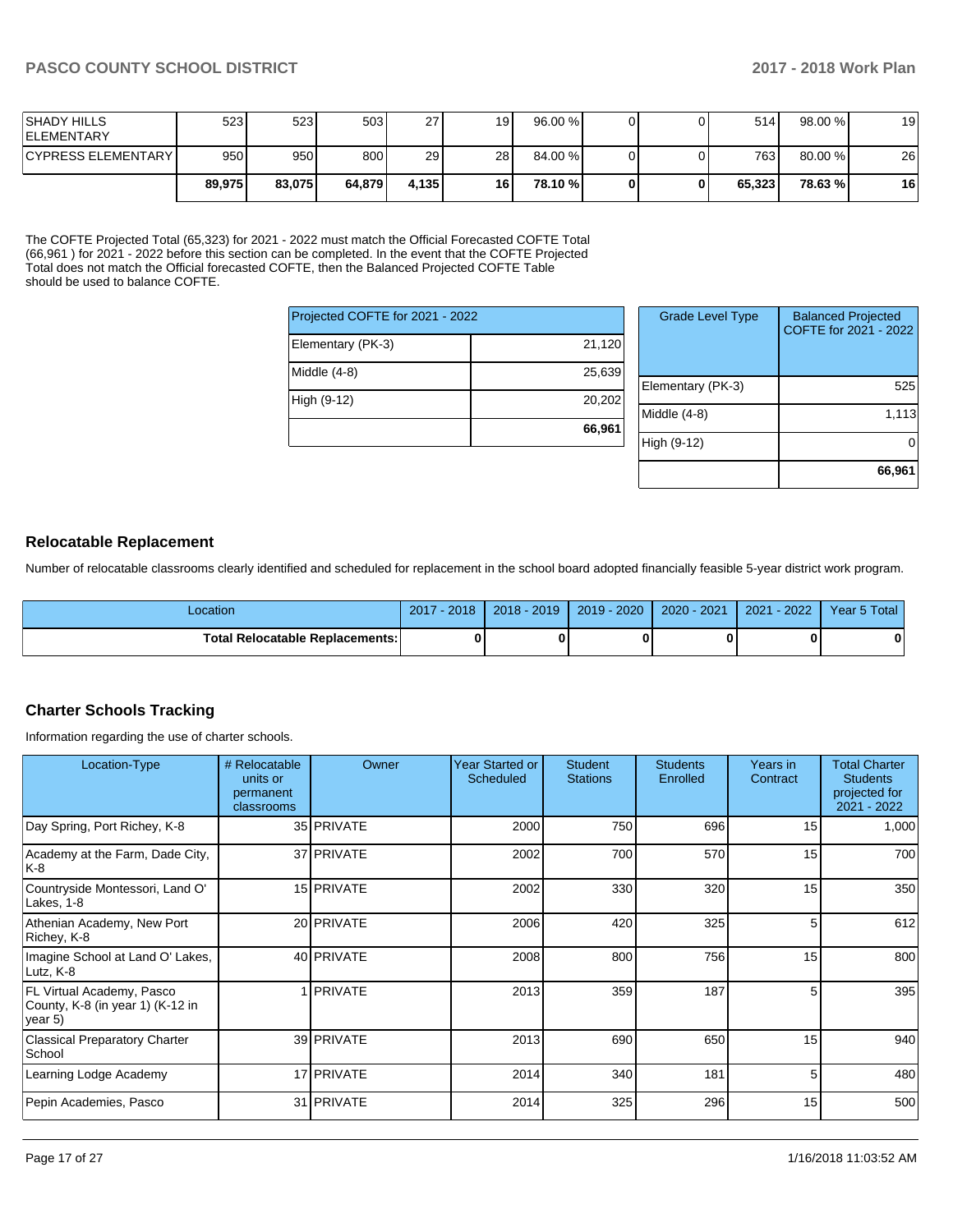|                             | <b>245</b> |                  |      | 5,094 | 4,056 | 8,000 |
|-----------------------------|------------|------------------|------|-------|-------|-------|
| Pasco MYcroSchool           |            | 4 PRIVATE        | 2017 | 325   | 101   | 350   |
| Pasco Charter Academy (K-6) |            | <b>IPRIVATE</b>  | 2015 |       |       | .145  |
| Plato Academy (K-2)         |            | 5 <b>PRIVATE</b> | 2015 | 54    | 64    | 7281  |

## **Special Purpose Classrooms Tracking**

The number of classrooms that will be used for certain special purposes in the current year, by facility and type of classroom, that the district will, 1), not use for educational purposes, and 2), the co-teaching classrooms that are not open plan classrooms and will be used for educational purposes.

| School                          | <b>School Type</b>                   | # of Elementary<br>K-3 Classrooms | # of Middle 4-8<br><b>Classrooms</b> | # of High 9-12<br>Classrooms        | # of ESE<br><b>Classrooms</b> | # of Combo<br><b>Classrooms</b> | <b>Total</b><br><b>Classrooms</b> |
|---------------------------------|--------------------------------------|-----------------------------------|--------------------------------------|-------------------------------------|-------------------------------|---------------------------------|-----------------------------------|
|                                 | <b>Total Educational Classrooms:</b> | ŋ                                 | 0                                    | ŋ                                   | 0                             |                                 |                                   |
| School                          | <b>School Type</b>                   | # of Elementary<br>K-3 Classrooms | # of Middle 4-8<br><b>Classrooms</b> | # of High 9-12<br><b>Classrooms</b> | # of ESE<br><b>Classrooms</b> | # of Combo<br>Classrooms        | <b>Total</b><br><b>Classrooms</b> |
| <b>RAYMOND B STEWART MIDDLE</b> | Co-Teaching                          |                                   |                                      | n                                   | U.                            |                                 |                                   |
| <b>WOODLAND ELEMENTARY</b>      | Co-Teaching                          |                                   |                                      |                                     | 0                             |                                 | 2                                 |
| MITTYE P LOCKE ELEMENTARY       | Co-Teaching                          |                                   | 0                                    | 0                                   | $\Omega$                      | $\Omega$                        |                                   |
| <b>GULF HIGH</b>                | Co-Teaching                          |                                   | $\Omega$                             |                                     | $\Omega$                      | $\Omega$                        |                                   |
| THOMAS E WEIGHTMAN MIDDLE       | Co-Teaching                          |                                   | 13                                   | $\Omega$                            | $\Omega$                      | $\Omega$                        | 13                                |
| <b>SHADY HILLS ELEMENTARY</b>   | Co-Teaching                          | U                                 |                                      |                                     | 0                             |                                 |                                   |
| PINE VIEW MIDDLE                | Co-Teaching                          |                                   | 9                                    |                                     | 0                             |                                 | 9                                 |
| RIDGEWOOD SENIOR HIGH           | Co-Teaching                          |                                   | $\Omega$                             |                                     |                               |                                 |                                   |
| <b>J W MITCHELL SENIOR HIGH</b> | Co-Teaching                          | ŋ                                 | $\Omega$                             |                                     | 0                             |                                 | 7                                 |
| <b>CENTENNIAL MIDDLE</b>        | Co-Teaching                          | $\Omega$                          | 5                                    | U                                   | 0                             |                                 | 5                                 |
| DR JOHN LONG MIDDLE             | Co-Teaching                          | $\Omega$                          | 18                                   | 0                                   | $\Omega$                      | $\Omega$                        | 18                                |
| <b>CHARLES S. RUSHE MIDDLE</b>  | Co-Teaching                          | 0                                 | 14                                   | 0                                   | $\Omega$                      | 0                               | 14                                |
| <b>ODESSA ELEMENTARY SCHOOL</b> | Co-Teaching                          |                                   | $\overline{2}$                       | 0                                   | $\Omega$                      | $\Omega$                        | 4                                 |
|                                 | <b>Total Co-Teaching Classrooms:</b> |                                   | 65                                   | 9                                   | ΟI                            | $\mathbf{0}$                    | 78                                |

### **Infrastructure Tracking**

**Necessary offsite infrastructure requirements resulting from expansions or new schools. This section should include infrastructure information related to capacity project schedules and other project schedules (Section 4).**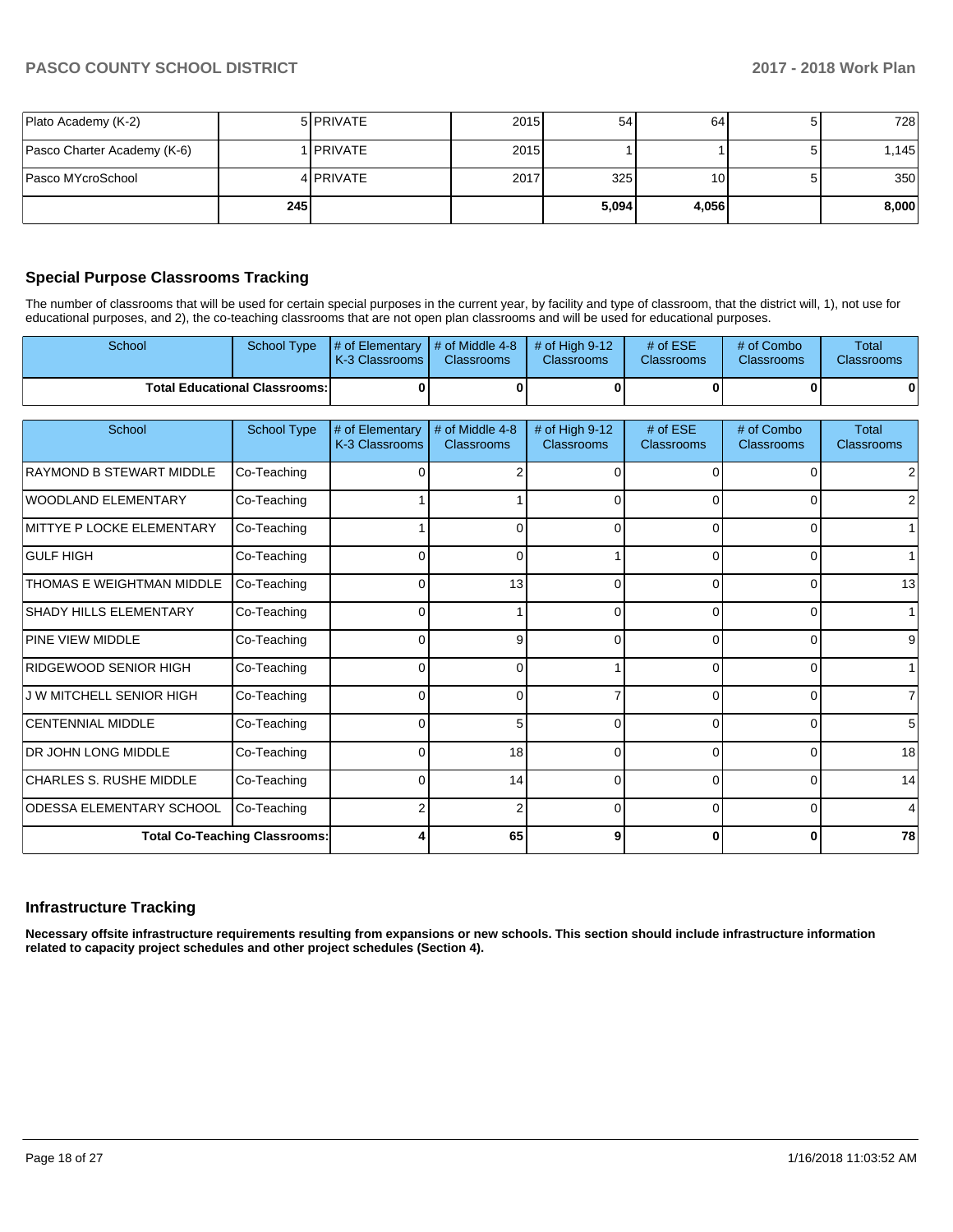1. Hudson Senior High School (Sidewalk and intersection improvements) -sidewalk on Cobra Way with Hudson Avenue and Hicks Road intersection improvements -design underway; right-of-way funded in FY 14/15-16/17 with construction was life and in FY 17/18

2. Moon Lake Elementary School (Sidewalk and intersection improvements) -install traffic signal at Treebreeze Drive and Moon Lake Road FY17/18

3. Mittye P. Locke Elementary School (Sidewalk construction) -construction sidewalk on Wiggins Drive from State Road 54 to Trouble Creek Road -design to start in Fall 2016, and construction and FY 18/19 (funded by FDOT)

4. Anclote High School and Paul R. Smith Middle School (multi-use trail construction) -construction of the Coastal-Anclote Trail on the west side of Sweetbriar Drive from Anclote Blvd to Baillies Bluff Road -design in FY 15/16 and construction in FY 17/18

5. Zephyrhills High School (Road widening and addition of sidewalk and Bike/pedestrian path on County Road 54) -Road widening from U.S. Highway 301 to 30th Street -Currently in design, right-of-way starting in FY 16/17 and construction in FY 17/18

**Proposed location of planned facilities, whether those locations are consistent with the comprehensive plans of all affected local governments, and recommendations for infrastructure and other improvements to land adjacent to existing facilities. Provisions of 1013.33(12), (13) and (14) and 1013.36 must be addressed for new facilities planned within the 1st three years of the plan (Section 5).** 

New Middle School "HH" located on Old Pasco Road next to the new High School "GGG" that was completed this year.

**Consistent with Comp Plan?** Yes

#### **Net New Classrooms**

The number of classrooms, by grade level and type of construction, that were added during the last fiscal year.

| List the net new classrooms added in the 2016 - 2017 fiscal year.                                                                                       |                              |                                   |                                |                        | List the net new classrooms to be added in the 2017 - 2018 fiscal<br>year. |                            |                                |                      |  |
|---------------------------------------------------------------------------------------------------------------------------------------------------------|------------------------------|-----------------------------------|--------------------------------|------------------------|----------------------------------------------------------------------------|----------------------------|--------------------------------|----------------------|--|
| "Classrooms" is defined as capacity carrying classrooms that are added to increase<br>capacity to enable the district to meet the Class Size Amendment. |                              |                                   |                                |                        | Totals for fiscal year 2017 - 2018 should match totals in Section 15A.     |                            |                                |                      |  |
| Location                                                                                                                                                | $2016 - 2017$ #<br>Permanent | $2016 - 2017$ #<br><b>Modular</b> | $2016 - 2017$ #<br>Relocatable | $2016 - 2017$<br>Total | $2017 - 2018$ #<br>Permanent                                               | $2017 - 2018$ #<br>Modular | $2017 - 2018$ #<br>Relocatable | 2017 - 2018<br>Total |  |
| Elementary (PK-3)                                                                                                                                       | 47                           |                                   |                                | 47                     |                                                                            |                            |                                | 8                    |  |
| Middle (4-8)                                                                                                                                            |                              |                                   |                                |                        |                                                                            |                            |                                | $\Omega$             |  |
| High (9-12)                                                                                                                                             |                              |                                   |                                |                        | 20                                                                         |                            |                                | 20                   |  |
|                                                                                                                                                         | 47                           |                                   |                                | 47                     | 28                                                                         |                            |                                | 28                   |  |

#### **Relocatable Student Stations**

Number of students that will be educated in relocatable units, by school, in the current year, and the projected number of students for each of the years in the workplan.

| <b>Site</b>                    | 2017 - 2018      | $2018 - 2019$ | 2019 - 2020 | $2020 - 2021$ | 2021 - 2022 | 5 Year Average |
|--------------------------------|------------------|---------------|-------------|---------------|-------------|----------------|
| RIVER RIDGE MIDDLE SENIOR HIGH | 410              | 410           | 410         | 410           | 410         | 410            |
| INORTHWEST ELEMENTARY          | 124.             | 124           | 124         | 124           | 124         | 124            |
| <b>ISAND PINE ELEMENTARY</b>   | 132 <sub>1</sub> | 132           | 132         | 132           | 132         | 132            |
| IJAMES IRVIN EDUCATION CENTER  | 742              | 144           | 1441        | 144           | 144         | 264            |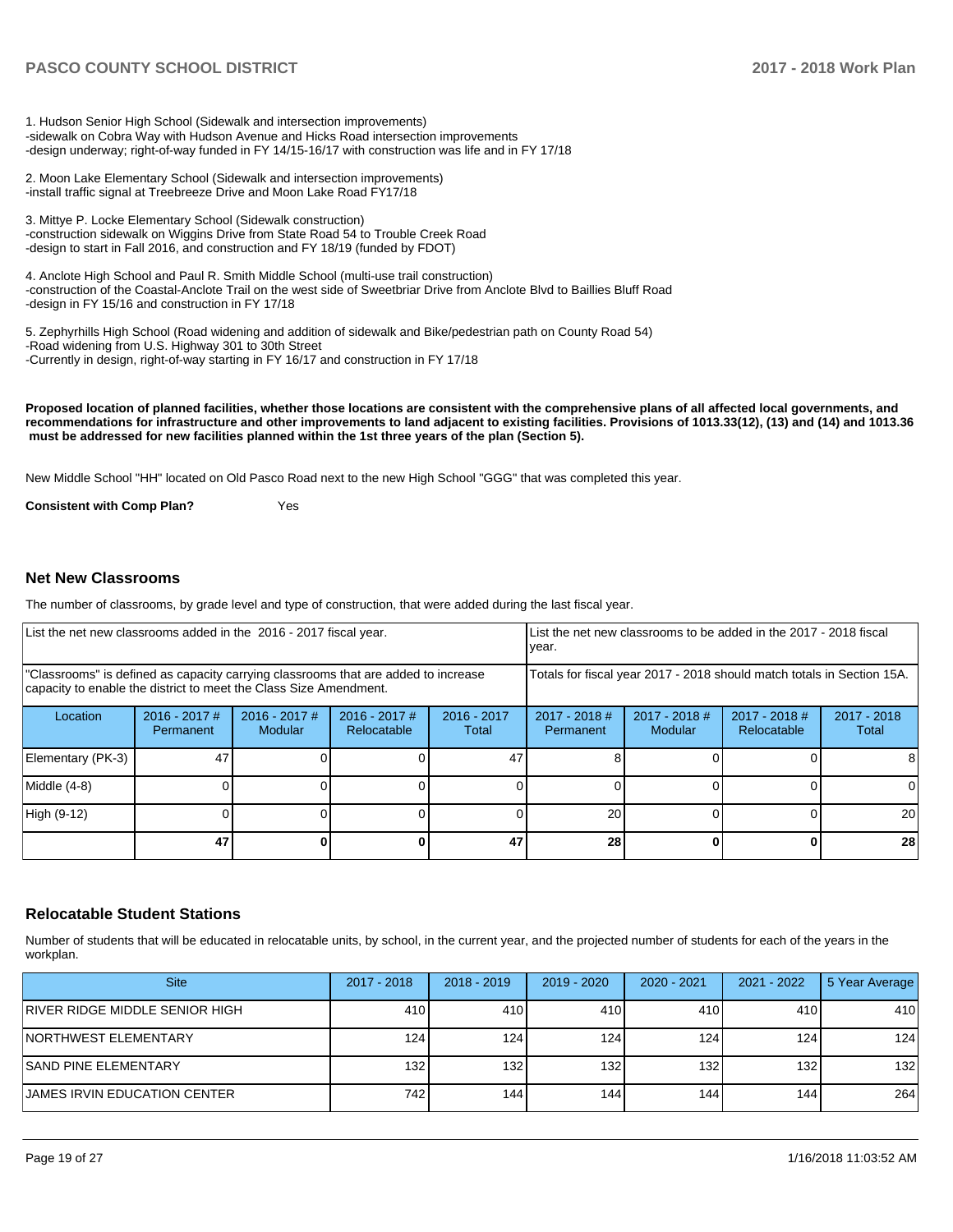| WESLEY CHAPEL SENIOR HIGH         | 175 | 175 | 175            | 175            | 175            | 175            |
|-----------------------------------|-----|-----|----------------|----------------|----------------|----------------|
| J W MITCHELL SENIOR HIGH          | 425 | 425 | 425            | 425            | 425            | 425            |
| JAMES M MARLOWE ELEMENTARY        | 18  | 18  | 18             | 18             | 18             | 18             |
| <b>CHASCO ELEMENTARY</b>          | 168 | 168 | 168            | 168            | 168            | 168            |
| <b>SUNRAY ELEMENTARY</b>          | 0   | 0   | $\Omega$       | 0              | 0              | $\overline{0}$ |
| <b>CENTENNIAL MIDDLE</b>          | 220 | 220 | 220            | 220            | 220            | 220            |
| <b>CHASCO MIDDLE</b>              | 44  | 44  | 44             | 44             | 44             | 44             |
| TRINITY ELEMENTARY                | 44  | 44  | 44             | 44             | 44             | 44             |
| <b>PINE VIEW ELEMENTARY</b>       | 40  | 44  | 44             | 44             | 44             | 43             |
| <b>GULF HIGHLANDS ELEMENTARY</b>  | 0   | 0   | $\Omega$       | $\Omega$       | $\overline{0}$ | $\overline{0}$ |
| <b>DR JOHN LONG MIDDLE</b>        | 572 | 572 | 572            | 352            | 352            | 484            |
| <b>VETERANS ELEMENTARY SCHOOL</b> | 124 | 124 | 124            | 124            | 124            | 124            |
| <b>CREWS LAKE MIDDLE</b>          | 0   | 0   | $\Omega$       | 0              | $\overline{0}$ | $\overline{0}$ |
| <b>TRINITY OAKS ELEMENTARY</b>    | 0   | 0   | $\Omega$       | $\Omega$       | $\Omega$       | $\overline{0}$ |
| OAKSTEAD ELEMENTARY               | 484 | 132 | 154            | 176            | 198            | 229            |
| <b>NEW RIVER ELEMENTARY</b>       | 80  | 80  | 80             | 80             | 80             | 80             |
| DOUBLE BRANCH ELEMENTARY          | 176 | 176 | 176            | 176            | 176            | 176            |
| CHARLES S. RUSHE MIDDLE           | 220 | 220 | 220            | 220            | 220            | 220            |
| <b>SUNLAKE HIGH</b>               | 238 | 238 | 238            | 238            | 238            | 238            |
| <b>GULF TRACE ELEMENTARY</b>      | 0   | 0   | $\Omega$       | $\mathbf 0$    | $\overline{0}$ | $\overline{0}$ |
| <b>WESLEY CHAPEL ELEMENTARY</b>   | 110 | 110 | 110            | 110            | 110            | 110            |
| RODNEY B COX ELEMENTARY           | 248 | 88  | 88             | 88             | 88             | 120            |
| <b>PASCO SENIOR HIGH</b>          | 550 | 550 | 550            | 550            | 550            | 550            |
| PASCO ELEMENTARY                  | 72  | 72  | 72             | 72             | 72             | 72             |
| <b>PASCO MIDDLE</b>               | 198 | 198 | 198            | 198            | 198            | 198            |
| MOORE-MICKENS EDUCATION CENTER    | 0   | 0   | $\overline{0}$ | $\overline{0}$ | $\overline{0}$ | $\mathbf 0$    |
| WEST ZEPHYRHILLS ELEMENTARY       | 178 | 178 | 178            | 178            | 178            | 178            |
| <b>RAYMOND B STEWART MIDDLE</b>   | 154 | 88  | 88             | 88             | 88             | 101            |
| HUDSON SENIOR HIGH                | 50  | 50  | 50             | 50             | 50             | 50             |
| SHADY HILLS ELEMENTARY            | 0   | 0   | $\mathbf 0$    | 0              | $\overline{0}$ | $\mathbf 0$    |
| <b>CYPRESS ELEMENTARY</b>         | 242 | 242 | 242            | 242            | 242            | 242            |
| LAND O LAKES SENIOR HIGH          | 375 | 375 | 375            | 375            | 375            | 375            |
| <b>ANCLOTE ELEMENTARY</b>         | 18  | 18  | 18             | 18             | 18             | 18             |
| <b>GULFSIDE ELEMENTARY</b>        | 22  | 22  | 22             | 22             | 22             | 22             |
| <b>PINE VIEW MIDDLE</b>           | 132 | 132 | 132            | 132            | 132            | 132            |
| RIDGEWOOD SENIOR HIGH             | 125 | 0   | 0              | $\overline{0}$ | $\overline{0}$ | 25             |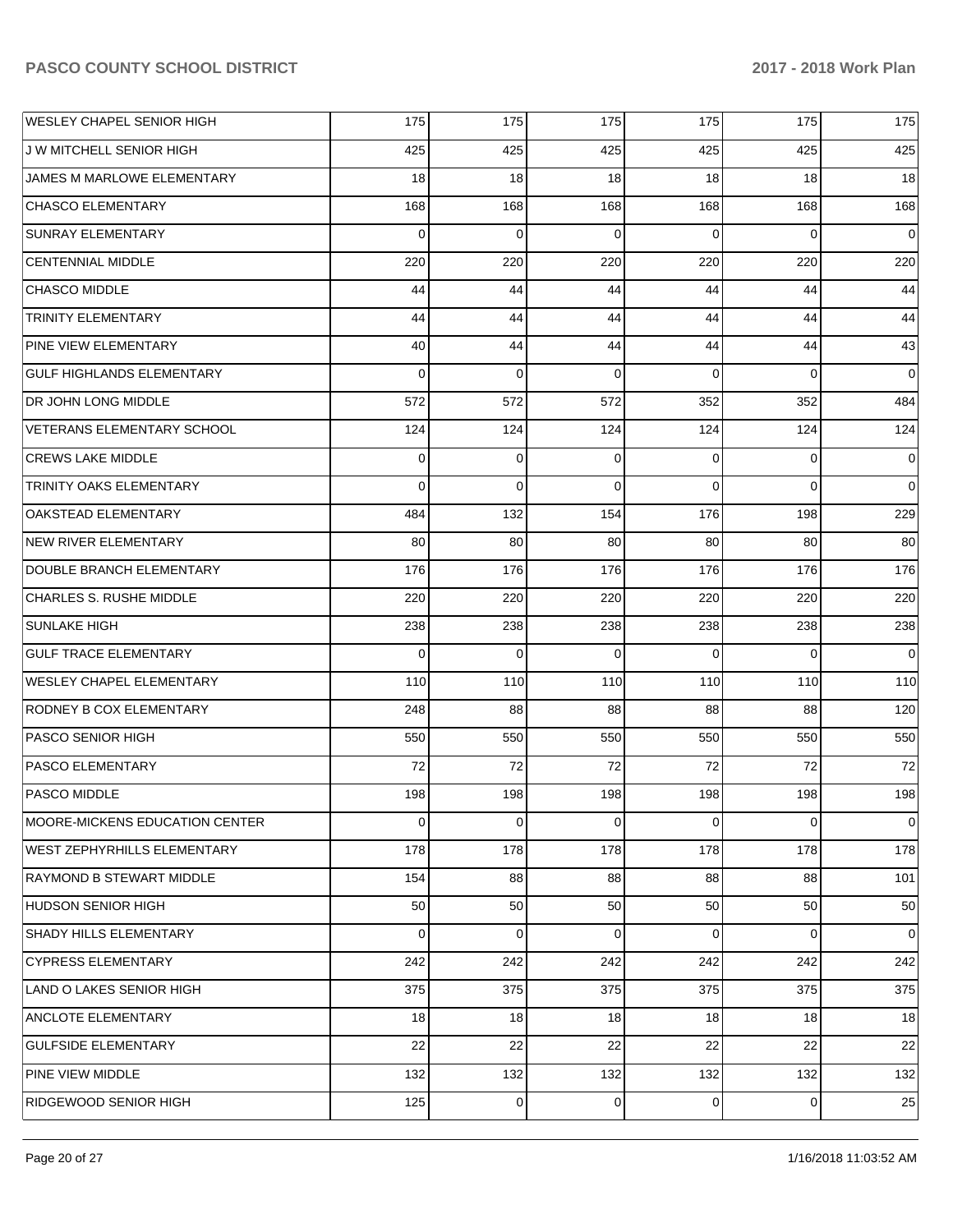| <b>CALUSA ELEMENTARY</b>           | 72       | 72          | 72       | 72             | 72             | 72             |
|------------------------------------|----------|-------------|----------|----------------|----------------|----------------|
| MOON LAKE ELEMENTARY               | 190      | 170         | 150      | 130            | 110            | 150            |
| <b>HUDSON MIDDLE</b>               | $\Omega$ | 0           | $\Omega$ | 0              | 0              | $\mathbf 0$    |
| LAKE MYRTLE ELEMENTARY             | 66       | 66          | 66       | 66             | 66             | 66             |
| Fred K. Marchman Technical College | $\Omega$ | 0           | $\Omega$ | 0              | 0              | $\mathbf 0$    |
| SEVEN SPRINGS MIDDLE               | 292      | 250         | 250      | 250            | 250            | 258            |
| <b>COTEE RIVER ELEMENTARY</b>      | $\Omega$ | 0           | $\Omega$ | 0              | 0              | $\overline{0}$ |
| <b>DENHAM OAKS ELEMENTARY</b>      | 66       | 66          | 66       | 66             | 66             | 66             |
| CHESTER W TAYLOR JR ELEMENTARY     | 190      | 190         | 170      | 170            | 150            | 174            |
| WATERGRASS ELEMENTARY SCHOOL       | 0        | 0           | $\Omega$ | $\Omega$       | $\overline{0}$ | $\overline{0}$ |
| ANCLOTE HIGH SCHOOL                | 0        | 0           | $\Omega$ | $\Omega$       | $\overline{0}$ | $\overline{0}$ |
| FIVAY HIGH SCHOOL                  | $\Omega$ | 0           | $\Omega$ | $\Omega$       | $\overline{0}$ | $\overline{0}$ |
| CONNERTON ELEMENTARY SCHOOL        | 242      | 242         | 242      | 242            | 242            | 242            |
| <b>ODESSA ELEMENTARY SCHOOL</b>    | 266      | 110         | 132      | 154            | 176            | 168            |
| Wiregrass Elementary School        | 0        | 0           | $\Omega$ | 0              | 0              | $\overline{0}$ |
| HIGH SCHOOL GGG                    | $\Omega$ | 0           | $\Omega$ | $\Omega$       | $\overline{0}$ | $\overline{0}$ |
| ACHIEVE CENTER OF PASCO            | 354      | 50          | 50       | 55             | 55             | 113            |
| <b>Bexley Elementary School</b>    | $\Omega$ | $\mathbf 0$ | $\Omega$ | $\Omega$       | $\overline{0}$ | $\overline{0}$ |
| LONGLEAF ELEMENTARY                | 66       | 66          | 66       | 66             | 66             | 66             |
| SEVEN OAKS ELEMENTARY SCHOOL       | 326      | 220         | 220      | 220            | 220            | 241            |
| <b>WIREGRASS RANCH SENIOR HIGH</b> | 725      | 725         | 725      | 500            | 500            | 635            |
| PAUL R SMITH MIDDLE                | $\Omega$ | 0           | $\Omega$ | $\Omega$       | 0              | $\overline{0}$ |
| <b>ZEPHYRHILLS SENIOR HIGH</b>     | 400      | 400         | 400      | 400            | 400            | 400            |
| WOODLAND ELEMENTARY                | 524      | 524         | 524      | 524            | 524            | 524            |
| MITTYE P LOCKE ELEMENTARY          | 80       | 80          | 80       | 80             | 80             | 80             |
| HARRY SCHWETTMAN EDUCATION CENTER  | 100      | 100         | 100      | 100            | 100            | 100            |
| <b>SAN ANTONIO ELEMENTARY</b>      | 36       | 36          | 36       | 36             | 36             | 36             |
| <b>GULF MIDDLE</b>                 | 154      | 154         | 154      | 154            | 154            | 154            |
| <b>RICHEY ELEMENTARY</b>           | 0        | 0           | 0        | 0              | $\overline{0}$ | $\overline{0}$ |
| <b>HUDSON ELEMENTARY</b>           | 234      | 110         | 110      | 110            | 110            | 135            |
| LACOOCHEE ELEMENTARY               | 58       | 58          | 58       | 58             | 58             | 58             |
| <b>GULF HIGH</b>                   | 75       | 75          | 75       | 75             | 75             | 75             |
| <b>SCHRADER ELEMENTARY</b>         | 44       | 44          | 44       | 44             | 44             | 44             |
| <b>BAYONET POINT MIDDLE</b>        | 0        | 0           | 0        | 0              | $\overline{0}$ | $\mathbf 0$    |
| <b>FOX HOLLOW ELEMENTARY</b>       | 41       | 41          | 41       | 41             | 41             | 41             |
| <b>QUAIL HOLLOW ELEMENTARY</b>     | 0        | 0           | 0        | $\overline{0}$ | $\overline{0}$ | $\mathbf 0$    |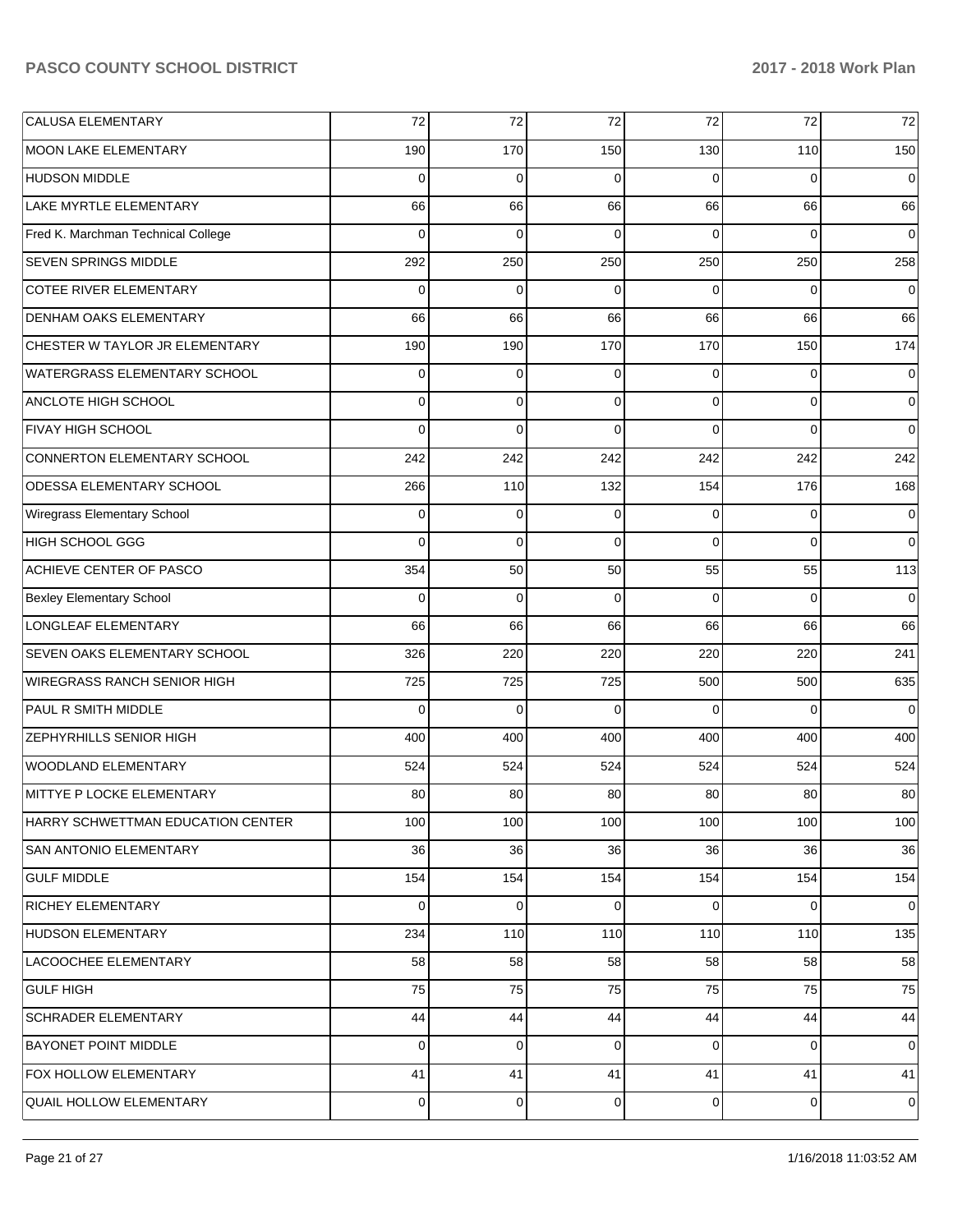| <b>CENTENNIAL ELEMENTARY</b>                      | 62     | 62     | 62     | 62     | 62     | 62     |
|---------------------------------------------------|--------|--------|--------|--------|--------|--------|
| <b>SEVEN SPRINGS ELEMENTARY</b>                   |        |        |        |        |        | 0      |
| <b>DEER PARK ELEMENTARY</b>                       | 44     | 44     | 44     | 44     | 44     | 44     |
| MARY GIELLA ELEMENTARY                            | 98     | 98     | 98     | 98     | 98     | 98     |
| <b>THOMAS E WEIGHTMAN MIDDLE</b>                  | 242    | 242    | 242    | 242    | 242    | 242    |
| Totals for PASCO COUNTY SCHOOL DISTRICT           |        |        |        |        |        |        |
| Total students in relocatables by year.           | 11,957 | 9,908  | 9,912  | 9,496  | 9,500  | 10,155 |
| Total number of COFTE students projected by year. | 65,917 | 65,872 | 65,948 | 66,302 | 66,961 | 66,200 |
| Percent in relocatables by year.                  | 18 %   | 15 %   | 15 %   | 14 %   | 14 %   | 15 %   |

### **Leased Facilities Tracking**

Exising leased facilities and plans for the acquisition of leased facilities, including the number of classrooms and student stations, as reported in the educational plant survey, that are planned in that location at the end of the five year workplan.

| Location                            | # of Leased<br>Classrooms 2017 -<br>2018 | <b>FISH Student</b><br><b>Stations</b> | Owner                          | # of Leased<br>Classrooms 2021 -<br>2022 | <b>FISH Student</b><br><b>Stations</b> |
|-------------------------------------|------------------------------------------|----------------------------------------|--------------------------------|------------------------------------------|----------------------------------------|
| SUNRAY ELEMENTARY                   | C                                        |                                        | 0 Returned to<br>leasing agent | 0                                        | 0                                      |
| RODNEY B COX ELEMENTARY             | $\Omega$                                 | $\Omega$                               |                                | $\Omega$                                 | 0                                      |
| <b>PASCO SENIOR HIGH</b>            | $\Omega$                                 | $\Omega$                               |                                | $\Omega$                                 | 0                                      |
| <b>PASCO MIDDLE</b>                 | $\Omega$                                 | $\Omega$                               |                                | 0                                        | 0                                      |
| MOORE-MICKENS EDUCATION CENTER      | $\Omega$                                 | $\Omega$                               |                                | $\Omega$                                 | 0                                      |
| <b>WATERGRASS ELEMENTARY SCHOOL</b> | $\Omega$                                 | $\Omega$                               |                                | 0                                        | 0                                      |
| <b>SUNLAKE HIGH</b>                 | $\Omega$                                 | $\Omega$                               |                                | 0                                        | 0                                      |
| <b>GULF TRACE ELEMENTARY</b>        | $\Omega$                                 | 0                                      |                                | 0                                        | 0                                      |
| VETERANS ELEMENTARY SCHOOL          | C                                        | 0                                      |                                | 0                                        | 0                                      |
| <b>CREWS LAKE MIDDLE</b>            | $\Omega$                                 | $\Omega$                               |                                | $\Omega$                                 | $\Omega$                               |
| <b>ANCLOTE HIGH SCHOOL</b>          | $\Omega$                                 | 0                                      |                                | 0                                        | 0                                      |
| <b>FIVAY HIGH SCHOOL</b>            | 0                                        | $\Omega$                               |                                | 0                                        | 0                                      |
| <b>DR JOHN LONG MIDDLE</b>          | $\Omega$                                 | 0                                      |                                | $\Omega$                                 | 0                                      |
| <b>TRINITY OAKS ELEMENTARY</b>      | $\Omega$                                 | 0                                      |                                | $\Omega$                                 | 0                                      |
| <b>OAKSTEAD ELEMENTARY</b>          | $\Omega$                                 | $\Omega$                               |                                | $\Omega$                                 | 0                                      |
| NEW RIVER ELEMENTARY                | $\Omega$                                 | $\Omega$                               |                                | $\Omega$                                 | 0                                      |
| DOUBLE BRANCH ELEMENTARY            | $\Omega$                                 | $\Omega$                               |                                | 0                                        | 0                                      |
| CHARLES S. RUSHE MIDDLE             | $\Omega$                                 | 0                                      |                                | $\Omega$                                 | 0                                      |
| PINE VIEW ELEMENTARY                | $\Omega$                                 | <sup>0</sup>                           |                                | $\Omega$                                 | U                                      |
| LONGLEAF ELEMENTARY                 | ∩                                        | 0                                      |                                | 0                                        | 0                                      |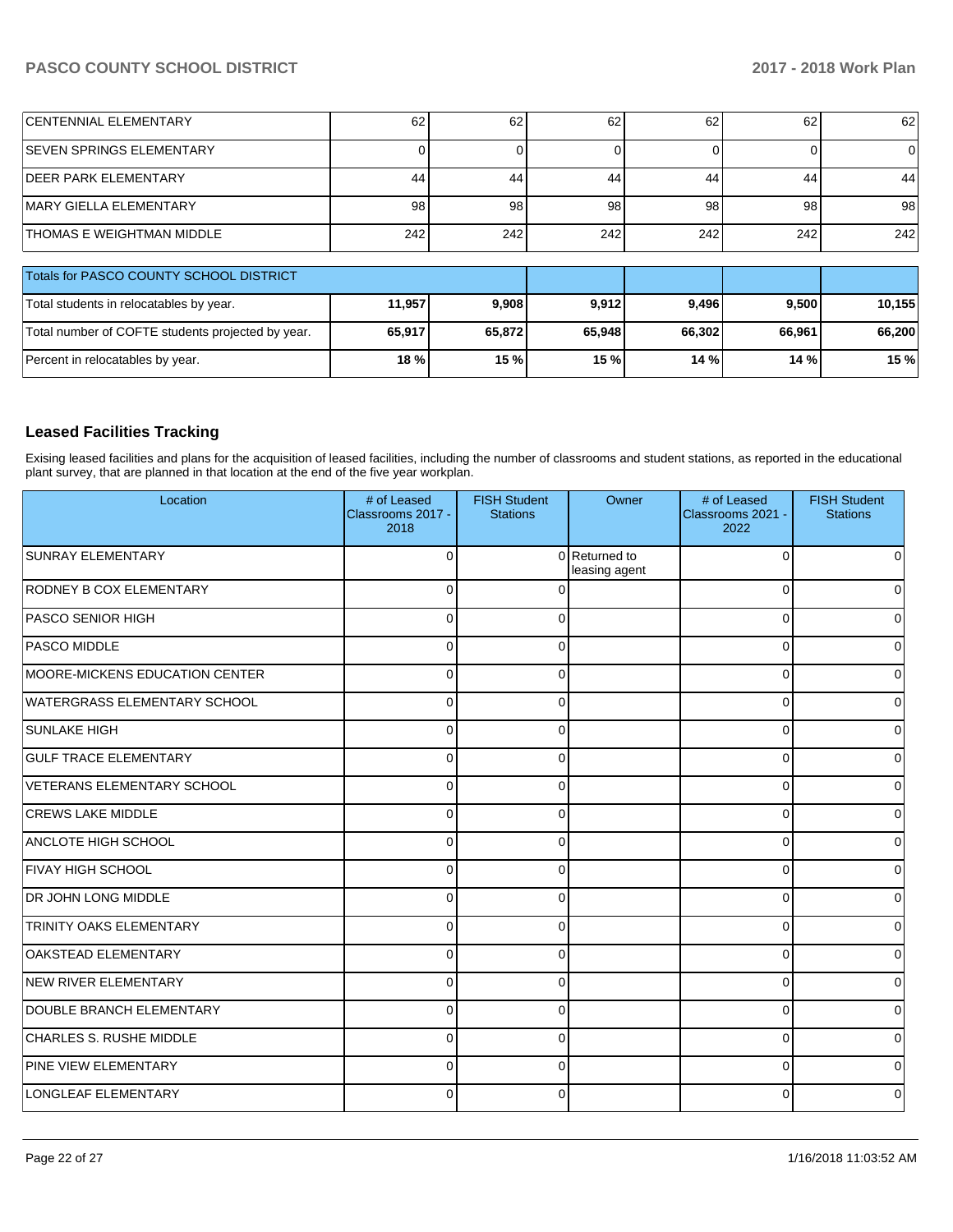| PAUL R SMITH MIDDLE                | 0              | 0              | 0 | 0 |
|------------------------------------|----------------|----------------|---|---|
| <b>GULF HIGHLANDS ELEMENTARY</b>   | 0              | 0              | 0 | 0 |
| <b>CHASCO ELEMENTARY</b>           | $\Omega$       | $\mathbf 0$    | 0 | 0 |
| <b>CENTENNIAL MIDDLE</b>           | $\Omega$       | 0              | 0 | 0 |
| CHASCO MIDDLE                      | 0              | 0              | 0 | 0 |
| <b>TRINITY ELEMENTARY</b>          | $\Omega$       | 0              | 0 | 0 |
| <b>WESLEY CHAPEL ELEMENTARY</b>    | $\Omega$       | 0              | 0 | 0 |
| CHESTER W TAYLOR JR ELEMENTARY     | $\Omega$       | 0              | 0 | 0 |
| <b>SAND PINE ELEMENTARY</b>        | $\Omega$       | 0              | 0 | 0 |
| JAMES IRVIN EDUCATION CENTER       | $\Omega$       | 0              | 0 | 0 |
| <b>WESLEY CHAPEL SENIOR HIGH</b>   | 0              | 0              | 0 | 0 |
| J W MITCHELL SENIOR HIGH           | $\Omega$       | 0              | 0 | 0 |
| JAMES M MARLOWE ELEMENTARY         | $\Omega$       | 0              | 0 | 0 |
| <b>SEVEN SPRINGS MIDDLE</b>        | $\Omega$       | 0              | 0 | 0 |
| COTEE RIVER ELEMENTARY             | $\Omega$       | 0              | 0 | 0 |
| <b>DENHAM OAKS ELEMENTARY</b>      | 0              | 0              | 0 | 0 |
| LAKE MYRTLE ELEMENTARY             | $\Omega$       | 0              | 0 | 0 |
| Fred K. Marchman Technical College | $\Omega$       | 0              | 0 | 0 |
| <b>GULFSIDE ELEMENTARY</b>         | $\Omega$       | 0              | 0 | 0 |
| PINE VIEW MIDDLE                   | $\Omega$       | 0              | 0 | 0 |
| RIDGEWOOD SENIOR HIGH              | 0              | 0              | 0 | 0 |
| CALUSA ELEMENTARY                  | 0              | 0              | 0 | 0 |
| <b>MOON LAKE ELEMENTARY</b>        | $\Omega$       | 0              | 0 | 0 |
| <b>HUDSON MIDDLE</b>               | 0              | 0              | 0 | 0 |
| <b>NORTHWEST ELEMENTARY</b>        |                | 0              | 0 |   |
| HUDSON SENIOR HIGH                 | $\overline{0}$ | $\overline{0}$ | 0 | 0 |
| <b>SHADY HILLS ELEMENTARY</b>      | 0              | 0              | 0 | 0 |
| LAND O LAKES SENIOR HIGH           | 0              | 0              | 0 | 0 |
| <b>ANCLOTE ELEMENTARY</b>          | 0              | 0              | 0 | 0 |
| CENTENNIAL ELEMENTARY              | 0              | 0              | 0 | 0 |
| <b>SEVEN SPRINGS ELEMENTARY</b>    | $\mathbf 0$    | 0              | 0 | 0 |
| <b>DEER PARK ELEMENTARY</b>        | 0              | 0              | 0 | 0 |
| MARY GIELLA ELEMENTARY             | 0              | 0              | 0 | 0 |
| THOMAS E WEIGHTMAN MIDDLE          | 0              | 0              | 0 | 0 |
| RIVER RIDGE MIDDLE SENIOR HIGH     | 0              | 0              | 0 | 0 |
| LACOOCHEE ELEMENTARY               | 0              | 0              | 0 | 0 |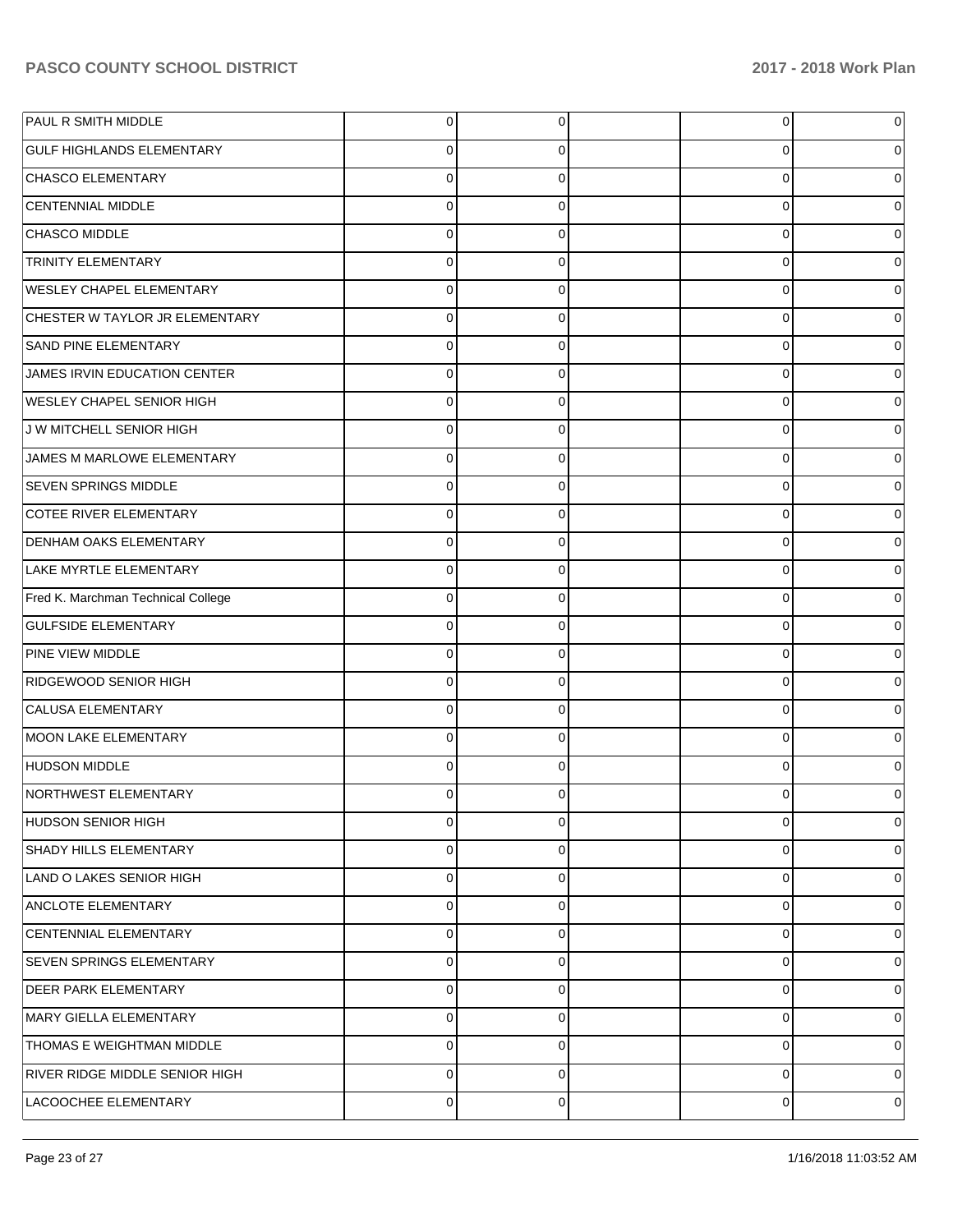| <b>GULF HIGH</b>                    | $\overline{0}$ | 0           | 0        | $\overline{0}$ |
|-------------------------------------|----------------|-------------|----------|----------------|
| <b>SCHRADER ELEMENTARY</b>          | $\Omega$       | $\Omega$    | 0        | 0              |
| <b>BAYONET POINT MIDDLE</b>         | $\Omega$       | $\Omega$    | $\Omega$ | $\Omega$       |
| FOX HOLLOW ELEMENTARY               | $\overline{0}$ | $\Omega$    | $\Omega$ | 0              |
| <b>QUAIL HOLLOW ELEMENTARY</b>      | $\Omega$       | $\Omega$    | $\Omega$ | 0              |
| MITTYE P LOCKE ELEMENTARY           | 0              | $\Omega$    | C        | 0              |
| HARRY SCHWETTMAN EDUCATION CENTER   | $\overline{0}$ | $\Omega$    | $\Omega$ | 0              |
| SAN ANTONIO ELEMENTARY              | $\Omega$       | $\Omega$    | $\Omega$ | $\Omega$       |
| <b>GULF MIDDLE</b>                  | $\overline{0}$ | $\mathbf 0$ | 0        | $\overline{0}$ |
| <b>RICHEY ELEMENTARY</b>            | $\Omega$       | $\Omega$    | $\Omega$ | $\Omega$       |
| HUDSON ELEMENTARY                   | $\Omega$       | $\Omega$    | $\Omega$ | 0              |
| <b>WEST ZEPHYRHILLS ELEMENTARY</b>  | $\Omega$       | $\Omega$    | $\Omega$ | $\Omega$       |
| <b>RAYMOND B STEWART MIDDLE</b>     | $\overline{0}$ | $\Omega$    | $\Omega$ | 0              |
| <b>ZEPHYRHILLS SENIOR HIGH</b>      | $\Omega$       | $\Omega$    | $\Omega$ | 0              |
| WOODLAND ELEMENTARY                 | $\Omega$       | $\Omega$    | 0        | 0              |
| CONNERTON ELEMENTARY SCHOOL         | $\overline{0}$ | $\Omega$    | $\Omega$ | 0              |
| <b>CYPRESS ELEMENTARY</b>           | $\Omega$       | $\Omega$    | $\Omega$ | 0              |
| <b>ODESSA ELEMENTARY SCHOOL</b>     | $\overline{0}$ | $\mathbf 0$ | 0        | $\overline{0}$ |
| <b>SEVEN OAKS ELEMENTARY SCHOOL</b> | $\Omega$       | $\Omega$    | $\Omega$ | 0              |
| WIREGRASS RANCH SENIOR HIGH         | $\overline{0}$ | $\Omega$    | $\Omega$ | $\Omega$       |
| Wiregrass Elementary School         | $\Omega$       | $\Omega$    | $\Omega$ | $\Omega$       |
| HIGH SCHOOL GGG                     | $\overline{0}$ | $\Omega$    | $\Omega$ | 0              |
| ACHIEVE CENTER OF PASCO             | $\Omega$       | $\Omega$    | $\Omega$ | 0              |
| <b>PASCO ELEMENTARY</b>             | 0              | $\Omega$    | C        | 0              |
| <b>Bexley Elementary School</b>     | $\Omega$       | $\Omega$    | 0        | 0              |
|                                     | 0              | $\bf{0}$    | 0        | 0              |

## **Failed Standard Relocatable Tracking**

Relocatable units currently reported by school, from FISH, and the number of relocatable units identified as 'Failed Standards'.

Nothing reported for this section.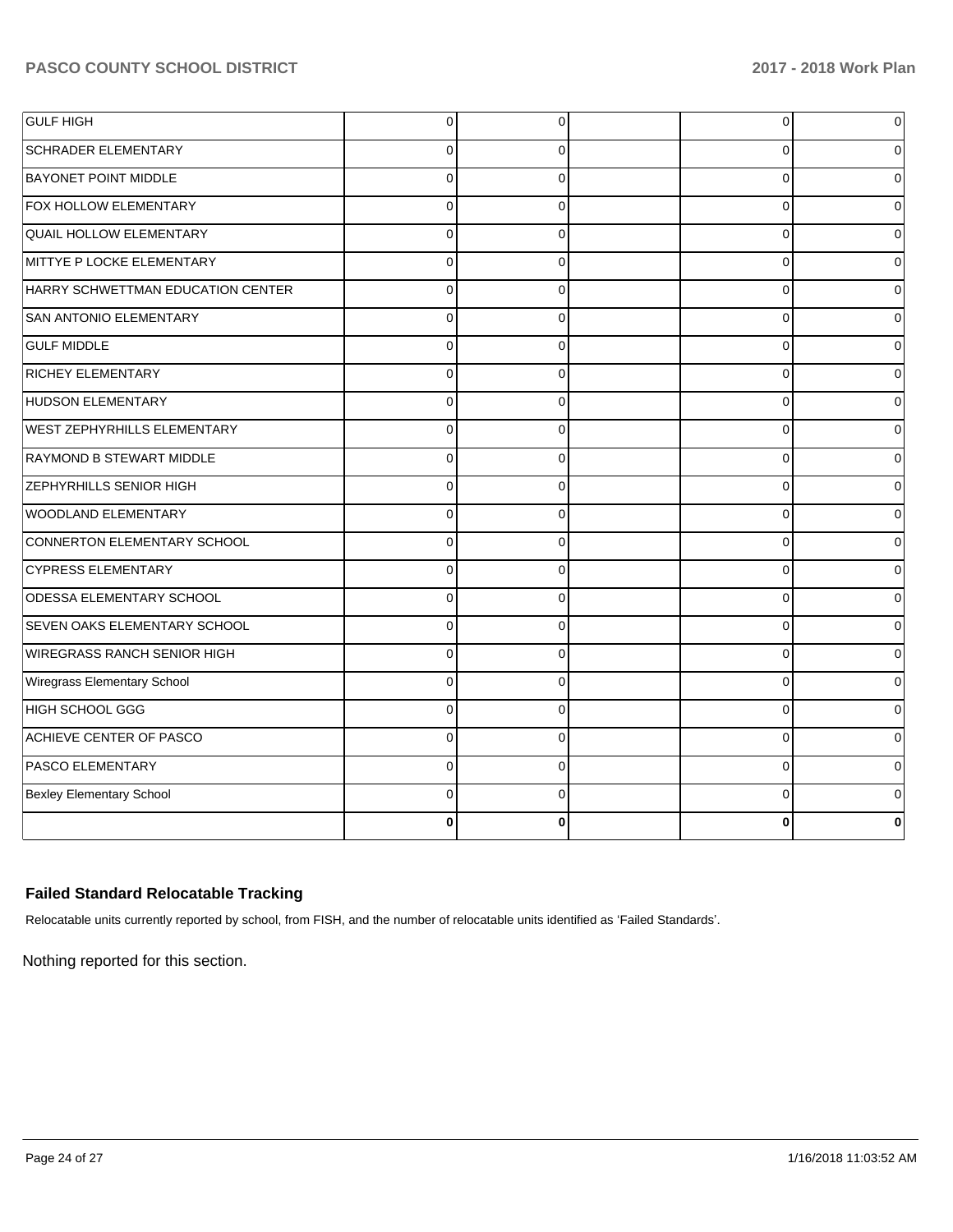## **Planning**

#### **Class Size Reduction Planning**

**Plans approved by the school board that reduce the need for permanent student stations such as acceptable school capacity levels, redistricting, busing, year-round schools, charter schools, magnet schools, public-private partnerships, multitrack scheduling, grade level organization, block scheduling, or other alternatives.**

The District School Board of Pasco conducted three redistrictings this past school year which take effect in the 17-18 school year and the 18-19 school year. Two are as a result of the construction of two new schools which successfully opened this year. The third redistricting is to rebalance the populations of several schools which will reduce the immediate need for permanent student stations over the next five years. In addition, the district has reduced the need for permanent student stations in our district in the past by approving several charter schools. The School District is currently reviewing other charter school applications. The District opened it's first magnet school a couple of years ago and opened two new magnet programs last school year to try to relieve overcrowding conditions at surrounding schools. The Board is considering converting one of its high schools to a technical high school. The Board has implemented the mandated virtual school which will reduce the number of permanent stations needed. Students in grades 10-12 may dual-enroll in college courses on one of the Pasco-Hernando State College campuses in order to simultaneously meet their graduation requirements and earn college credits.

#### **School Closure Planning**

**Plans for the closure of any school, including plans for disposition of the facility or usage of facility space, and anticipated revenues.** 

The school board recently declared several vacant parcels of land as surplus. Several of those parcels were recently sold and the revenue will be used to fund other projects. The other surplus parcels are currently being investigated as to how to best dispose of them for revenue.

## **Long Range Planning**

#### **Ten-Year Maintenance**

District projects and locations regarding the projected need for major renovation, repair, and maintenance projects within the district in years 6-10 beyond the projects plans detailed in the five years covered by the work plan.

Nothing reported for this section.

#### **Ten-Year Capacity**

Schedule of capital outlay projects projected to ensure the availability of satisfactory student stations for the projected student enrollment in K-12 programs for the future 5 years beyond the 5-year district facilities work program.

Nothing reported for this section.

#### **Ten-Year Planned Utilization**

Schedule of planned capital outlay projects identifying the standard grade groupings, capacities, and planned utilization rates of future educational facilities of the district for both permanent and relocatable facilities.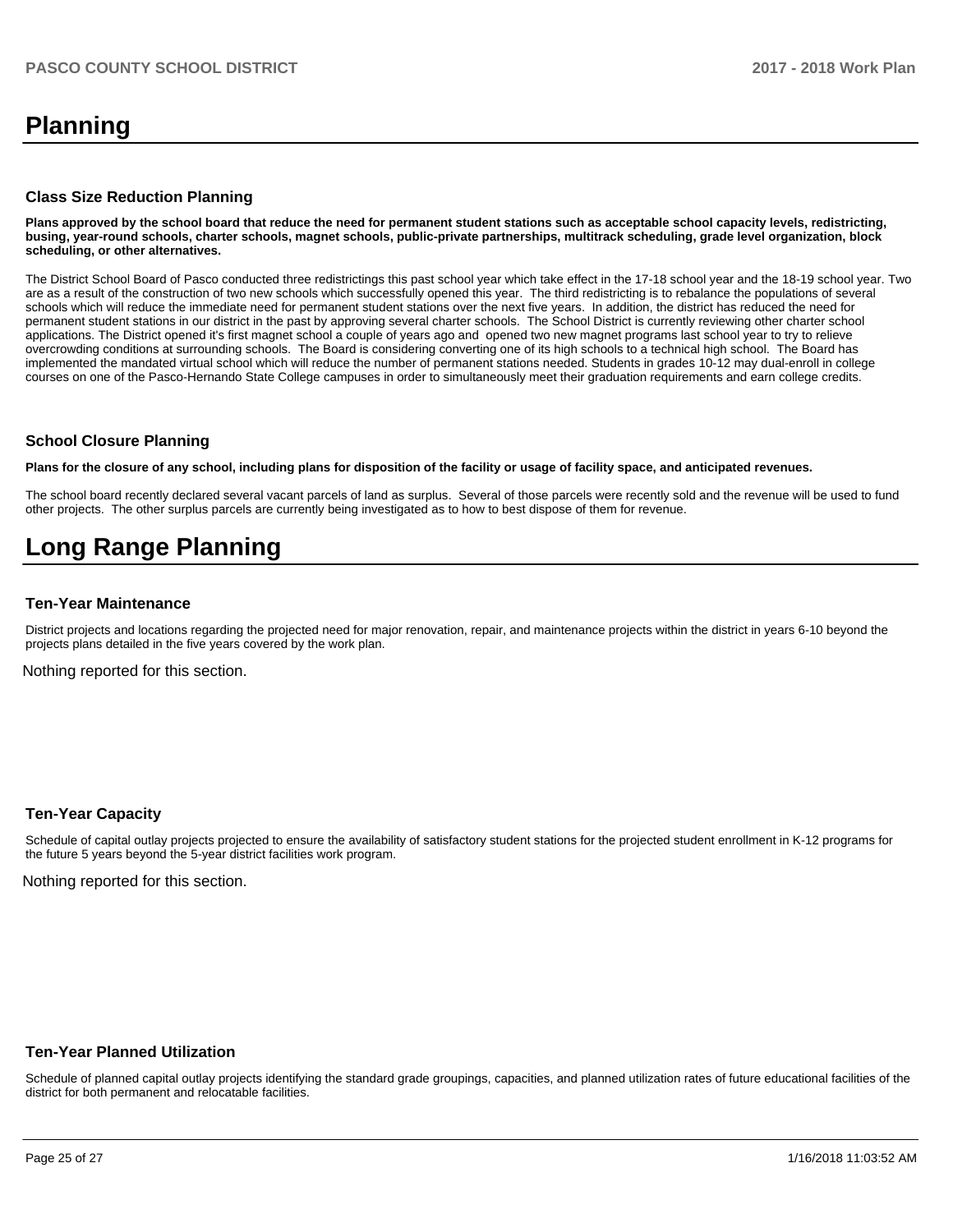| <b>Grade Level Projections</b>  | <b>FISH</b><br><b>Student</b><br><b>Stations</b> | Actual 2016 -<br><b>2017 FISH</b><br>Capacity | Actual<br>$2016 -$<br>2017<br><b>COFTE</b> | Actual 2016 - 2017<br><b>Utilization</b> | Actual 2017 - 2018 / 2026 - 2027 new<br>Student Capacity to be added/removed | Projected 2026<br><b>2027 COFTE</b> | Projected 2026 -<br>2027 Utilization |
|---------------------------------|--------------------------------------------------|-----------------------------------------------|--------------------------------------------|------------------------------------------|------------------------------------------------------------------------------|-------------------------------------|--------------------------------------|
| Elementary - District<br>Totals | 37,432                                           | 37,432                                        | 29,901.07                                  | 79.88%                                   |                                                                              |                                     | 0.00 %                               |
| Middle - District Totals        | 25,195                                           | 22,668                                        | 17.797.42                                  | 78.51 %                                  |                                                                              |                                     | 0.00%                                |
| High - District Totals          | 21.521                                           | 20.440                                        | 16,832.44                                  | 82.35 %                                  |                                                                              |                                     | 0.00 %                               |
| Other - ESE, etc                | 6.986                                            | 2.535                                         | 348.25                                     | 13.73 %                                  |                                                                              |                                     | 0.00%                                |
|                                 | 91,134                                           | 83,075                                        | 64,879.18                                  | 78.10 %                                  |                                                                              |                                     | 0.00%                                |

**Combination schools are included with the middle schools for student stations, capacity, COFTE and utilization purposes because these facilities all have a 90% utilization factor. Use this space to explain or define the grade groupings for combination schools.** 

No comments to report.

### **Ten-Year Infrastructure Planning**

Nothing reported for this section.

#### **Twenty-Year Maintenance**

District projects and locations regarding the projected need for major renovation, repair, and maintenance projects within the district in years 11-20 beyond the projects plans detailed in the five years covered by the work plan.

Nothing reported for this section.

#### **Twenty-Year Capacity**

Schedule of capital outlay projects projected to ensure the availability of satisfactory student stations for the projected student enrollment in K-12 programs for the future 11-20 years beyond the 5-year district facilities work program.

Nothing reported for this section.